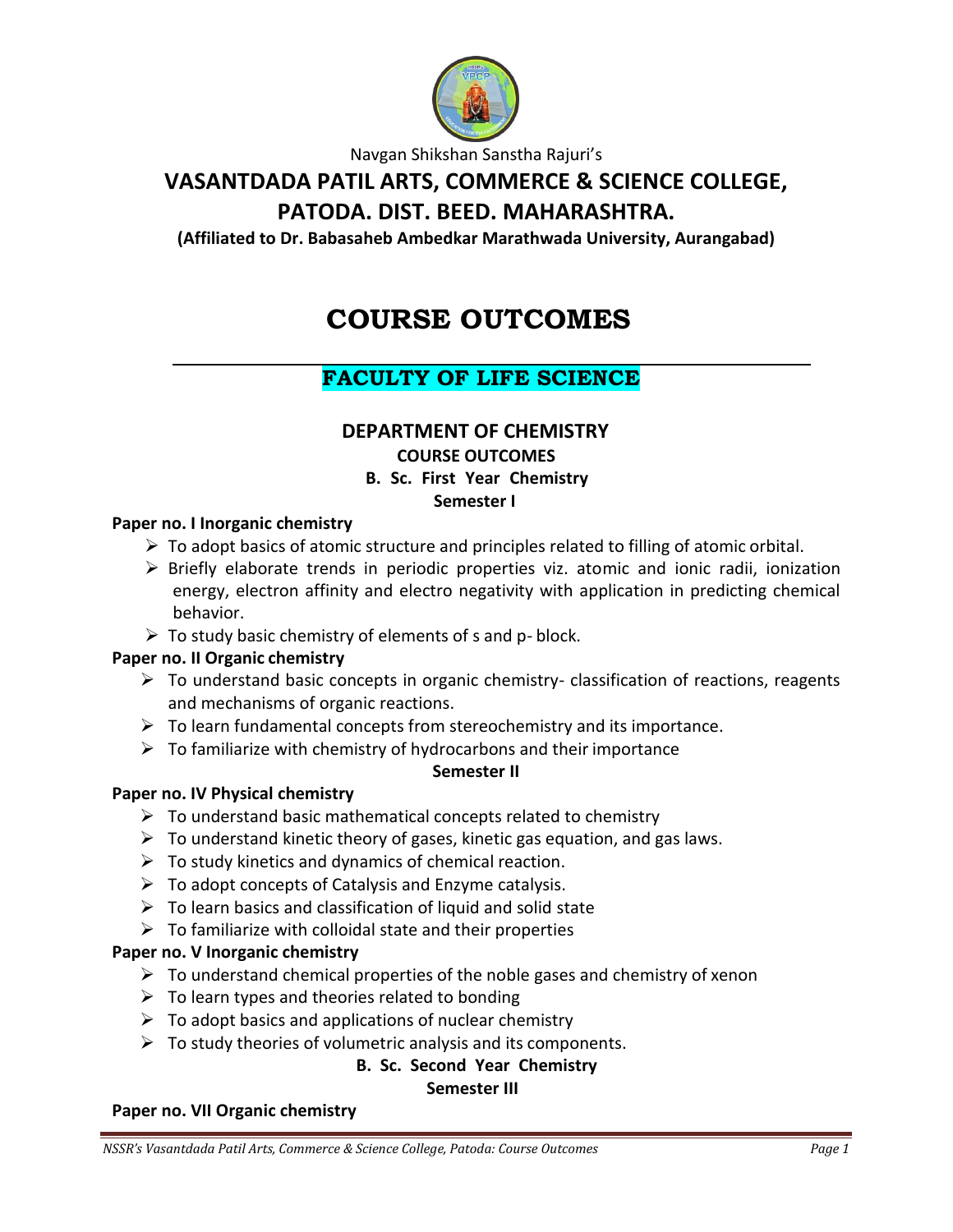- $\triangleright$  To understand structure, reactivity, methods of preparation and chemical reactions of different types of organic compounds - alcohols, Phenols, aldehydes, ketones, amines and carboxylic acids.
- $\triangleright$  To adopt and develop skills of writing mechanism of some named reactions
- $\triangleright$  To learn uses of reagents in organic chemistry like LiAIH4, LTA, PTC.

#### **Paper no. VIII Physical chemistry**

- $\triangleright$  Able to learn basic concepts in thermodynamics.
- $\triangleright$  To understand the laws of thermodynamics
- $\triangleright$  To study Carnot cycle and its applications,
- To adopt concept of entropy, Gibbs and Helmholtz Functions, Criteria for thermodynamic equilibrium and spontaneity, their advantage over entropy change.
- $\triangleright$  Able to understand equilibrium constant, free energy and laws related to it.

#### **Semester IV**

#### **Paper no. X Inorganic chemistry**

- $\triangleright$  To gain knowledge of co-ordination compounds
- $\triangleright$  To learn basic concepts and theories of acids and bases
- $\triangleright$  To understand Chemistry of d-Block and f-Block Elements
- $\triangleright$  Able to classify solvents and learn reactions in non-aqueous solvents

### **Paper no. XI Physical chemistry**

- $\triangleright$  Know the meaning of phase, component and degree of freedom
- $\triangleright$  Creates awareness about rate of reactions and factors influencing rate of chemical reaction.
- $\triangleright$  After completion of these courses students should be able to Know the rate constant and factors affecting rate of reactions
- $\triangleright$  Write an expression for rate constant (K) for first order, second order reaction.
- $\triangleright$  Know the terms cell constant, specific conductivity, equivalent conductivity and molar conductivity.

# **B. Sc. Third Year Chemistry**

#### **Semester V**

#### **Paper no. XVII Physical chemistry**

- $\triangleright$  To study basic concepts of quantum mechanics
- $\triangleright$  Able to understand properties of wave functions
- $\triangleright$  To learn depth knowledge of quantum numbers and its importance
- $\triangleright$  To acquire basic features of spectroscopy
- $\triangleright$  To familiarize with thermal & photochemical processes
- $\triangleright$  To study the physical and chemical properties of nonmaterial

### **Paper no. XIV Organic chemistry**

- $\triangleright$  Are skilled in solving combined problems of spectroscopy
- $\triangleright$  To understand concept and mechanism of organometallic compounds
- $\triangleright$  Able to analyze fats, oils and detergents

#### **Semester VI**

#### **Paper no. XVII Organic chemistry**

 $\triangleright$  Learn the mechanism of Electrophilic Substitution reaction of Heterocyclic Compounds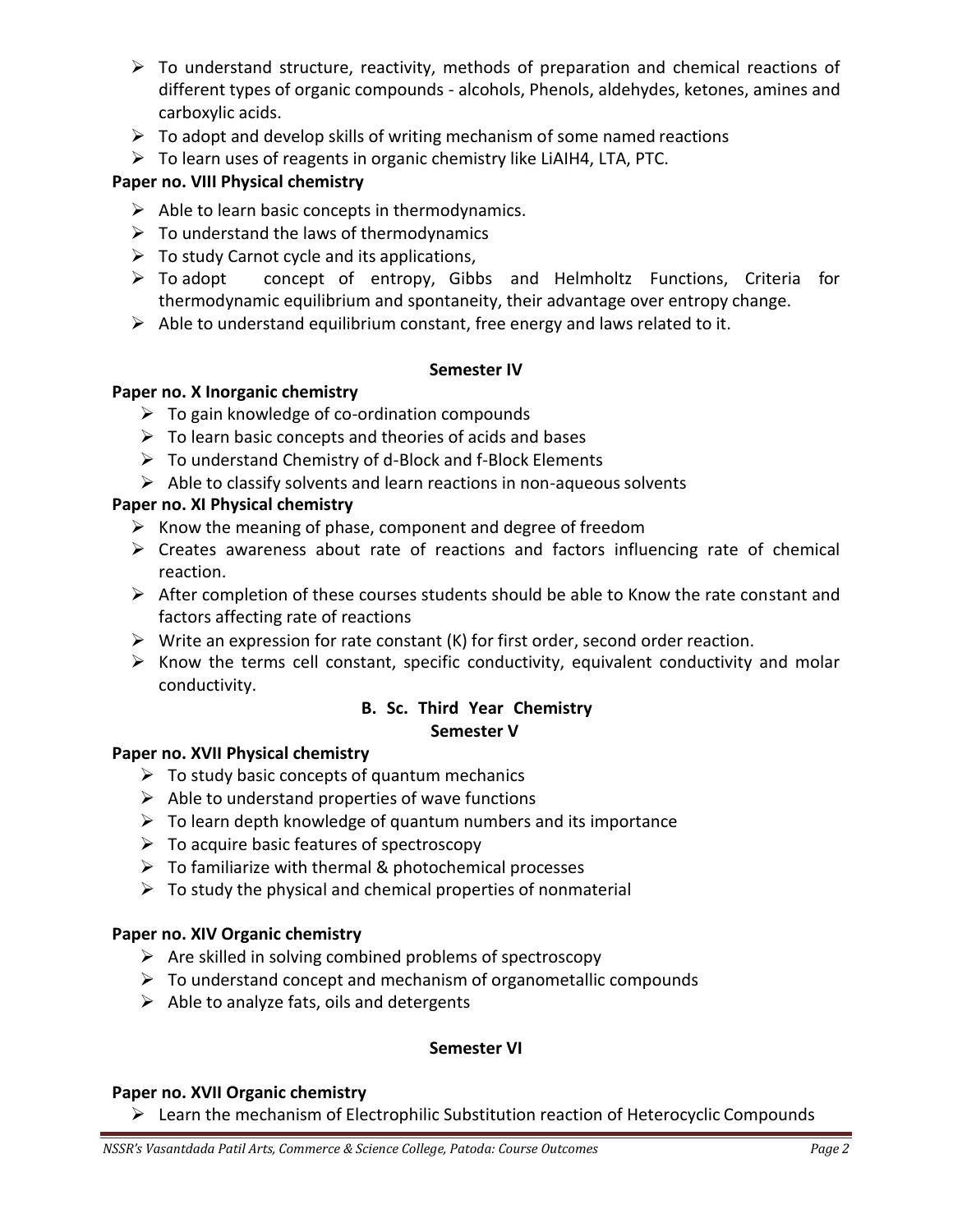- $\triangleright$  Know the characteristics and Classification of Drugs and Dyes
- $\triangleright$  Explaining theories of Color and chemical constitution of Dyes
- $\triangleright$  Get basic knowledge of carbohydrates.
- $\triangleright$  Able to classify synthetic polymers.

### **Paper no. XVI Inorganic chemistry**

- $\triangleright$  Able to understand fundamentals of organometallic compounds
- $\triangleright$  Will understand concept of VBT, CFT, etc.
- $\triangleright$  Able to understand basics of molecular geometries
- $\triangleright$  Learn concept of chromatography and its applications

### **COURSE OUTCOMES**

#### **M. Sc. Organic Chemistry Semester-I**

#### **CHE-101 Analytical Chemistry**

- $\triangleright$  Able to define basic concepts of analytical chemistry
- $\triangleright$  Interpret and evaluate statistics of analytical data
- $\triangleright$  Will familiar with basic separation techniques
- $\triangleright$  Able to understand fundamental principles, theories and applications of chromatographic techniques

#### **CHE-102 Inorganic Chemistry**

- $\triangleright$  Analyze and interpret symmetry properties of molecule
- $\triangleright$  Increase critical thinking about symmetry elements
- $\triangleright$  Able to predict the reaction mechanism of transition metal complexes
- $\triangleright$  Be able to evaluate Biological activities of metal complexes

#### **CHE-103 Organic Chemistry**

- $\triangleright$  Able to understand fundamental concepts of chemical bonding in organic molecules
- $\triangleright$  Are able to classify reactions and predict intermediates
- $\triangleright$  To develop skills of writing mechanism
- $\triangleright$  Able to describe kinetic and thermodynamic properties of molecules
- $\triangleright$  Able to understand fundamental principles and applications of stereochemistry
- $\triangleright$  Adopt the concept of chirality

#### **CHE-104 Physical Chemistry**

- $\triangleright$  Brief overview of laws of thermodynamics and partial molar properties for different systems and concept
- $\triangleright$  Discuss concept of theory of reaction rate and isotropic effects
- $\triangleright$  Will be able to explain most probable distribution and thermodynamic probability Concept of partition functions and its significance
- $\triangleright$  Can relate and explain the entropy production in different system
- $\triangleright$  Explain adsorption and relate the adsorption models and can use the knowledge of adsorption chemistry in different fields
- $\triangleright$  Solve problems related to quantum chemistry, will have large horizon of critical thinking and analytical reasoning.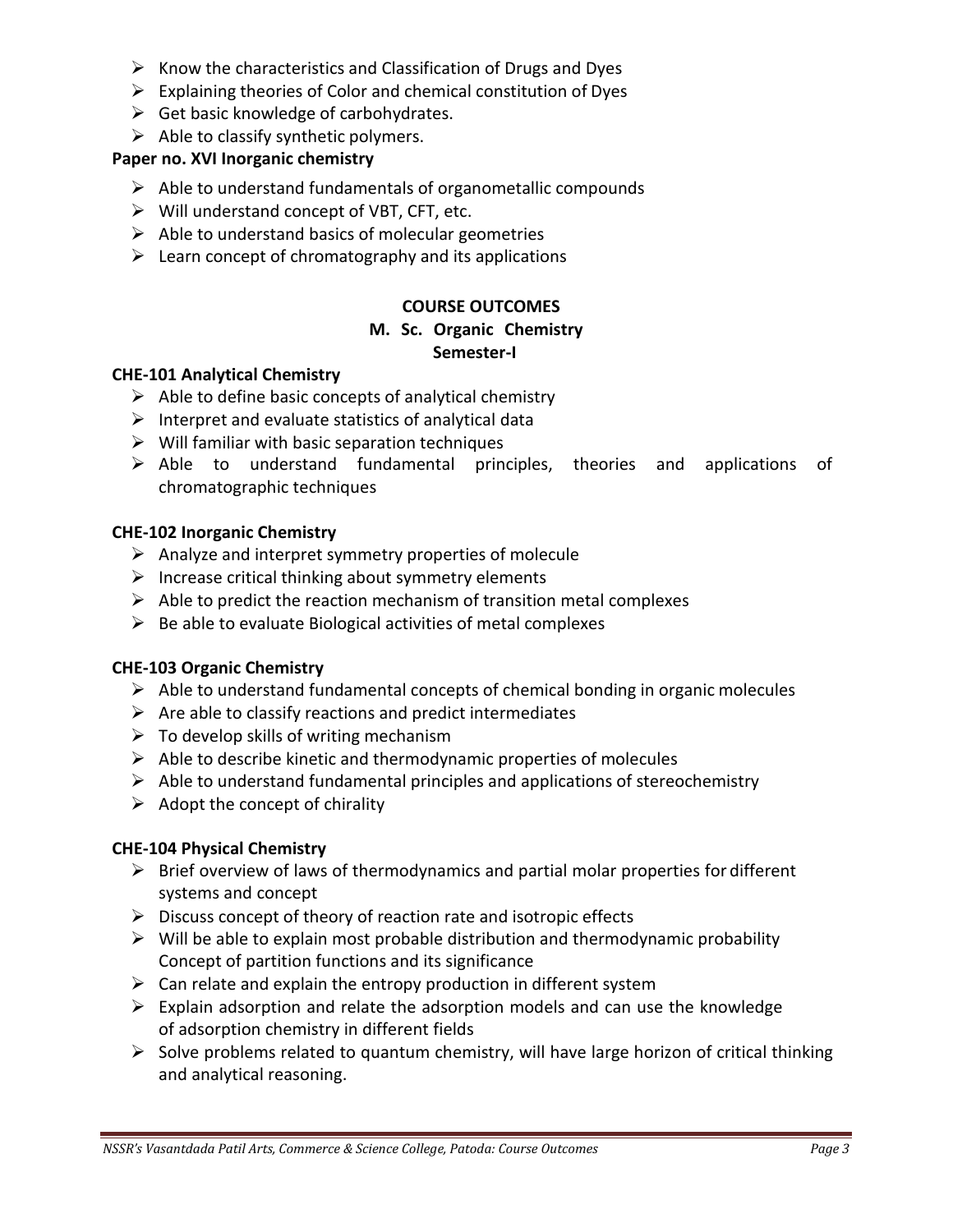### **CHE-205 Spectroscopic Methods of Analysis**

- $\triangleright$  Able to explain basic principles of rotational, vibration, electronic and Raman spectroscopy.
- $\triangleright$  Able to identify and explain factors that influence the strength and frequency of peaks in the Microwave, IR, and UV-Vis spectra.
- $\triangleright$  Will describe the selection rule for UV, IR and NMR spectroscopy.
- $\triangleright$  Will determine the vibrations for a molecule and identify whether they are active in infrared and/or Raman spectroscopy.
- $\triangleright$  Justifies the difference between Stokes and anti-Stokes lines in a Raman spectrum and difference in intensity between Stokes and anti-Stokes lines.
- $\triangleright$  Draw the Stokes and anti-Stokes lines in a Raman spectrum of a compound when given the energies of the different transitions.
- $\triangleright$  To understand the electronic spectra of atomic and diatomic molecular systems
- $\triangleright$  Justify the absorption lines in atomic electronic spectra and the broad bands in molecular electronic spectra.
- $\triangleright$  Able to interpret the molecular electronic spectra and deduce the electronic structure information in ground and excited states of diatomic molecules.

### **CHE-206 Inorganic Chemistry**

- $\triangleright$  Grasp concept of spectroscopic term symbol
- $\triangleright$  Able to elaborate terms regarding magnetic properties and electronic spectra of metal complexes
- $\triangleright$  To classify and understand properties of different metal carbonyls and metalnitrosyl compounds
- $\triangleright$  Adopt chemistry of dinitrogen and dioxygen complexes

### **CHE-207 Organic Chemistry**

- $\triangleright$  Understand the fundamental principle and application of organic chemistry
- $\triangleright$  Illustrate the classification of organic reactions
- $\triangleright$  Have developed their logical reasoning and judgment
- $\triangleright$  Understand the concepts of stereochemistry and its applications
- $\triangleright$  Write possible mechanism of the organic reactions and predict their stereochemistry

### **CHE-208 Physical Chemistry**

- $\triangleright$  Grasp the fundamental concepts of photochemistry
- $\triangleright$  Be able to use applications of phase rule to different systems
- $\triangleright$  Able to understand different theories of quantum chemistry
- $\triangleright$  Illustrate and classify liquid crystals

#### **Semester-III**

### **CHEO-313 Structure Elucidation by Spectral Methods**

- $\triangleright$  Explain the basic principles of UV, NMR, ESR and Mossbauer spectroscopy.
- $\triangleright$  Identify and explain factors that influence the strength and frequency of peaks
- $\triangleright$  Understand the electronic spectra of atomic and diatomic molecular systems.
- $\triangleright$  Justify the absorption lines in atomic electronic spectra and the broad bands in molecular electronic spectra.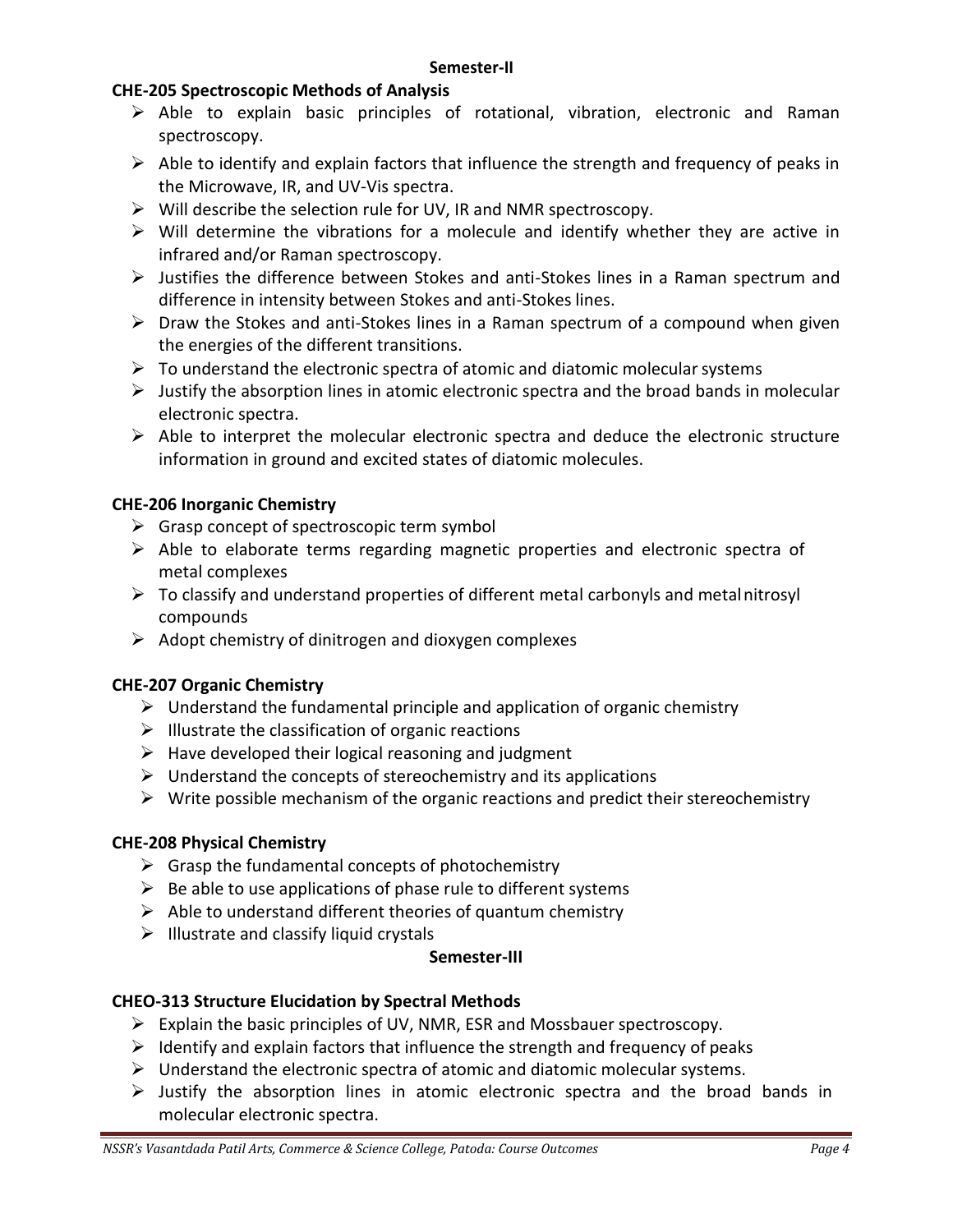- $\triangleright$  Able to interpret the molecular electronic spectra and deduce the electronic structure
- $\triangleright$  Able to analyze spectral data and predict structure of organic compound

### **CHEO-314 Organic Synthesis**

- $\triangleright$  Able to Write possible mechanism of the organic reactions mechanism
- $\triangleright$  To acquire knowledge of using different oxidizing and reducing agents in organic synthetic reactions
- $\triangleright$  Get depth knowledge of organic and organo metallic reagents

#### **CHEO-315 Asymmetric Synthesis and Bio-organic Chemistry**

- $\triangleright$  Able to classify various asymmetric reactions.
- $\triangleright$  Acquire applicative knowledge of new techniques and concepts in organic synthesis
- $\triangleright$  Have a good overview of the core concepts in supramolecular chemistry and explain non covalent interactions, molecular recognition and self-assembly
- $\triangleright$  Able to identify the biological importance of Enzymes, Nucleic acids & Lipids

### **CHEO-316 Photochemistry, Free radicals and Pericyclic Reactions**

- $\triangleright$  To acquire knowledge on Pericyclic reactions, named reactions and their further applications in organic synthesis
- $\triangleright$  Able to predict the stereochemistry & products of the Pericyclic reactions
- $\triangleright$  To understand knowledge on organic photochemistry, molecular rearrangement with applications.
- $\triangleright$  Adopt concepts of free radical reactions and their mechanisms.

#### **Semester-IV**

### **CHEO-417 Organic Synthesis: Retrosynthetic Approach**

- $\triangleright$  To know the importance of retrosynthesis in designing the synthesis of organic compounds.
- $\triangleright$  To impart knowledge about the mechanism & importance of the new synthetic reactions.
- $\triangleright$  Able to apply various disconnection approaches & the retrosynthesis of organic compounds in designing of new compounds.
- $\triangleright$  Acquire Knowledge about various new modern organic synthetic reactions and their mechanisms involving in the formation of C-C, C-X, C=C bonds**.**

### **CHEO-418 Advanced Organic and Heterocyclic Chemistry**

- $\triangleright$  To learn generation, stability of intermediates and mechanisms of various named reactions
- $\triangleright$  Adopt knowledge about importance, synthesis of heterocyclic compounds, techniques involved in the extraction, To identify intermediates formed in given reaction and able to write mechanisms for molecular Rearrangements
- $\triangleright$  To apply synthesis and applications of Heterocyclic compounds

### **CHEO-419 Chemistry of Natural Products**

- $\triangleright$  To acquire fundamental knowledge of synthesis and extraction of natural products
- $\triangleright$  To predict names and structures of alkaloids, steroids, flavones and terpenoids
- $\triangleright$  Brief elaboration of methods of preparation and structure determination of alkaloids, steroids, flavones and terpenes
- $\triangleright$  Gain knowledge in Designing of synthesis of natural products by retrosynthesis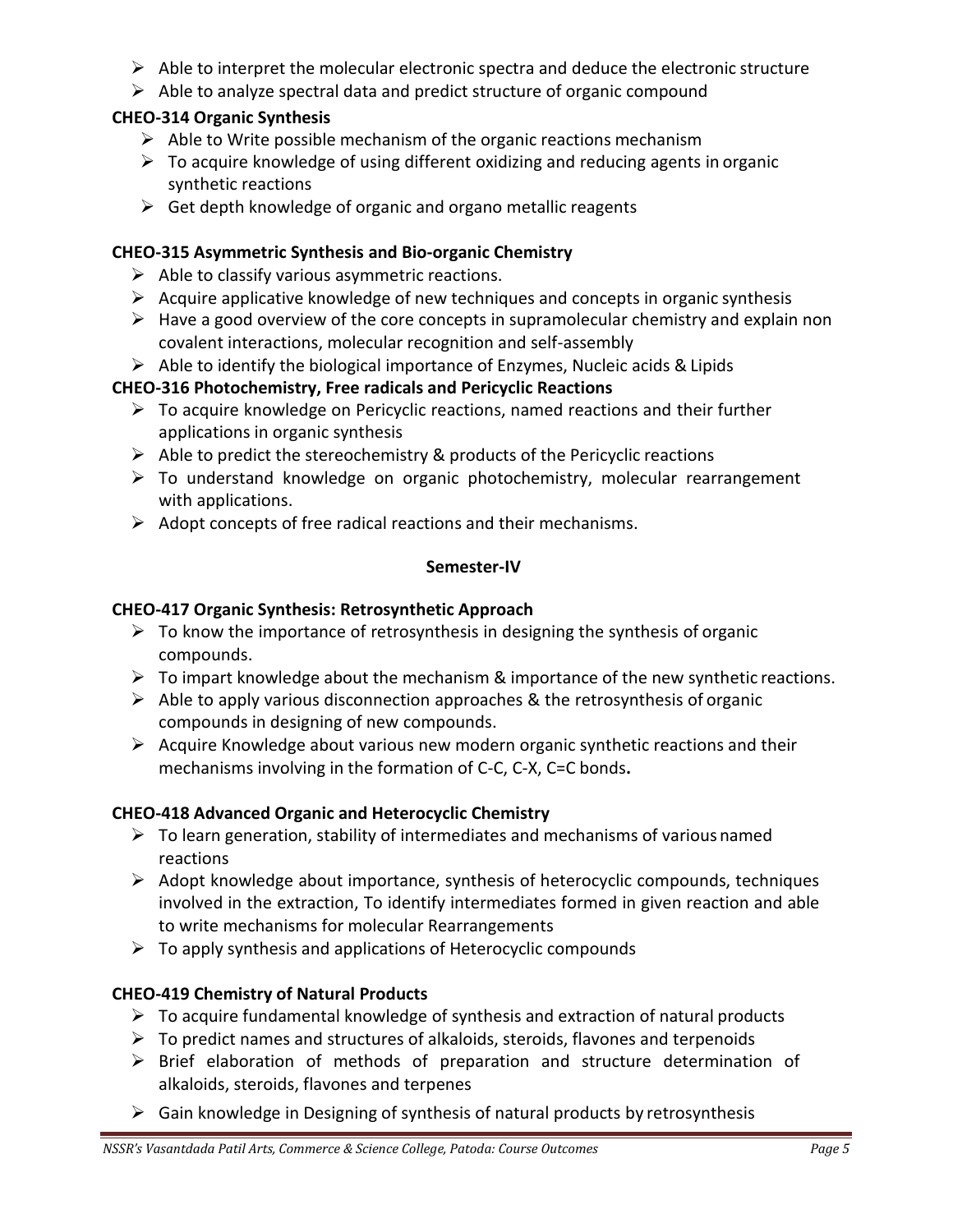$\triangleright$  To apply synthesis and applications of alkaloids in the development of new drugs

### **CHEO-420 Medicinal Chemistry**

- $\triangleright$  Adopt knowledge of synthetic medicinal compounds,
- $\triangleright$  Able to understand mechanisms of action and safety of medicinal compounds
- $\triangleright$  Applicative knowledge of synthetic medicinal products in development of newer drugs and importance of Pharmacokinetics & pharmacodynamics of drugs
- $\triangleright$  To classify and illustrate utilities of drugs.

#### **DEPARTMENT OF BOTANY COURSE OUTCOMES Semester I**

### **Diversity of Cryptogams I & II (P I & P IV)**

- $\triangleright$  The courses have been designed to benefit all Botany students to study various aspects of plant science including its practical applications.
- $\triangleright$  These students can take up teaching at different levels, research work in research institutes and or industry, doctoral work, environment impact assessment, biodiversity studies, entrepreneurship; scientific writing relevant topics have been included in the curriculum.
- $\triangleright$  Syllabus also deals with study the understand the multi functionality of plant cells in production of fine chemicals and their wide spread industrial applications.
- $\triangleright$  Cryptogams have an important role & function in bio prospecting.
- Algae, Fungi along with Bryophyte & Pteridophytes have many ecological, economic & industrial applications which can be grasped by students.

### **Morphology of Angiosperms(P II)**

- $\triangleright$  Useful in basic botany study.
- $\triangleright$  Useful in plant classification (Taxonomy study).
- $\triangleright$  Creates hands on agricultural field practices.
- $\triangleright$  Benefited in plant breeding study.

### **Histology, Anatomy and Embryology (P VI)**

- $\triangleright$  Creates knowledge regarding plant internal cell structure.
- $\triangleright$  Benefited in plants science research.
- $\triangleright$  Study of anatomy, embryology useful for research on various aspects of plant.

### **Practical based on course (P I , II, V AND VI)**

- $\triangleright$  Useful in identification of plants, fruits, flowers.
- $\triangleright$  Provides knowledge of pollination and reproduction in plants.
- $\triangleright$  Useful for identification of different types of flowers and fruits. **B.Sc. II**

### **Taxonomy of Angiosperm (P IX)**

 $\triangleright$  Making aware about plant diversity and flowering plants.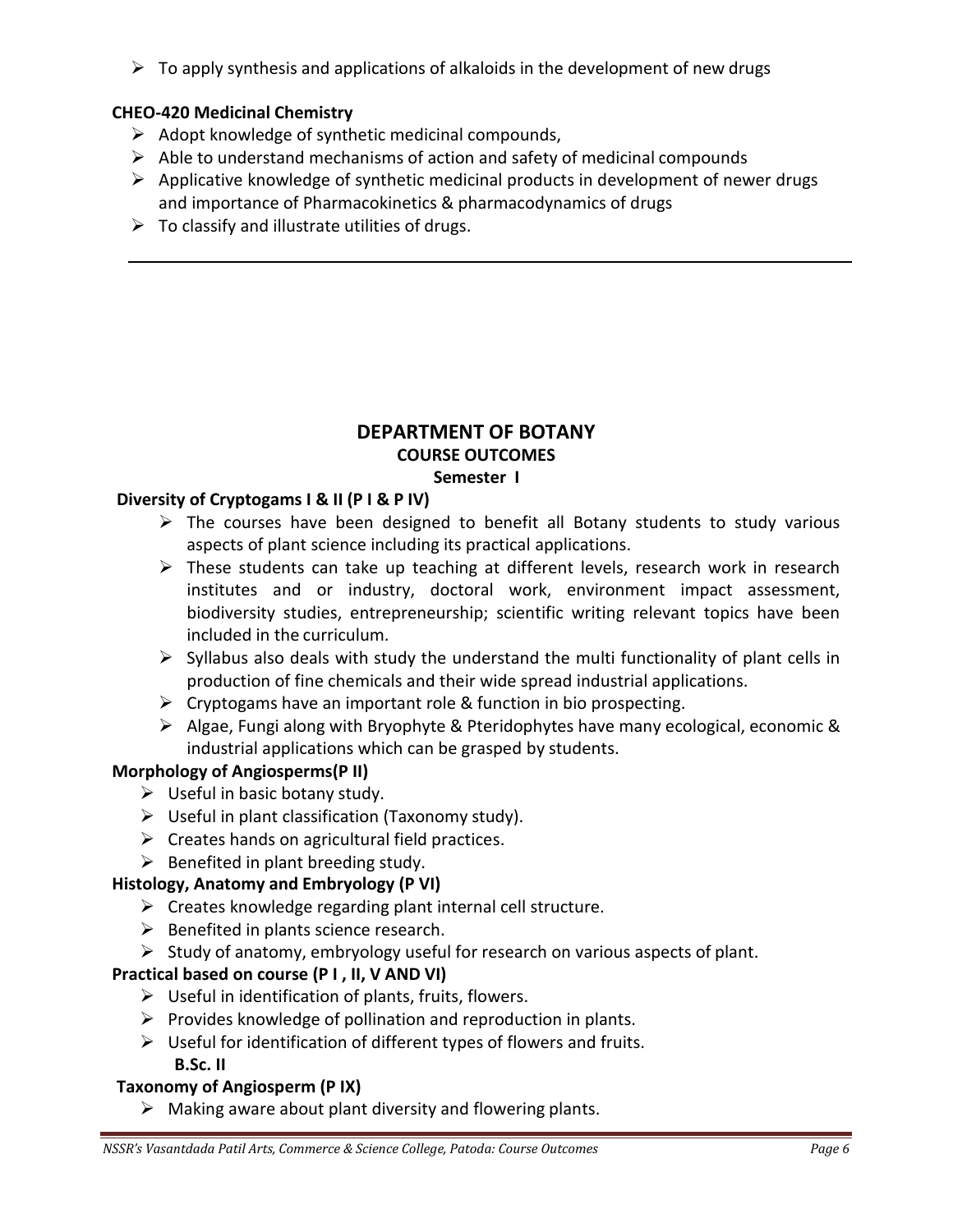- $\triangleright$  To acquaint with world history about classification of plants.
- $\triangleright$  To create awareness regarding structural features of plants.
- $\triangleright$  To develop vision of identifying plants around the world.
- $\triangleright$  To classify plants on basis of various morphological features.

### **Plant Ecology (P X)**

- $\triangleright$  In this subject student studies Plant Interactions with nature & Other Organisms.
- $\triangleright$  It is the study of interactions of organisms with one another as well as with their environment.
- $\triangleright$  In plants, competition generally is indirect, through the resource, not direct, one-on-one. Plants with the same life form and growth requirements are often in competition but surviving in slightly different microenvironments.
- $\triangleright$  In a symbiosis, two different kinds of organisms live together in an intimate and more or less permanent relationship.
- $\triangleright$  There are many practical applications of ecology in conservation biology, wetland management, natural resource management city planning (urban ecology), community health, economics, basic and applied science
- $\triangleright$  Ecosystems sustain life-supporting functions and produce natural capital, such as biomass production (food, fuel, fiber and medicine).

### **Gymnosperms and Utilizations of Plants resources (P XIII)**

- $\triangleright$  Create awareness about plant resources.
- $\triangleright$  To aware regarding non-flowering plants around the world.
- $\triangleright$  Create awareness about economic important plants.
- $\triangleright$  To acquaint with agricultural practices for common crops of India

### **Practical's based on (P IX and XIII)**

- $\triangleright$  Identification of plants based on morphological characters.
- $\triangleright$  Creates awareness regarding economic important plants and there cultivation practices.

### **Plant Physiology (P XIV)**

- $\triangleright$  Plant physiology is the study of the structure and function of plants and other processes of plants.
- $\triangleright$  Plant physiology is a division of biology pertaining to plant life, along with their processes and functions. Fundamental processes such as photosynthesis, respiration, plant nutrition,
- $\triangleright$  Plant hormone functions, tropisms, nastic movements, photoperiodism, photomorphogenesis, circadian rhythms, environmental stress physiology, seed germination, dormancy and stomata function and transpiration, both parts of plant water relations, are studied by plant physiologists.
- $\triangleright$  It is an experimental, laboratory-based field of science that requires knowledge of physics and chemistry.
- $\triangleright$  Plant physiologists study a wide range of processes and functions that plants use to live and survive.
- $\triangleright$  To function and survive, plants produce a wide array of chemical compounds not found in other organisms.
- $\triangleright$  Plant physiology includes the study of biological and chemical processes of individual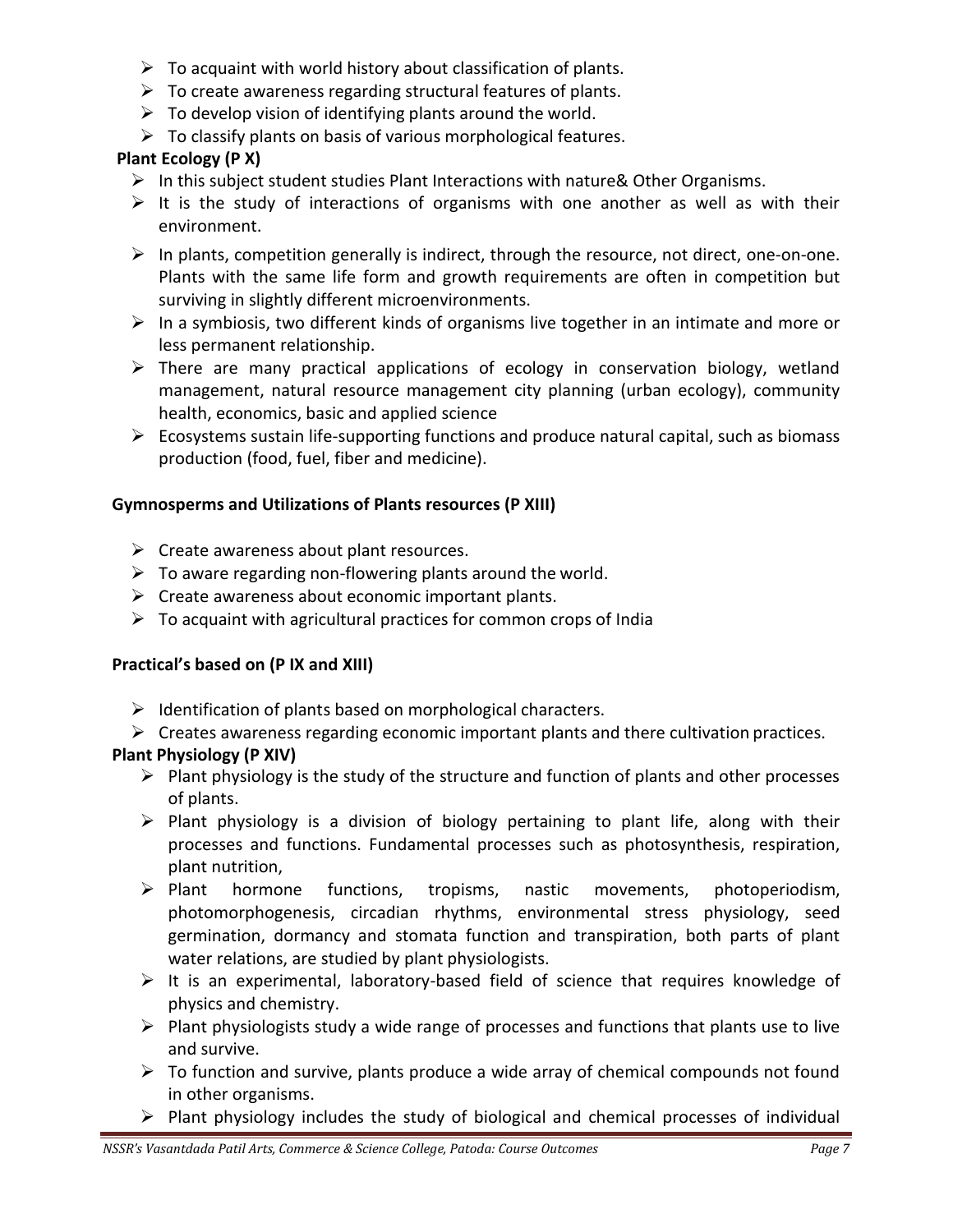plant cells.

#### **B. Sc. III**

### **Cell Biology and Molecular Biology (P XVII)**

- $\triangleright$  To acquaint with basic structure of all cells.
- $\triangleright$  To acquaint with structures of cell organelles and their function.
- $\triangleright$  To get detailed knowledge of cell at molecular level.
- $\triangleright$  To aware about basic terminology of plant cell.
- $\triangleright$  To apply information for new research in cell and molecular biology.

### **Plant Breeding and Seed technology (P XVIII B)**

- $\triangleright$  Provides knowledge of various methods of crop improvement.
- $\triangleright$  It provides basic knowledge of methods of hybridization in plants which are used astool in seed companies.
- $\triangleright$  Useful in agricultural research.

### **Genetics and Biotechnology (P XXI)**

- $\triangleright$  To develop knowledge regarding history of Basic genetics.
- $\triangleright$  To create awareness regarding terminology of genetics.
- $\triangleright$  Develop the sense of research in genetic engineering.
- $\triangleright$  Theoretical and practical awareness about genes and it functional features.
- $\triangleright$  Creating awareness regarding genetic disorders in human and all living organisms.

#### **Practical's based on (P XVII and XXI)**

- $\triangleright$  Hands on cell division process.
- $\triangleright$  Identification of various chromosomes.
- $\triangleright$  Awareness regarding Mendal's experiments.

#### **Economic Botany (XXII B)**

- $\triangleright$  Useful in agricultural field.
- $\triangleright$  Gives knowledge of importance of various crop and economic values.

### **Practical's (XXI and XXII)**

- $\triangleright$  Hands on plant breeding experiment.
- $\triangleright$  Useful in study of plants on economic basis.

### **DEPARTMENT OF PHYSICS COURSE OUTCOMES**

#### **Semester-I**

#### **PHY-101 Paper-I**

After completion of this course students is able to know

- $\triangleright$  Gravitation and its applications for human being.
- $\triangleright$  Nature and properties of elastic and non-elastic materials.
- $\triangleright$  Properties of liquid.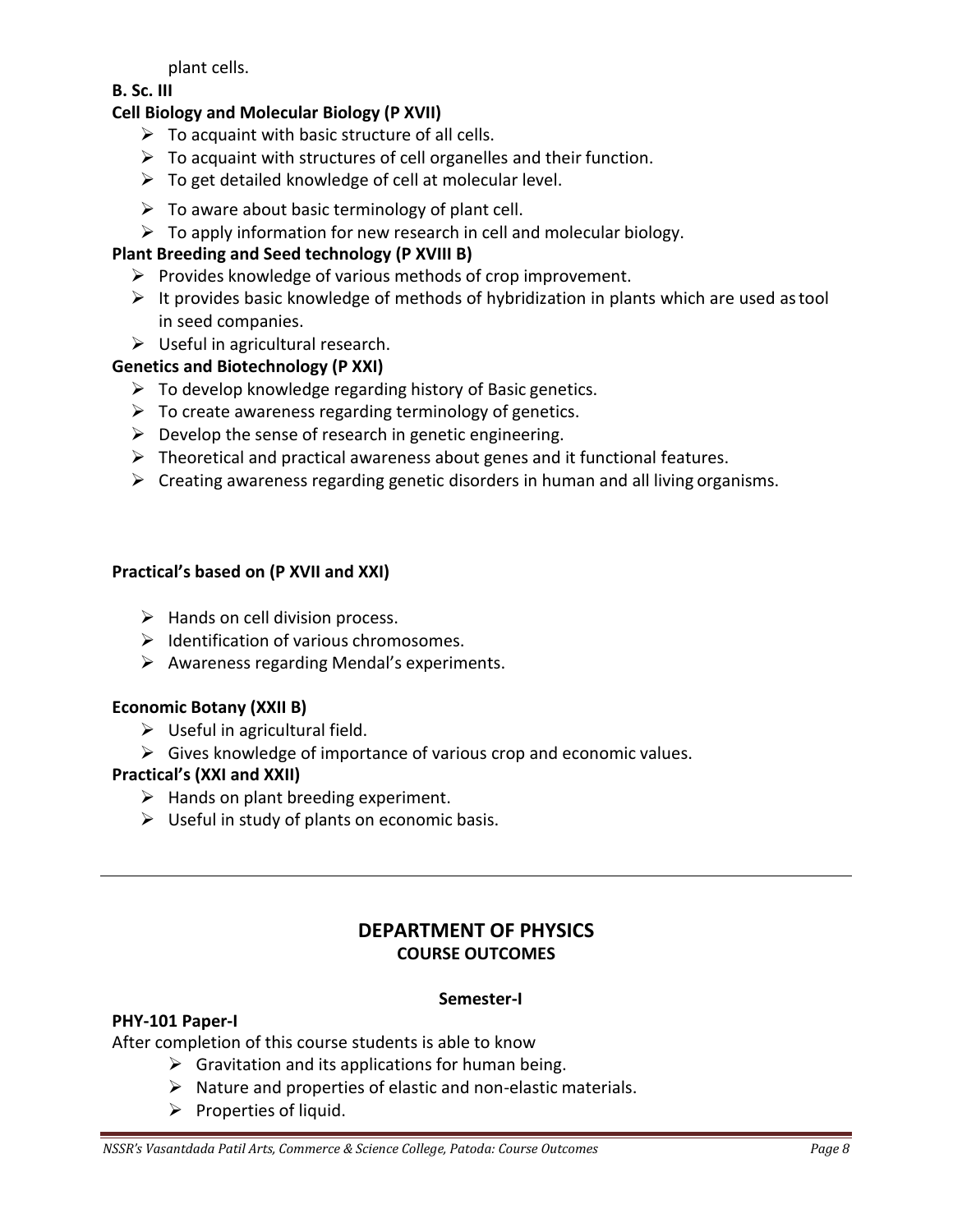$\triangleright$  What are ultrasonic waves, how they are produces and its applications in daily life

### **PHY-102 Paper-II**

### **Heat and Thermodynamics**

- $\triangleright$  Learn thermal properties of materials
- $\triangleright$  How heat is transferred from one medium to other medium.
- $\triangleright$  How heat engine is worked, What is the process of working of heat engine

### **PHY-104 Paper-IV**

### **Geometrical and physical optics**

- $\triangleright$  It gives the knowledge of nature of light and optical instruments
- $\triangleright$  Student is able to wave properties of light
- $\triangleright$  Applications of optical phenomenon in real life

### **PHY-105 Paper-V**

### **Electricity and Magnetism**

- $\triangleright$  By studying this course student is able to know basic mathematics useful in physics.
- $\triangleright$  Know about electric and magnetic field, its applications in daily life

### **PHY-201 Paper-VII**

.

### **Mathematical, Statistical Physics and Relativity**

- $\triangleright$  By studding this paper students are able to apply mathematical tools to physics
- $\triangleright$  Know about the statistical approach to Physics
- $\triangleright$  Understand classical and quantum statistical mechanics

### **PHY-202 Paper-VIII**

### **Modern and Nuclear Physics**

- $\triangleright$  Understand particle nature of light and its applications in daily life.
- $\triangleright$  Generation of X-rays and its applications
- $\triangleright$  Know about the nuclear forces and models and its applications in daily life.

#### **PHY-205 Paper-XI General Electronics**

- $\triangleright$  Student will get basic knowledge of electrical circuits and its applications.
- $\triangleright$  By studding transistors and amplifiers students will learn basic of computer

### **PHY-206 Paper-XII**

### **Solid State Physics**

- $\triangleright$  After studding this paper students will get basic knowledge of crystal structures.
- $\triangleright$  Know the thermal properties of materials and its applications.
- $\triangleright$  Learn connection between chemical approaches of materials.

### **PHY-301 Paper-XV**

### **Classical and Quantum Mechanics**

- $\triangleright$  Understand mechanics of single particles and many particle systems.
- $\triangleright$  Get knowledge about motion of bodies and its equations of motions.
- $\triangleright$  Understand link between classical and quantum mechanics.
- $\triangleright$  Understand dual nature of light and its applications.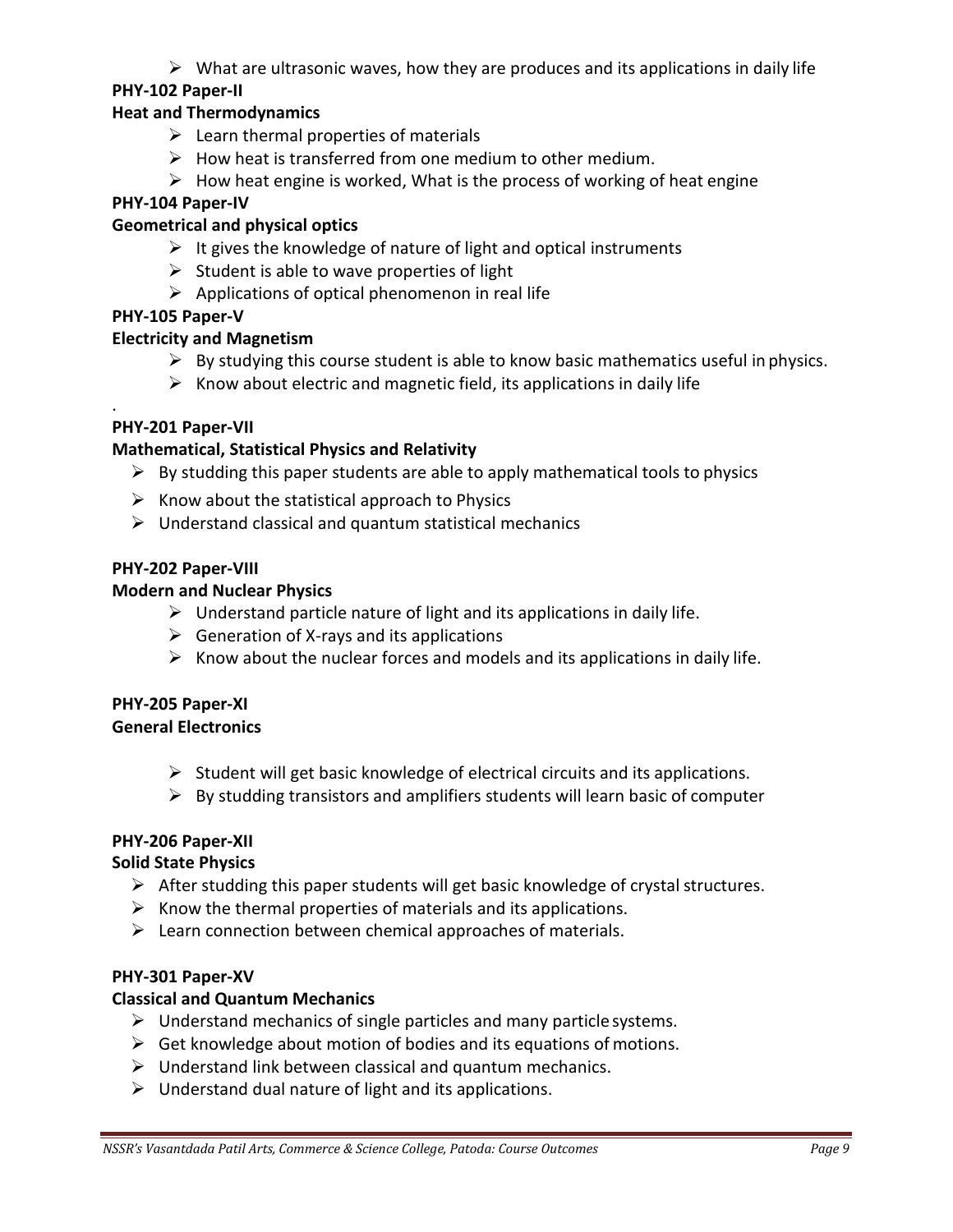#### **PHY-302 Paper-XVI**

#### **Electrodynamics**

- $\triangleright$  Get the knowledge of static and dynamic charges.
- $\triangleright$  Know the production of electromagnetic waves and its applications in daily life.
- $\triangleright$  Understand the properties of electromagnetic waves and its interaction with the matter.

### **PHY-305 Paper-XIX**

### **Atomic and Molecular Physics and LASER.**

- $\triangleright$  By studding this paper student is able to know basic structure of atom its properties and Different atomic models.
- $\triangleright$  Know about molecular structure and its applications.
- $\triangleright$  Understand LASER source and its properties, its applications in industry, medical field and biology.

### **PHY-306 Paper-XX**

### **Non-conventional energy sources and optical fiber**

- $\triangleright$  Students are able to know about conventional and non-conventional energy sources.
- $\triangleright$  Know about solar energy, wind energy, tidal energy, hydro energy and its production.

## **DEPARTMENT OF MATHEMATICS**

### **Course Outcome: B. Sc. MATHEMATICS**

### **Differential and Integral Calculus**

After completing the course, students will able to

- $\triangleright$  Verify the values of limit of a function at a point using the definition of a limit.
- $\triangleright$  Students will be familiar with the techniques of integration and differentiation of function with real variables
- $\triangleright$  Identify and apply the intermediate value theorem, Mean value theorem and L□Hospital□s rule.
- $\triangleright$  Student will be able to understand the concept of divergence, curl, gradient and it's applications

### **Differential Equations**

After completing the course, students will able to

- $\triangleright$  Identify types of differential equations and solve differential equations such as Exact, homogeneous, non-homogeneous, and linear and Bernoulli differential equations etc.
- $\triangleright$  Understand homogenous linear equation with constant coefficient and variable coefficient
- $\triangleright$  Find the solution of non homogenous first order differential equations.
- $\triangleright$  Find the solution of partial differential equations

#### **Geometry**

After completing the course, students will able to

- $\triangleright$  Solve the problems of lines in three dimension, planes, spheres, and cylinders and how geometry is related to algebra by using their algebraic equations
- $\triangleright$  To understand geometrical terminology for plane, right line, sphere, cylinder and cone.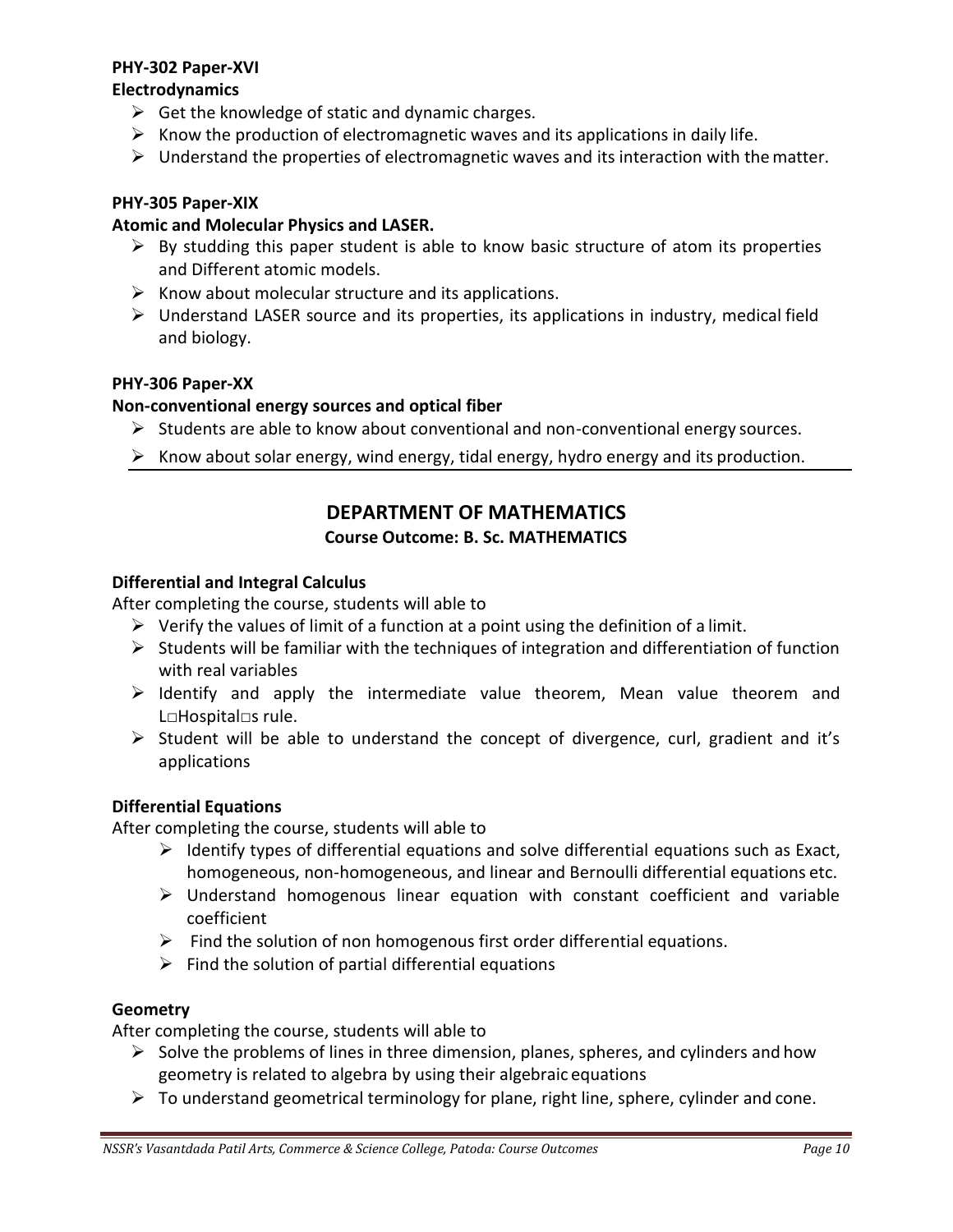- $\triangleright$  Student will be able to find angle between two planes and to find length of perpendicular from a given point to a given line.
- $\triangleright$  Students are able to identify parallel and perpendicular lines

### **Number Theory**

After completing the course, students will able to

- $\triangleright$  Solve various problems on properties of integers and use the basic concepts of divisibility and their applications in basic algebra.
- $\triangleright$  Apply Euclid's algorithm and backwards substitution
- $\triangleright$  Understand the definitions of congruence, residue classes and least residues

### **Numerical Methods**

After completing the course, students will able to

- $\triangleright$  Formulate and code a finite element method for any given set of partial differential equations.
- $\triangleright$  Solve the Ordinary differential equation by various methods.
- $\triangleright$  Learn how to find the Integration & Derivative by various methods.
- $\triangleright$  Learn how to find the roots of the equation by various methods.

### **Integral Transform and Partial differential Equations**

After completing the course, students will able to

- $\triangleright$  Learn the methods and properties of Laplace transform and Inverse Laplace Transform, apply them to solve Linear Differential equations.
- $\triangleright$  Know the difference between linear and nonlinear partial differential equations.
- $\triangleright$  Solve the linear and nonlinear partial differential equation by various methods like Lagrange's, Charpit's, Jacobi's, Monge's Method.

#### **Mechanics**

After completing the course, students will able to

- $\triangleright$  Know what is projectile and motion of projectile.
- $\triangleright$  Understand the concepts particle, rigid body, force, equilibrium etc.
- $\triangleright$  know the differential and pedal equations of central orbits
- $\triangleright$  Find the components of velocity and acceleration in a given direction.
- $\triangleright$  Follow the concepts momentum, angular momentum, work, energy and points functions in mechanics.

#### **Abstract Algebra**

After completing the course, students will able to

- $\triangleright$  Identify the various algebraic structures with their corresponding binary operations.
- $\triangleright$  Generalize the groups on the basis of their orders, elements, order of elements and group relations.
- $\triangleright$  Compare two groups of same orders on the basis of isomorphism Criteria.
- $\triangleright$  Compute the possible subgroups of given group of specific orders and will recognize them.

#### **Real Analysis**

After completing the course, students will able to

 $\triangleright$  Understand the concept of series of real numbers, convergence and Divergence.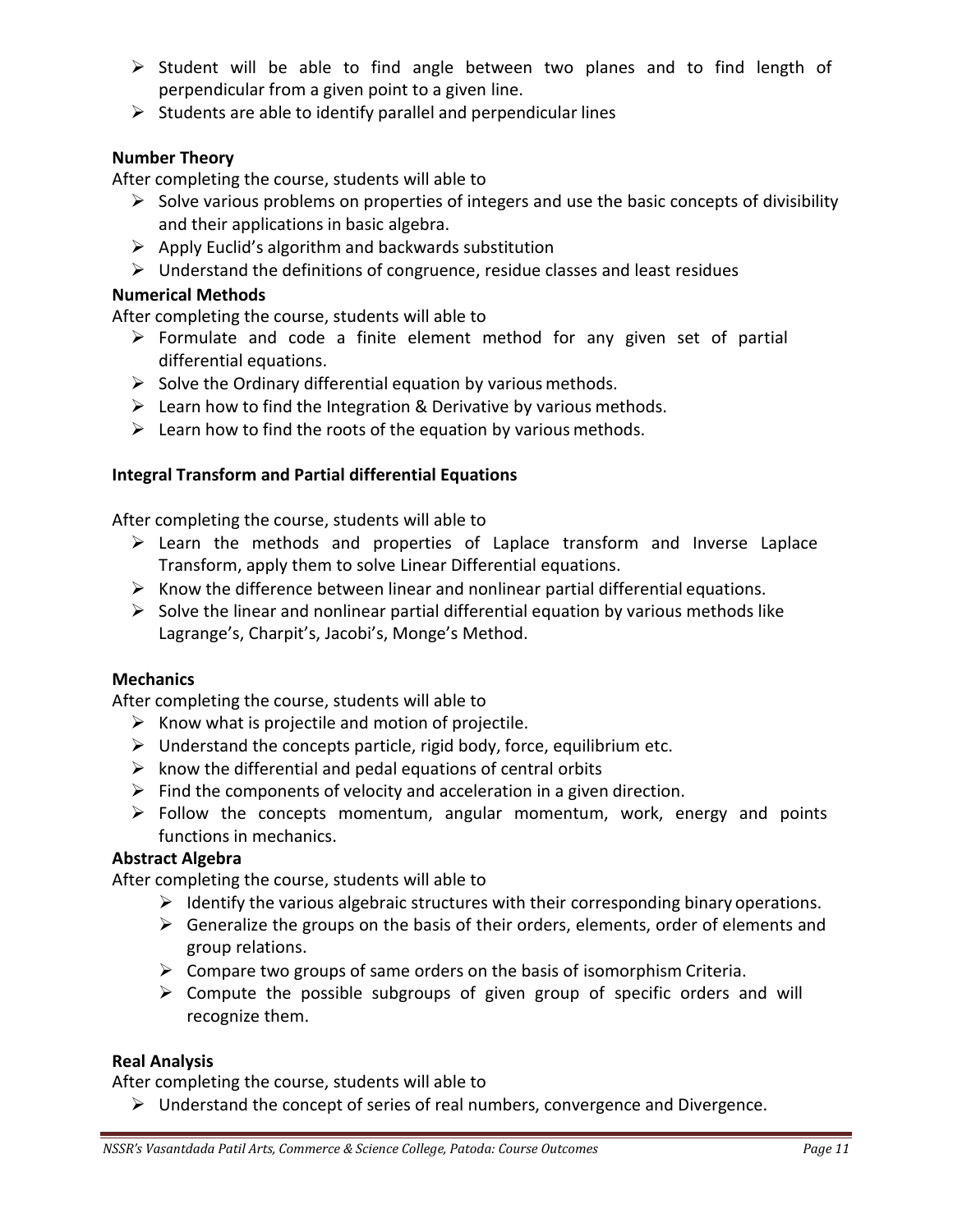- Understand the definition of Metric Space and continuous function on metric space and difference between open sets and closed sets.
- $\triangleright$  Define Riemann integral and its properties and also Fourier Series and its application

### **Ordinary Differential Equations**

After completing the course, students will able to

- $\triangleright$  Students are able to find the solution of linear differential equation of first and second order.
- $\triangleright$  Students understand the initial value problem and its solutions.
- $\triangleright$  Students know the concept Wronskian of solution.
- $\triangleright$  Students can find singular point and regular singular point of the differential equation

# **DEPARTMENT OF ZOOLOGY**

### **COURSE OUTCOMES**

### **Cell Biology**

- $\triangleright$  Students understand the basic unit of life and its components along with its function and coordination among the cells
- $\triangleright$  They know the histological techniques of making slides of tissues, staining them with different dyes
- $\triangleright$  Gain the knowledge of DNA and RNA
- $\triangleright$  After first Semester students are aware of the basic structure and different parts of the Microscope, their use, how to handle it, focus it.
- $\triangleright$  Knowledge of Simple Microscope, Compound Microscope, Light Microscope, Phase Contrast Microscope and Electron Microscope is gained by students
- $\triangleright$  They are also imparted with the knowledge of different types of cancer, its types, causes, Preventive measures and its cure

### **Protozoa to Annelida and Arthropoda to Echinodermata**

- $\triangleright$  Students acquire the knowledge of all the invertebrates and their biodiversity in detail
- $\triangleright$  They grasp the small microscopic animals like protozoa, their evolution and phylogeny
- $\triangleright$  They yield the knowledge of some Parasitic protozoa and Arthropoda, their structure and their diseases with preventive measures and its cure
- $\triangleright$  They harvest the knowledge of different molluscan animals, their shells, use of the shells in different industries and ornaments

### **Genetics I and II**

- $\triangleright$  Students gain knowledge of basic concepts of genetics, genes and the Laws of Mendel
- $\triangleright$  They come by with the basics of genetic disorders, gene mutation and its causes and some inborn diseases caused by genes in adults and infants
- $\triangleright$  They also come across with the cross breeding in plants and interbreeding between different species in animals
- $\triangleright$  They clinch up with the DNA structure and genetic code, protein synthesis, negative feedback mechanism and how Information is stored on DNA

### **Vertebrate Zoology**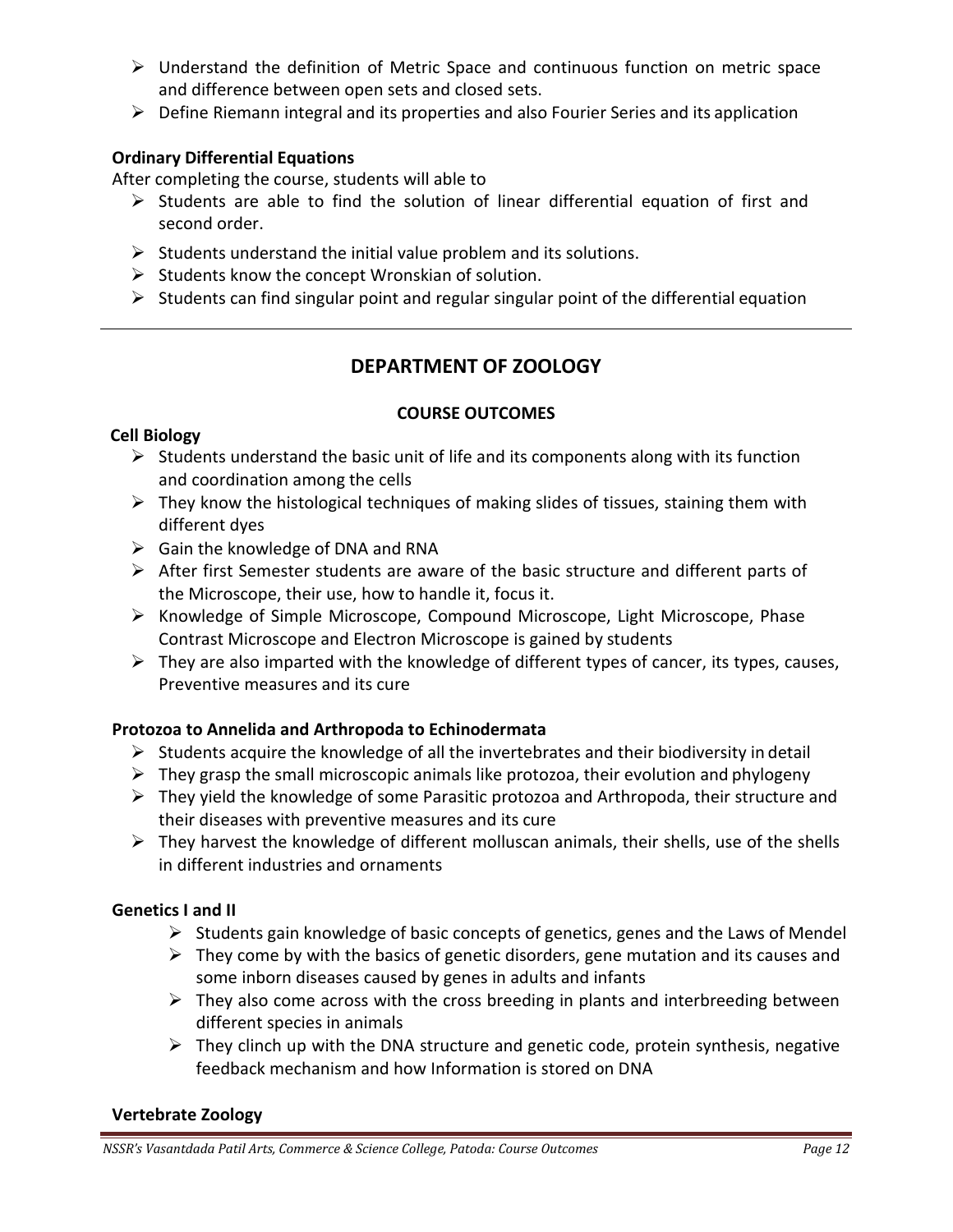- $\triangleright$  Pupils get cleared basic differences between vertebrates and invertebrates (Animals with backbone or vertebral column and without backbone or spine), their classification and behavior
- $\triangleright$  They understand the importance of all the five classes of vertebrata viz. Pisces, Amphibia, Aves, Reptilia and Mammalia
- $\triangleright$  They get keen ideas of the organs of the Class Mammalia, also the they understand the systems of Mammalia and their function, functions of organs and their diseases and cure
- $\triangleright$  They get expertise in the information of extinct animals like fishes, for Example Super class Agnatha which includes all the extinct fishes from the formation of earth tilltoday.

### **Animal Physiology**

- $\triangleright$  Students know that when we intake food it is digested, but how it is digested, its details comes into light in this study
- $\triangleright$  They have grip on the structure of the different organs of animals, their systems, functioning of the systems and coordination between the different organs in one system
- $\triangleright$  They are empowered with the knowledge of their own body like respiration, digestion, reproduction and so on.

### **Biochemistry and Endocrinology**

- $\triangleright$  Human body performs N number of functions, but for each function there is need of some command and instructions which are given by Hormones produced by pituitary gland and controlled by Hypothalamus, this makes the students Pioneer in the practical happenings in their own body and other animals
- $\triangleright$  They are able to judge and know the functioning of the their own body and other animals
- $\triangleright$  They enrich with the different endocrine and exocrine glands, their structure, function, their diseases and deficiency, cause and cure
- Thorough cognition of enzymes, proteins, lipids, fats, carbohydrates, sugars, cholesterol, their role in functioning the body and diseases related to them and their cure and prevention

#### **Ecology and Evolution**

- $\triangleright$  Firstly, students come to know the meaning of the small word Ecology which has a vast widespread importance
- $\triangleright$  They understand the different Ecological Niches
- $\triangleright$  They are able to realize the Natural Selection Process which is continuously going on the earth's surface
- $\triangleright$  Evolution of human from the very single cell bacteria is understood here
- $\triangleright$  They have thorough knowledge of Extinction of Speceis, Natural Selection and Evolution

### **Parasitic Protozoa and Helminthes I and II**

- $\triangleright$  Students are aware of most of the diseases in the earths surface, but here they acquire knowledge the parasites which are spreading these diseases
- $\triangleright$  From cough and cold to Malaria, Typhoid, Kala azar, AIDS and other various disease spread by protozoa and helminth parasite are expertise by students
- $\triangleright$  Students have a detail knowledge of the parasites, its structure, its role in spreading disease, its precautive measures and its cure.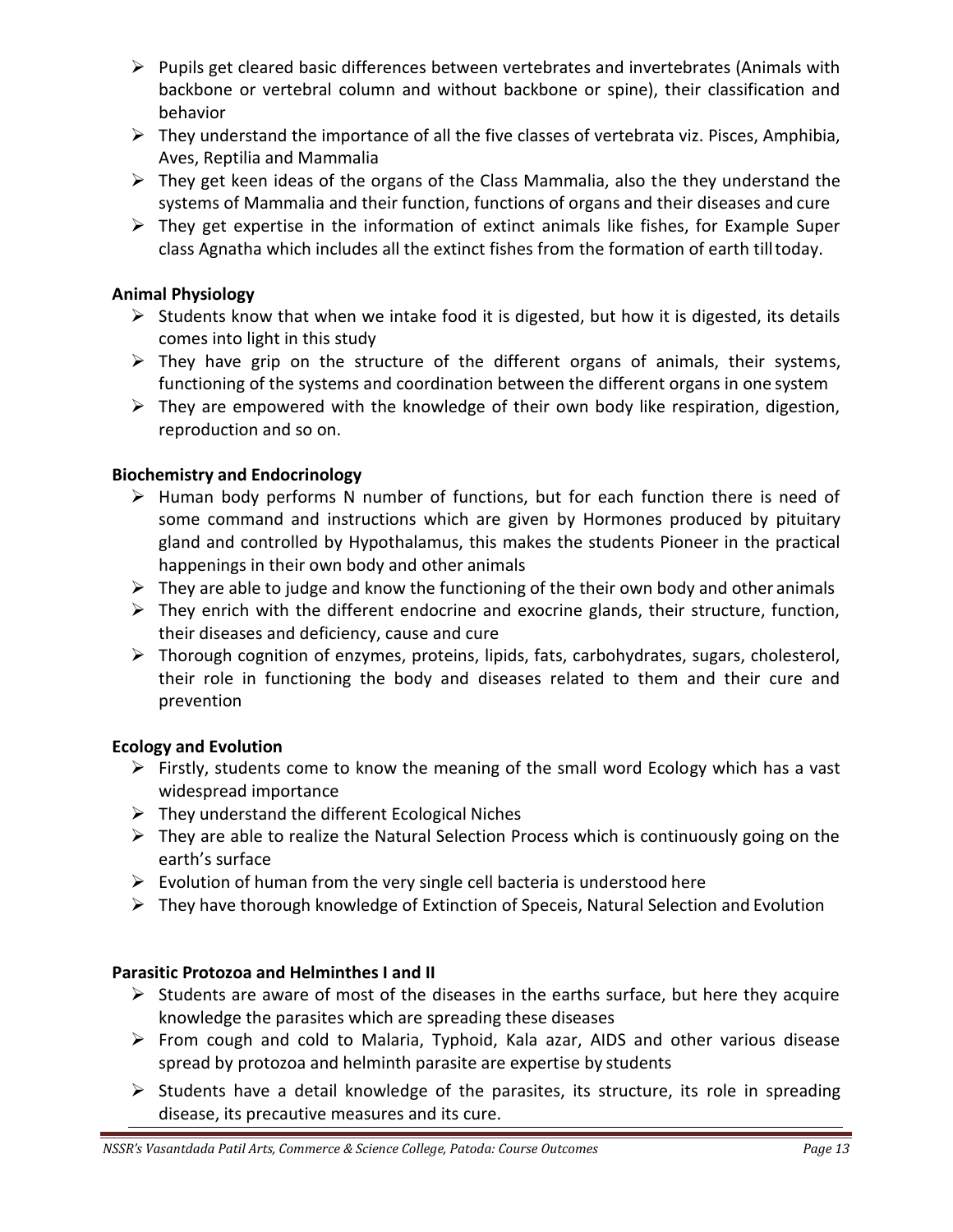### **DEPARTMENT OF MICROBIOLOGY COURSE OUTCOMES**

### **B. Sc. I**

### **Fundamentals of microbiology (P I and PIII)**

- $\triangleright$  Study of types of microorganism
- $\triangleright$  We study taxonomy of microorganism
- $\triangleright$  Identification of micro organism on the basis of habitat
- $\triangleright$  Basic study of virus
- $\triangleright$  Study of characteristics of all types of microorganism
- $\triangleright$  Study of microscope which is used to seen micro organism not seen by naked eyes

### **General microbiology (P II and P III)**

- $\triangleright$  Study of identification of micro organism on by using various method of staining
- $\triangleright$  Study of production of all types of media which is useful for growth of microorganism
- $\triangleright$  Study of cultivation of anaerobes
- $\triangleright$  Study of various method of sterilization
- $\triangleright$  Study of method required in amplification of microorganism
- $\triangleright$  Role of micro organism in our life

### **Cytology and general microbiology (P IV and P VI)**

- $\triangleright$  Study of microbial call and cell organelles
- $\triangleright$  With the help of cytology we can study bacterial cell division
- $\triangleright$  Study of nutritional requirements to growth of microbial cell
- $\triangleright$  Study of bacterial growth curve and various aspects
- $\triangleright$  Study of water purification and degradation of waste

### **Basic biochemistry and microbial physiology (P V and P VI)**

- $\triangleright$  Study of biomolecules i.e. carbohydrate , lipid, proteinetc
- $\triangleright$  Study of classification of biomolecules
- $\triangleright$  Study of factors affect on the biomolecules
- $\triangleright$  Study of various test to detect the biomolecule of present in substance
- $\triangleright$  Study of photo synthesis of bacterial and uptake of Nutrient

### **B.Sc. II**

### **Environmental microbiology ( P VII and P IX)**

- $\triangleright$  Study of hazardous waste bioremediation
- $\triangleright$  Study of aquatic microbiology
- $\triangleright$  We can check water quality in various aspects
- $\triangleright$  Study of waste water treatment by using microbes
- $\triangleright$  Certain bacteria can help in cleaning the oil spillsa
- $\triangleright$  Microbiologist check factory waste which can cause pollution of air or water thus increasing rate of poisoning or disease in treatment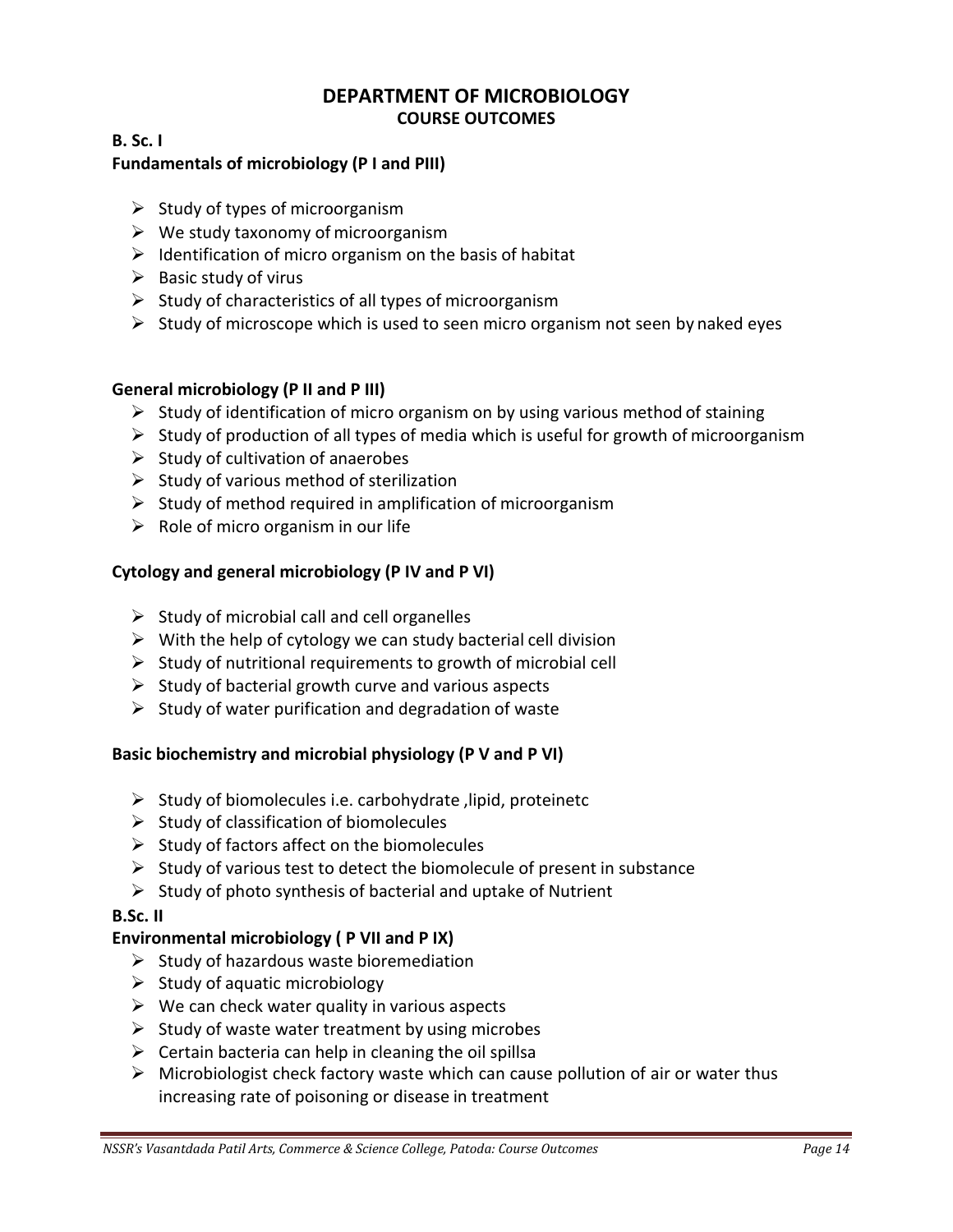### **Immunology ( P VIII and P X)**

- $\triangleright$  Study of host defense mechanism
- $\triangleright$  Study of antigen i.e. foreign particles which cause disease
- $\triangleright$  Study of antigen -antibody reaction i.e. mechanism of killing of microorganism
- $\triangleright$  Study of vaccine and preparation method
- $\triangleright$  Study of MHC molecules which is useful in grade rejection
- $\triangleright$  Diagnosis of disease by various tests

#### **Applied microbiology ( P XI and P X III).**

- $\triangleright$  Study of dairy microbiology and production of dairy products
- $\triangleright$  Study of food microbiology and food poisoning by microorganism
- $\triangleright$  Study of food borne disease
- $\triangleright$  Study of production of fermented product and probiotics
- $\triangleright$  Study of mushroom cultivation
- $\triangleright$  Methods of preservation of food

#### **Clinical microbiology,( P XII and P XIV)**

- $\triangleright$  Study of human disease caused by bacteria with all dimension and diagnosis method
- $\triangleright$  Study of all types of viruses which cause disease to human
- $\triangleright$  Study of enteric bacteria and spirochetes
- $\triangleright$  Study of oncogenic virus may cause cancer
- $\triangleright$  Study of protozoa, fungi which cause disease to human and diagnosis method

#### **B. Sc. III**

#### **Microbial genetics (P XV and P X VII)**

- $\triangleright$  Study of DNA and RNA of microorganism
- $\triangleright$  Study of molecular properties of DNA and method of replication
- $\triangleright$  Study of gene expression i.e. protein synthesis
- $\triangleright$  Study of genetic code and features
- $\triangleright$  Regulation of gene expression in microbes
- $\triangleright$  Study of gene mutation and mutant
- $\triangleright$  Study of bacterial recombination

#### **Microbial metabolism (P XVI and P XVIII)**

- $\triangleright$  Study of production of enzyme
- $\triangleright$  Study of types of enzyme and various inhibition method
- $\triangleright$  Study of factors affect on enzyme
- $\triangleright$  Commercial use of enzyme in various industries
- $\triangleright$  Study of microbial metabolism
- $\triangleright$  Study of respiration
- $\triangleright$  Study of biosynthesis of nucleotides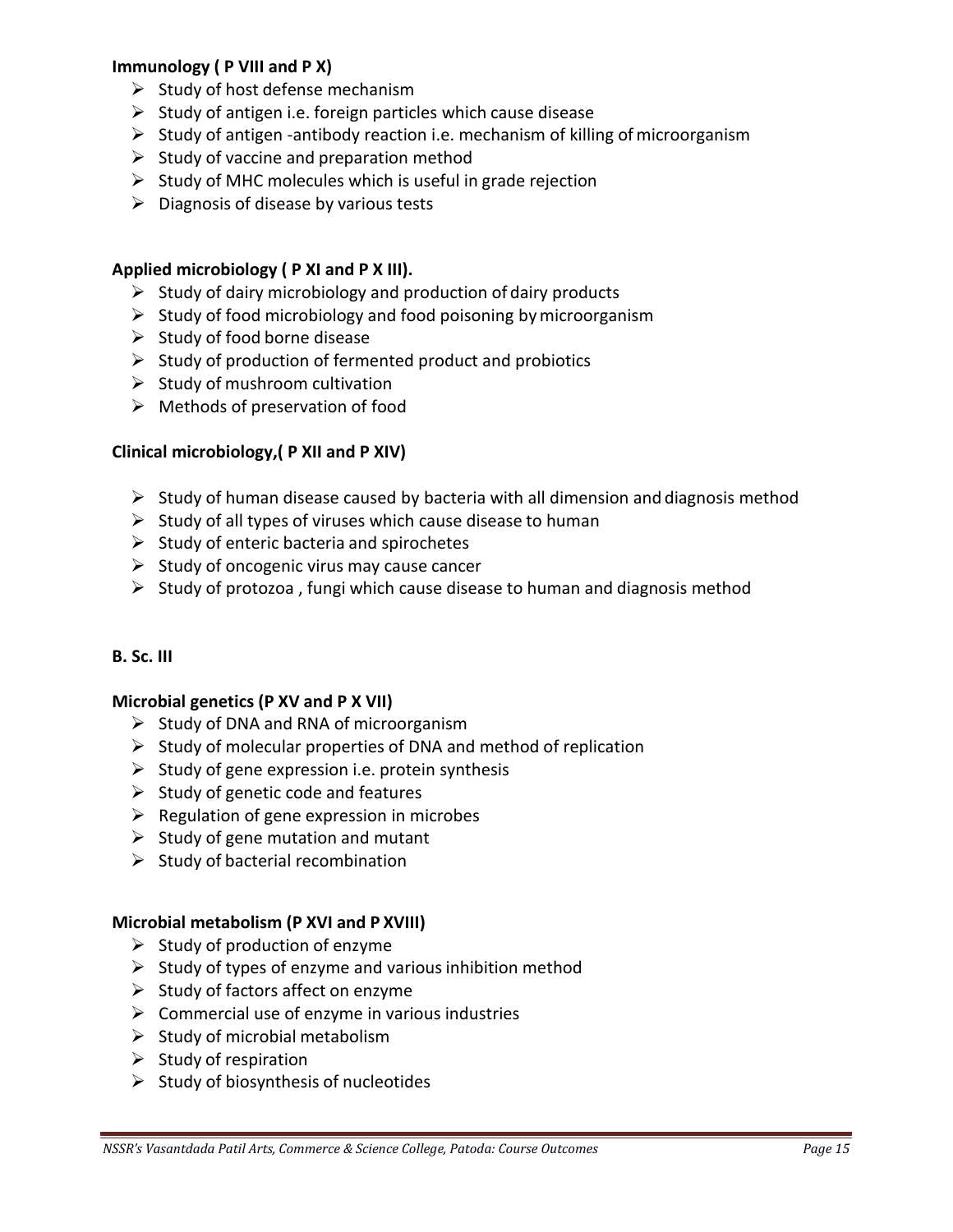### **Recombinant DNA technology, (P XIX and P XXI)**

- $\triangleright$  Production of genetically modified organisms
- $\triangleright$  Study of various techniques use in recombinant DNA technology
- $\triangleright$  Role of microbial DNA in production of GMO
- $\triangleright$  Study of production of GM crop i.e. pesticide resistant
- $\triangleright$  RDT help in medical i.e. gene therapy
- $\triangleright$  RDT help to change genetics of animal or any organism which we required by using various techniques

#### **Industrial microbiology (P XX and P XXII)**

- $\triangleright$  Study of production of biopolymer. biosurfactant, biofloculant
- $\triangleright$  Study of production of vitamins, ethanol,
- $\triangleright$  Study of production of biofilm
- $\triangleright$  Study of recovery of material
- $\triangleright$  Study of treatment of organic waste
- $\triangleright$  Study of various micro organism used in industry

## **DEPARTMENT OF COMPUTER SCIENCE**

### **B. SC. (COMPUTER SCIENCE)/BCS**

#### **I Semester**

#### **CSC101- T Computer Fundamentals**

- $\triangleright$  Students will be able to understand the Basics of computer systems
- $\triangleright$  The knowledge of software and hardware details and their application

#### **CSC102- T Digital Electronics**

- $\triangleright$  Students will be able to understand the Electronic parts of computer systems
- $\triangleright$  The knowledge of functioning of hardware enables student understanding.

#### **CSC103- T Microprocessor I**

- $\triangleright$  Students will be able to understand the microprocessor.
- $\triangleright$  Students can be able to develop codes for hardware of system.

#### **CSC104- T C Programming I**

- $\triangleright$  Students will be able to understand the programming skills.
- $\triangleright$  Students can be able to develop programs.

#### **CSC105- T Communication Skill I**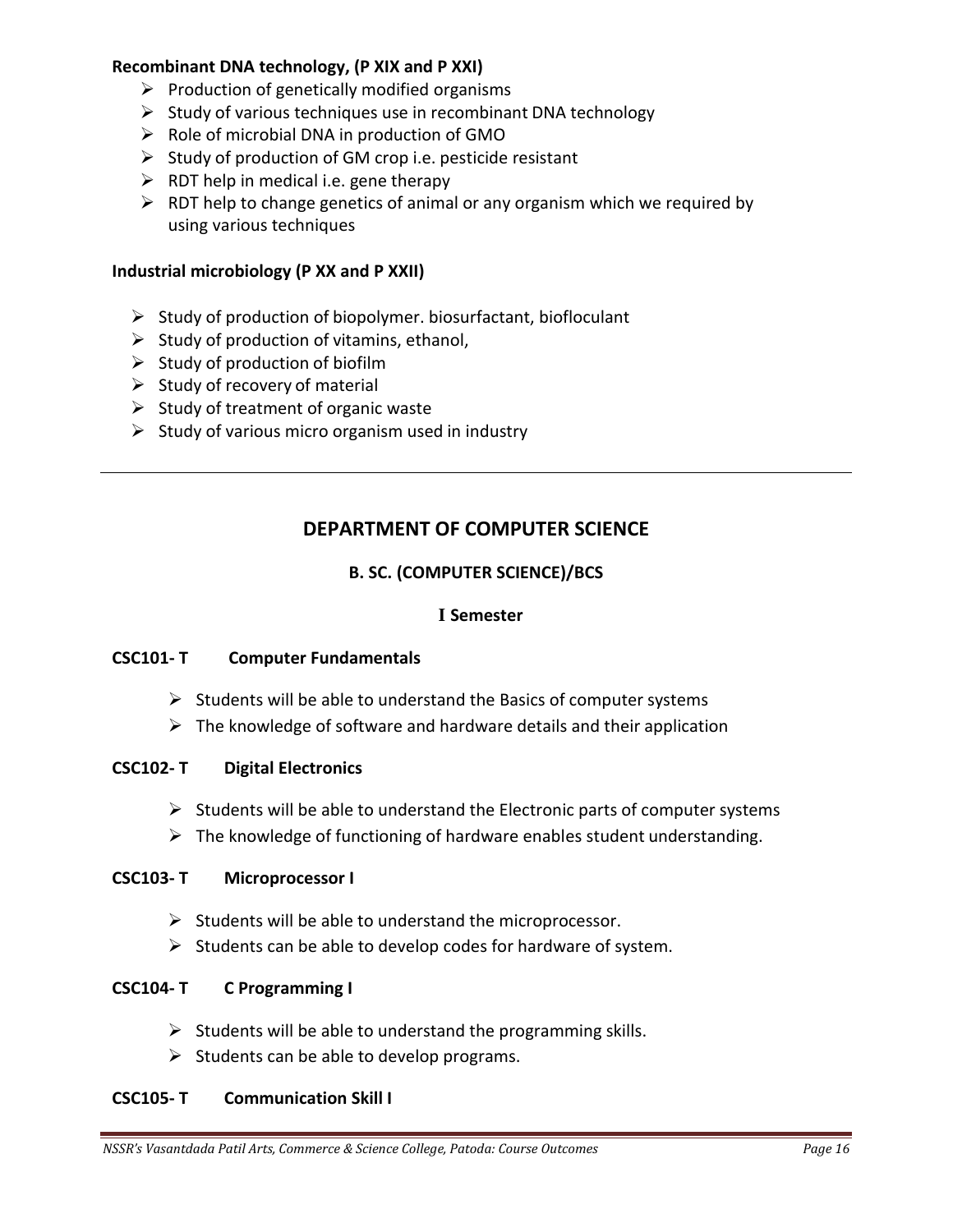- $\triangleright$  Students will be able to understand the Inter personal Communication skills.
- $\triangleright$  Student can be able to develop its behavioral skills.

### **CSC106- T Mathematical Foundation**

- $\triangleright$  Students will be able to understand the mathematical skills.
- $\triangleright$  Students can be able to understand uses of mathematical equation for problem solving.

### **II Semester**

### **CS201- T Data structure**

- $\triangleright$  Students will be able to understand the data, its types and their applications in program development.
- $\triangleright$  Students can be able to data for different applications.

### **CS202- T Operating system**

- $\triangleright$  Students will be able to understand the Commutation between system and user.
- $\triangleright$  The knowledge of processor, memory, information and I/O Devices.

### **CS203- T Microprocessor II**

- $\triangleright$  Students will be able to understand the microprocessor 8085, 8086.
- $\triangleright$  Students can be able to develop codes for hardware of system.

### **CS204- T C Programming II**

- $\triangleright$  Students will be able to understand the programming skills about large and Complex programs.
- $\triangleright$  Students can be able to develop small application software's.

### **CS205- T Communication Skill II**

- $\triangleright$  Students will be able to understand the Inter personal Communication skills.
- $\triangleright$  Students can be able to develop its behavioral skills.

### **CS206- T Numerical Computation methods**

- $\triangleright$  Students will be able to understand the mathematical Concepts.
- $\triangleright$  Students can be able to understand uses of mathematical applications for problem solving.

### **III- Semester**

### **CS301-T Advance Data structure**

- $\triangleright$  Students will be able to understand the algorithms for data handling.
- $\triangleright$  Students can be able to use different algorithms for different applications.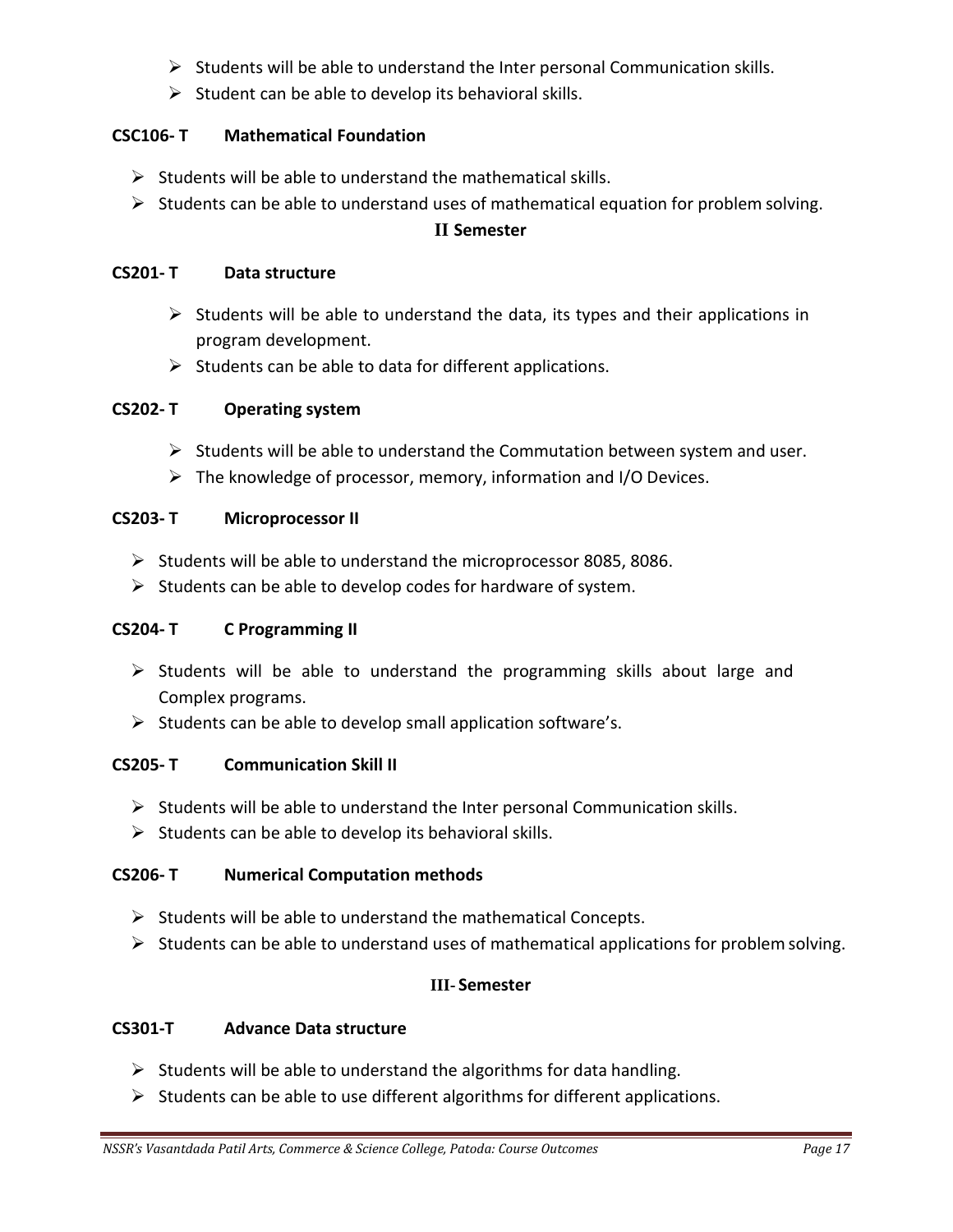### **CS302-T Unix Operating system**

- $\triangleright$  Students will be able to understand the network related operating concepts.
- $\triangleright$  The knowledge of browsers and their use for different categories of users.

### **CS303-T PC Maintenance**

- $\triangleright$  Students will be able to understand the concepts of hardware and software.
- $\triangleright$  The knowledge of solving PC parts problems.

#### **CS304-T** P**rogramming in CPP**

- $\triangleright$  Students will be able to understand the Object Oriented programming skills.
- $\triangleright$  Students can be able to develop programs.

### **CS305-T Database Management System**

- $\triangleright$  Students will be able to understand the Data Base Management skills like Ms-Access.
- $\triangleright$  Students can be able to use DBMS as back end for developing programs.

#### **CS306-T Statistical Methods**

- $\triangleright$  Students will be able to understand the statistical Concepts.
- $\triangleright$  Students can be able to understand uses of Statistical applications for problem solving.

### **IV- Semester**

#### **CS401-T Software Engineering**

- $\triangleright$  Students will be able to understand the basics of Software Development.
- $\triangleright$  Students can be able to develop different application programs.

#### **CS402-T Fedora**

- $\triangleright$  Students will be able to understand the network related operating concepts with controlled environment.
- $\triangleright$  The knowledge of browsers and their use for different categories of users.

#### **CS403-T Basics of Networking**

- $\triangleright$  Students will be able to understand the basics of Communication between one or more Computers.
- $\triangleright$  Students can be able to develop LAN networks for laboratories.

#### **CS404-T Core Java**

- $\triangleright$  Students will be able to understand the Object Oriented programming skills.
- $\triangleright$  Students can be able to develop programs.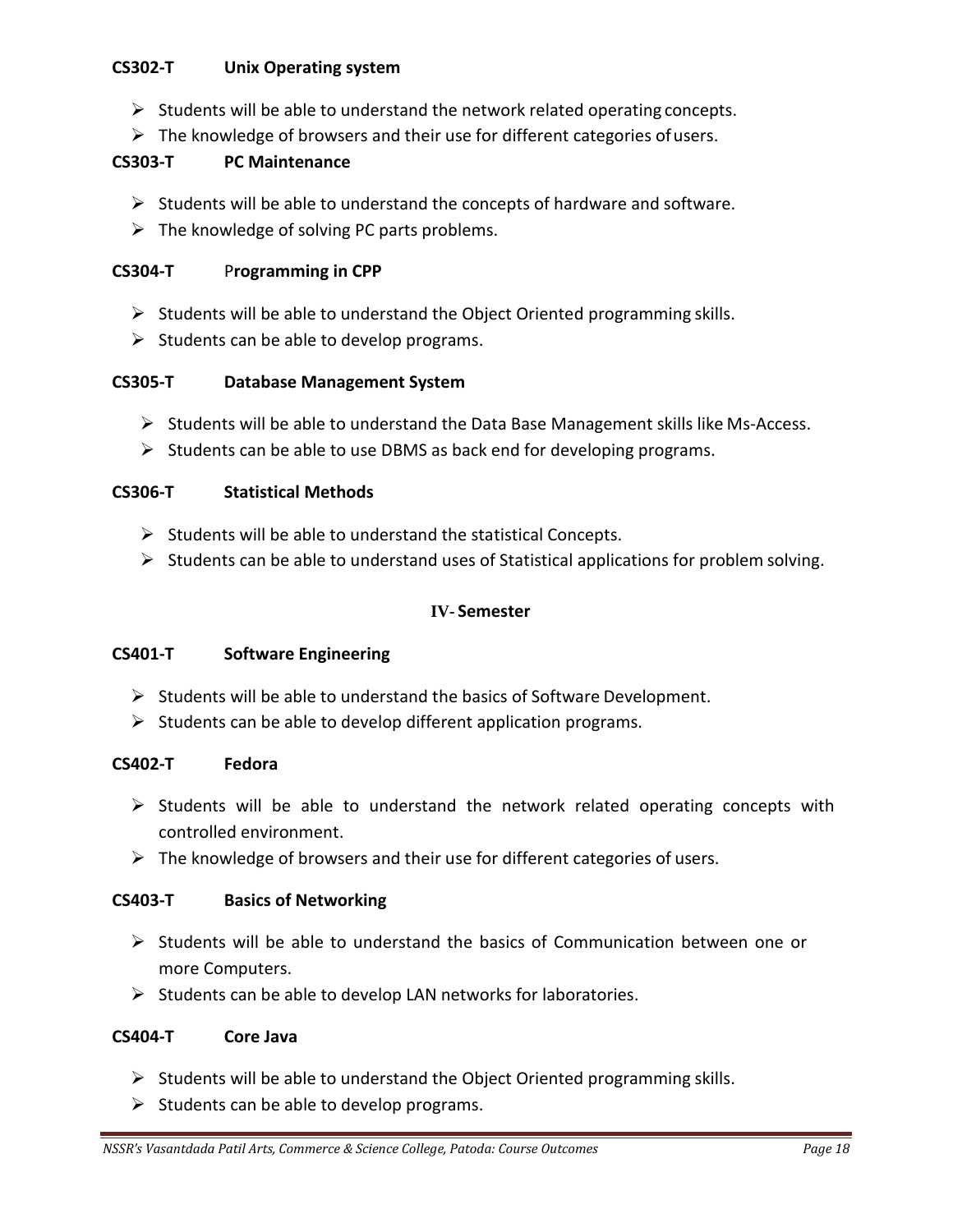#### **CS405-T Advance DBMS**

- $\triangleright$  Students will be able to understand the Data Base Management skills like SQL.
- $\triangleright$  Students can be able to use DBMS as back end for developing programs.

#### **CS406-T Web Fundamental**

- $\triangleright$  Students will be able to understand the web programming skills.
- $\triangleright$  Students can be able to develop web pages and websites.

#### **V- SEM**

#### **CS501-T Software Cost Estimation**

- $\triangleright$  Students will be able to understand the basics of cost measurement for software.
- $\triangleright$  Students can be able to find cost for different application programs.

### **CS502- T Basic s of Android OS**

- $\triangleright$  Students will be able to understand the programming skills.
- $\triangleright$  Students can be able to develop Apps for mobiles.

#### **CS503-T Core Java II**

- $\triangleright$  Students will be able to understand the Object Oriented programming skills.
- $\triangleright$  Students can be able to develop programs for system and application programs.

#### **CS504-T Basics of Computer Graphics**

- $\triangleright$  Students will be able to understand the graphical skills related to I/O devices.
- $\triangleright$  Students can be able to develop programs for geometrical applications.

#### **CS505-T Beginner's Programming with PHP**

- $\triangleright$  Students will be able to understand the Object Oriented programming skills.
- $\triangleright$  Students can be able to develop programs for system and application programs.

### **CS506-T Basics of ASP.net**

- $\triangleright$  Students will be able to understand the Object Oriented programming skills.
- $\triangleright$  Students can be able to develop web programs for system and application software's.

#### **VI -SEM**

#### **CS601-T Software Quality & Testing**

- $\triangleright$  Students will be able to understand the maintaining of quality concepts for software.
- $\triangleright$  Students can be able to do testing for software's.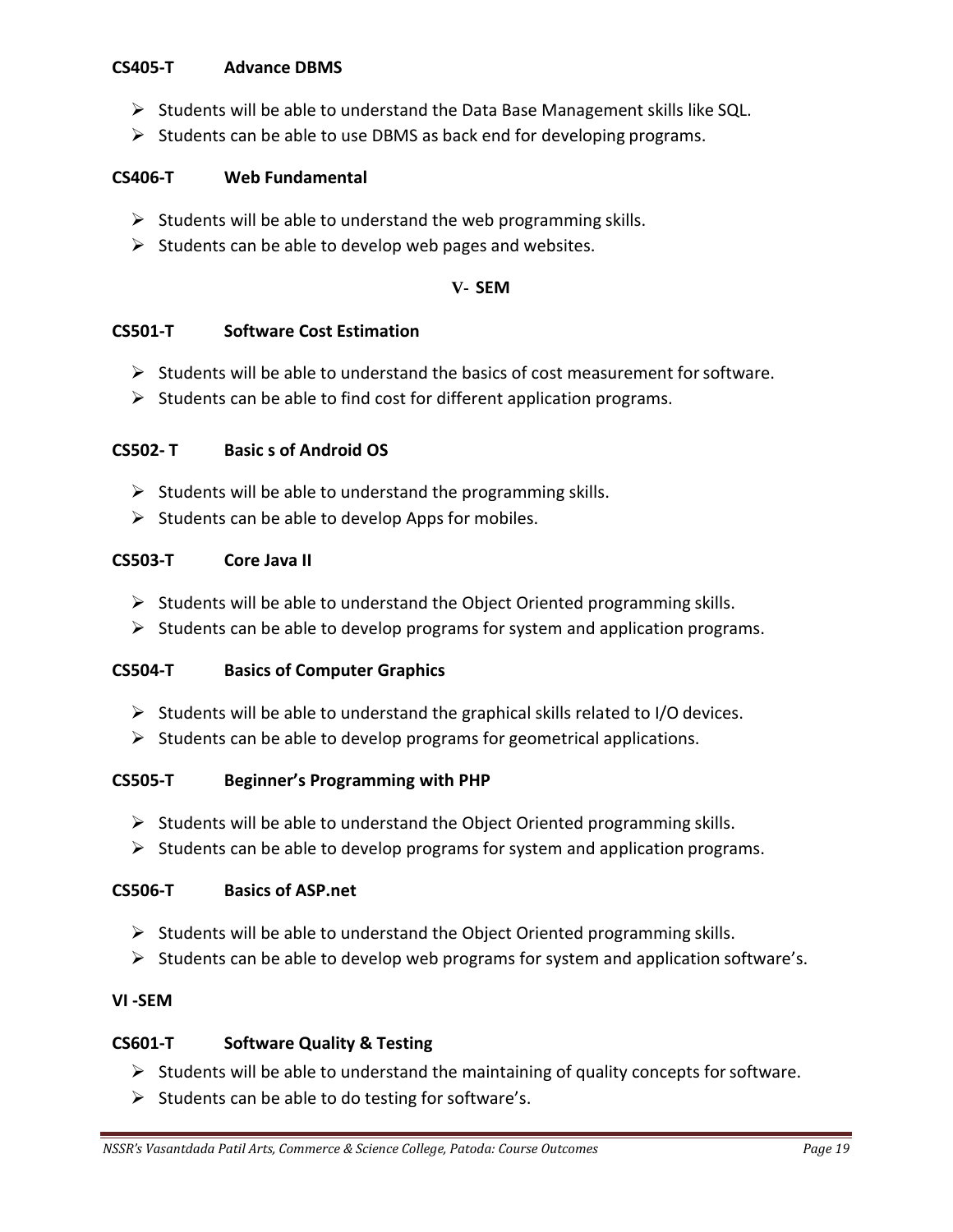### **CS602-T Android application development**

- $\triangleright$  Students will be able to understand the programming skills for app development.
- $\triangleright$  Students can be able to develop Apps for mobiles.

### **CS603-T Theory of Computation**

- $\triangleright$  Students will be able to understand the processing states of machines.
- $\triangleright$  Students can be able to develop grammars for programming languages.

#### **CS604-T Advanced Computer Graphics**

- $\triangleright$  Students will be able to understand the graphical skills related to I/O devices.
- $\triangleright$  Students can be able to develop programs for geometrical applications.

### **CS605-T Advanced Programming with PHP**

- $\triangleright$  Students will be able to understand the Object Oriented programming skills.
- $\triangleright$  Students can be able to develop programs for system and application programs.

#### **CS606-T Ethics and Cyber Law**

 $\triangleright$  Students will be able to understand the basics of Electronic Commerce. Students can be able to understand different laws of IT and Cyber Crime.

# **FACULTY OF COMMERCE**

### **DEPARTMENT OF COMMERCE Course Outcomes**

#### **B. Com. F. Y.**

### **The following Course Outcomes are expected after learning the course by students:**

#### **1. Financial Accounting**

To develop conceptual understanding of fundamentals of financial accounting system and to impart skills in accounting for various kinds of business transactions. The course also aims at acquainting the emerging issues with regards to changing scenario in the world of business and accounting system.

### **2. Business Mathematics and Statistics**

To impart knowledge in order to improve Logical Reasoning, Ability & Interpretation, Application of various statistical and Mathematical Tools and Techniques in making logical and scientific decisions in Business Operations.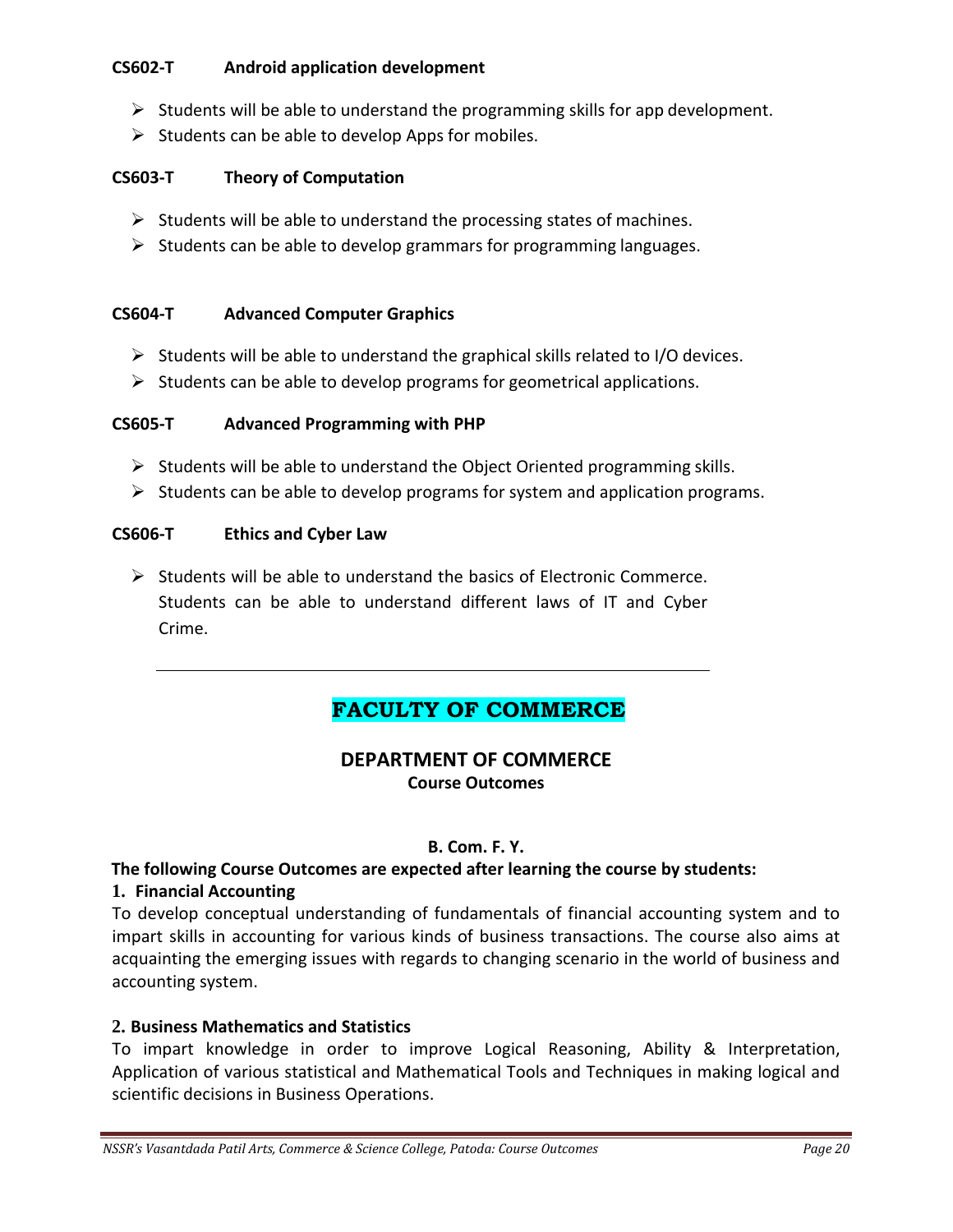### **3. Business and Industrial Economics**

This course is meant to acquaint with the principles of Business Economics as are applicable in business.

### **4. Computer Application in Business**

To provide computer skills and knowledge necessary for today's paradigm shift happening in the world of commerce. Understanding of usefulness of information technology tools for business operations.

### **5. Entrepreneurship Development**

To understand and know the various schemes and initiative policies formulated by the government aims at instill confidence and encouragement steps in order to pave the way for better understanding.

#### **B. Com S.Y.**

### **1. Corporate Accounting**

To provide advanced knowledge about accountancy in prevailing subject. This course aids in carried out corporate world transaction and operations happening every day. By means of fundamental knowledge it excels tremendous interest in accountancy.

### **2. Cost Accounting**

This course provides similar concepts regarding about basic knowledge of accounting, only in spite of recording various transactions this dealt with costing which essential for the industries and manufacturing unit.

### **3. I.T Application in Business**

To aims at better and greater knowledge about technology little more addition in existing skills taken away with such a huge excel in computer knowledge that, immense in commerce and business world. It sharpens different computer languages.

### **4. GST (Goods and Services Tax)**

In the changing scenario of taxation system this course aims at enhance ability about existing knowledge. It provides fruitful and indispensable reform happened in past so many years.

#### **5. A) Financial Management**

To understand the financial concepts and methodologies related to finance, inculcate greater potential in the financial market in order to figure out unequivocal financial accuracy in great manner.

#### **B)Human Resource Management**

This course dealt in process and various methods of human resource development and strategy to make over potential and excellent man powers in working field.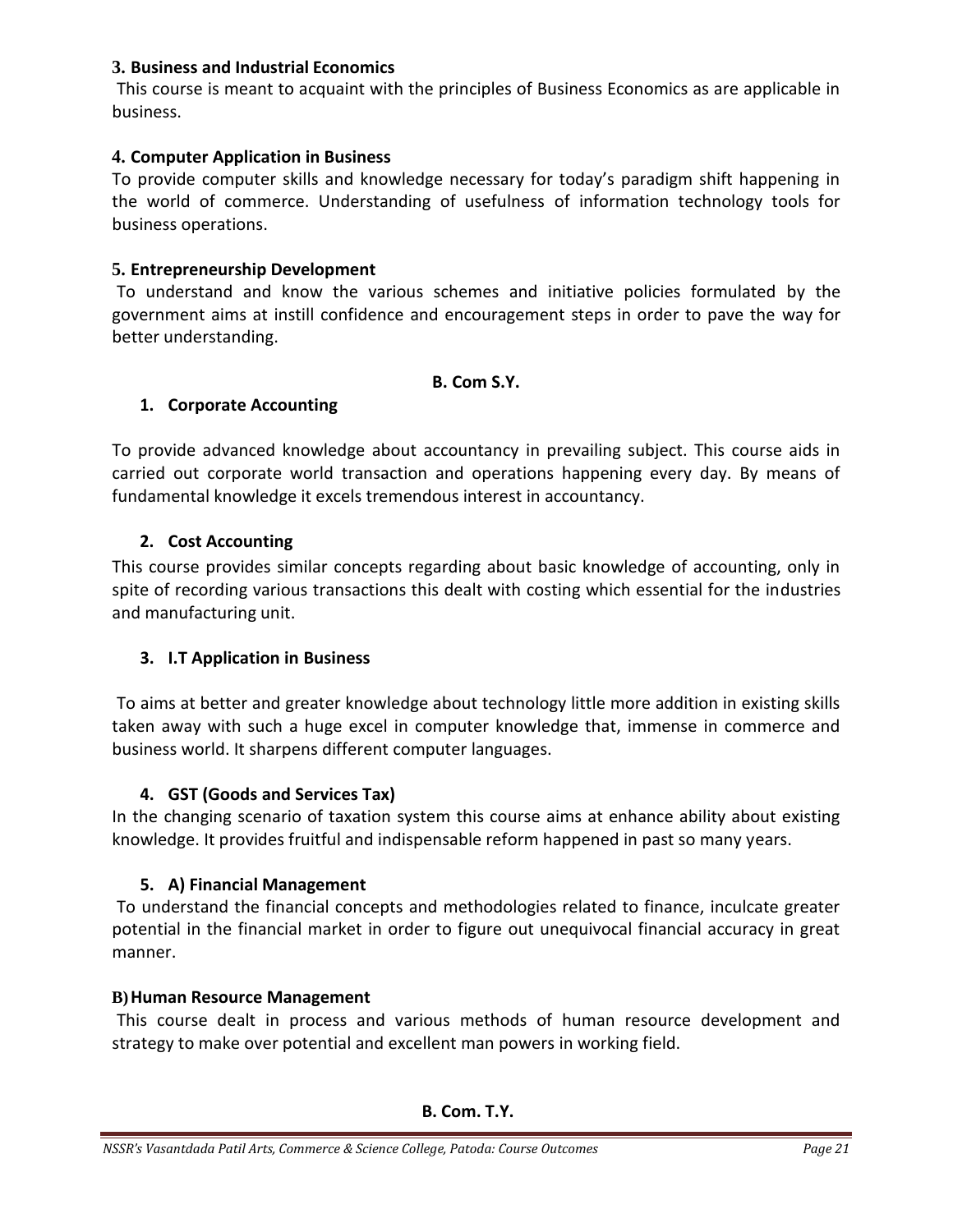#### **1. Advanced Financial Accounting**

After studying this course students will be able to understand how to prepare final accounts of Banking and Insurance Companies and record the accounting transactions and events related to investment and departmental affairs. It also enhanced the skill of preparing final accounts in various sub sector of companies.

#### **2. Management Accounting**

Management Accounting is an essential tool that enhances a manager's ability. This course is an introduction to the use of accounting information by managers for decision making, performance evaluation and control. The course objective is to increase understanding of the students about the concepts and techniques of management accounting. These issues will be addressed in the background of fast changing global market scenario.

### **3. Auditing**

This course aims at imparting knowledge about the principles and methods of auditing and its applications.

### **4. Business Regulatory Framework**

To acquaint students with basic Concepts, Terms, Provisions and Applications of Business Laws.

### **5. Computerized Accounting with GST**

To benefit the students to work with well-known accounting software e.g. Tally ERP.9 To enable students to process and record the business transactions and manage the accounts information using software.

To Equip students ''know -how'' of GST functionality using e.g. Tally software.

#### **6. Rural Development and Agricultural Business**

This course aims at developing the understanding of students regarding the basic theoretical concepts of rural development and agribusiness for future entrepreneurial venture.

### **M. Com. F.Y. Course Outcomes I & II Semester**

- **Modern Management Practices**
- To learn managerial qualities and practices to enhance the decision making abilities of student.
- **Managerial Economics**
- Update the subject knowledge among the student at corporate level and its use in economic development of nation.
- **Corporate financial Accounting**
- The outcome of this course is to learn the issues and practices of corporate financial Accounting.
- **Business Environment**
- This course develops ability to understand the conceptual frame work of business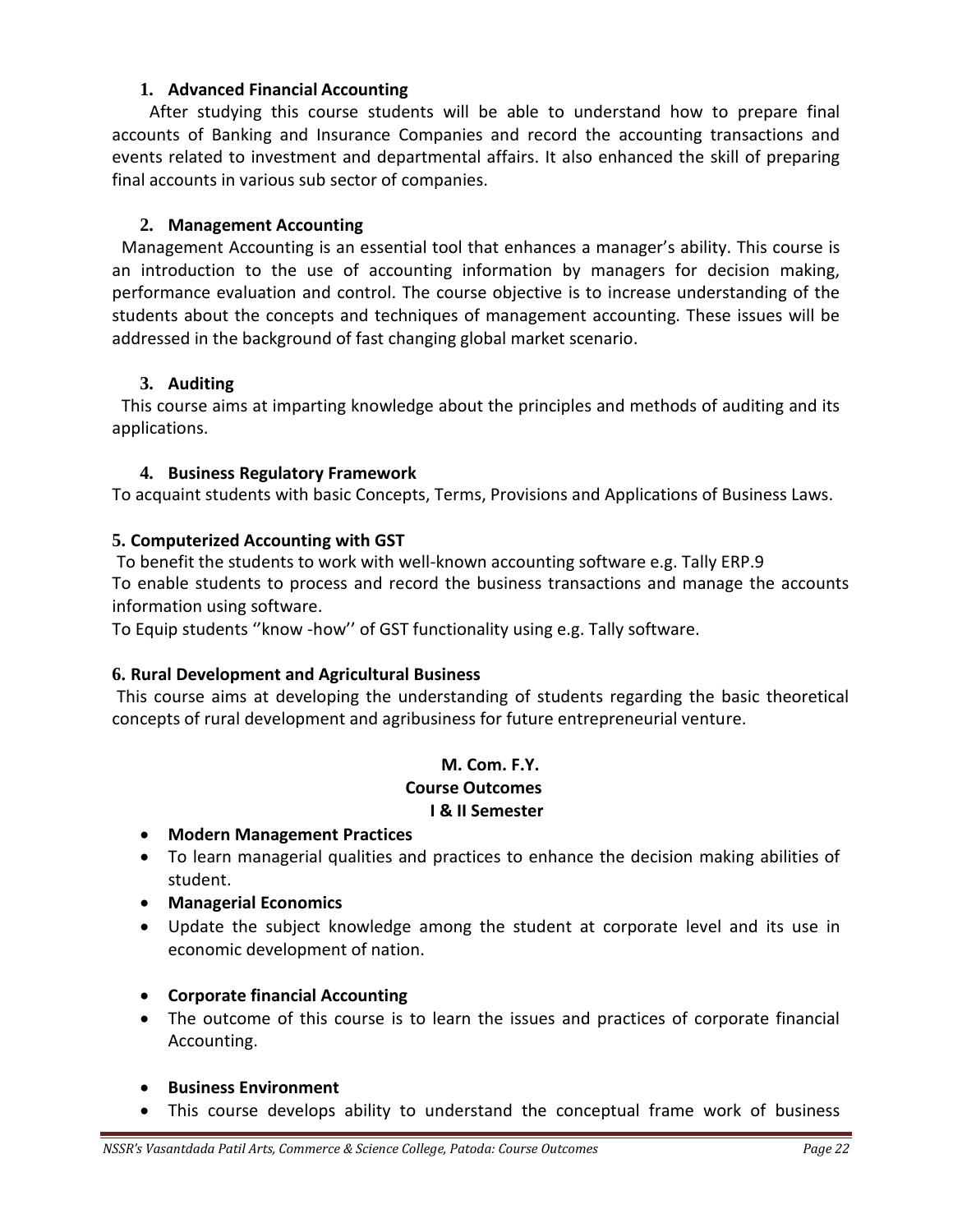environment and its application in decision making under uncertainty.

#### **Organizational Behavior and work culture**

- To enhance behavior at work place and work culture.
- **Advanced cost Accounting**
- This course provides theoretical as well as practical knowledge of cost accounting for enhancement of the skill of the students.

#### **Tax planning , GST And Management**.

- To understand the basic skills of taxation to calculate the students with various Tax Planning
- measures and devices.

#### **Marketing Management**.

 The objective of this course is to facilitate understanding the conceptual framework of Marketing and its application in decision making under environment constraints.

#### **Class: M.Com S.Y.**

#### **III & VI Semester**

#### **1) Research Methodology**

To expose the students with research process data collection and analysis sampling report writing etc**.**

#### **2) Human Resource Planning and Development**

The objective of this course is to expose students to the human resource planning methodologies and the various aspects of HR practices.

#### **3) Business Legislation**

Update knowledge about different business legislation in practice.

#### **4) International Marketing**

To make the student understand the importance of international marketing entry strategies ,foreign market selection, product development and distribution**.**

#### **5) Quantitative Techniques**

The objective of this course to expose subject knowledge among students about statistical and mathematical analysis for research problem.

#### **6) Research Project**

The students must undertake the project work based on practical training in a business firm for the period of six weeks

#### **7) Securities Analysis**

Update the subject knowledge among the students at corporate level about securities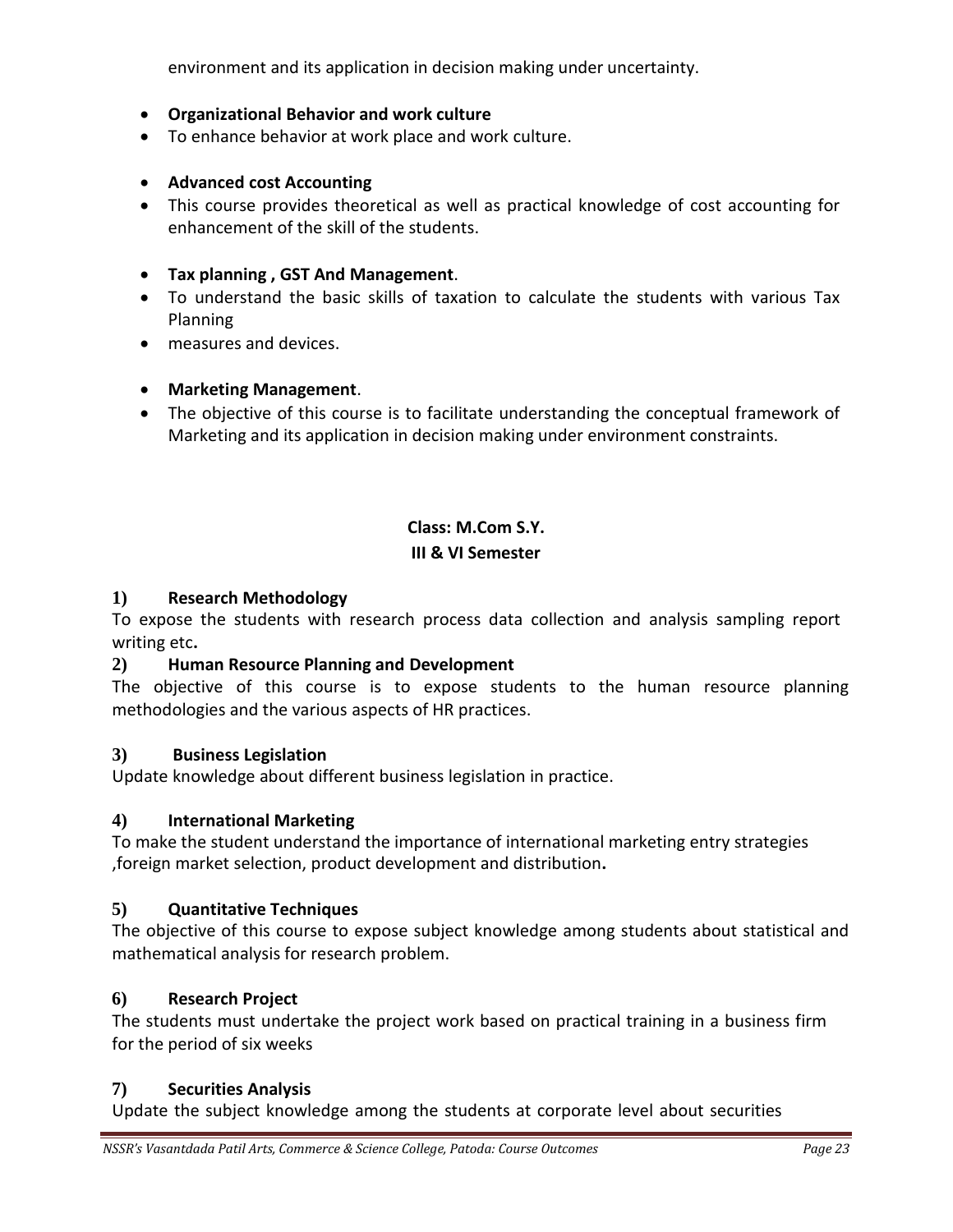and portfolio management**.**

#### **8) International Business**

The objective of this course is to expose student about international business its significance and basic knowledge.

# **FACULTY OF ARTS AND HUMANITIES**

### **DEPARTMENT OF ENGLISH**

### **B.A.I (Optional English) Paper I, II, III and IV (Sem. I, II) Forms of Literature**

After detailed study of the course Forms of Literature students will able to-

- $\triangleright$  Understand the basic concepts of literature.
- $\triangleright$  Understand the basic forms of literature.
- $\triangleright$  Develop taste for literature and its judgment.
- $\triangleright$  Realize creative language and art
- Interpret texts with their own understanding.
- $\triangleright$  Understand the various types and aspects of the Fiction, Poetry, Prose and drama.

### **B. A. II English (Optional) Course (Paper No. V, VII) Literature in English (1550-1750) Semester III, IV**

The aims of this course are to make students aware of-

- $\triangleright$  Various forms of literature.
- $\triangleright$  Distinguish and analyze different literary forms like essay, mock epic, drama, novel.
- $\triangleright$  Multiple interpretations of the texts.

### **Paper No.VI, VIII Literature in English (1750-1900) Semester III and IV**

- $\triangleright$  Understand the literary forms of poetry, Ballad, and romantic poetry, dramatic monologue, prose, play, novel in  $18<sup>th</sup>$  and  $19<sup>th</sup>$  century.
- $\triangleright$  Appreciate the poems by S.T. Coleridge and Robert Browning.
- $\triangleright$  Comment on the theme, styles, characterization of Oscar Wilde's play.
- $\triangleright$  Understand plot, setting, characters, country side dialect in the novel of Thomas Hardy.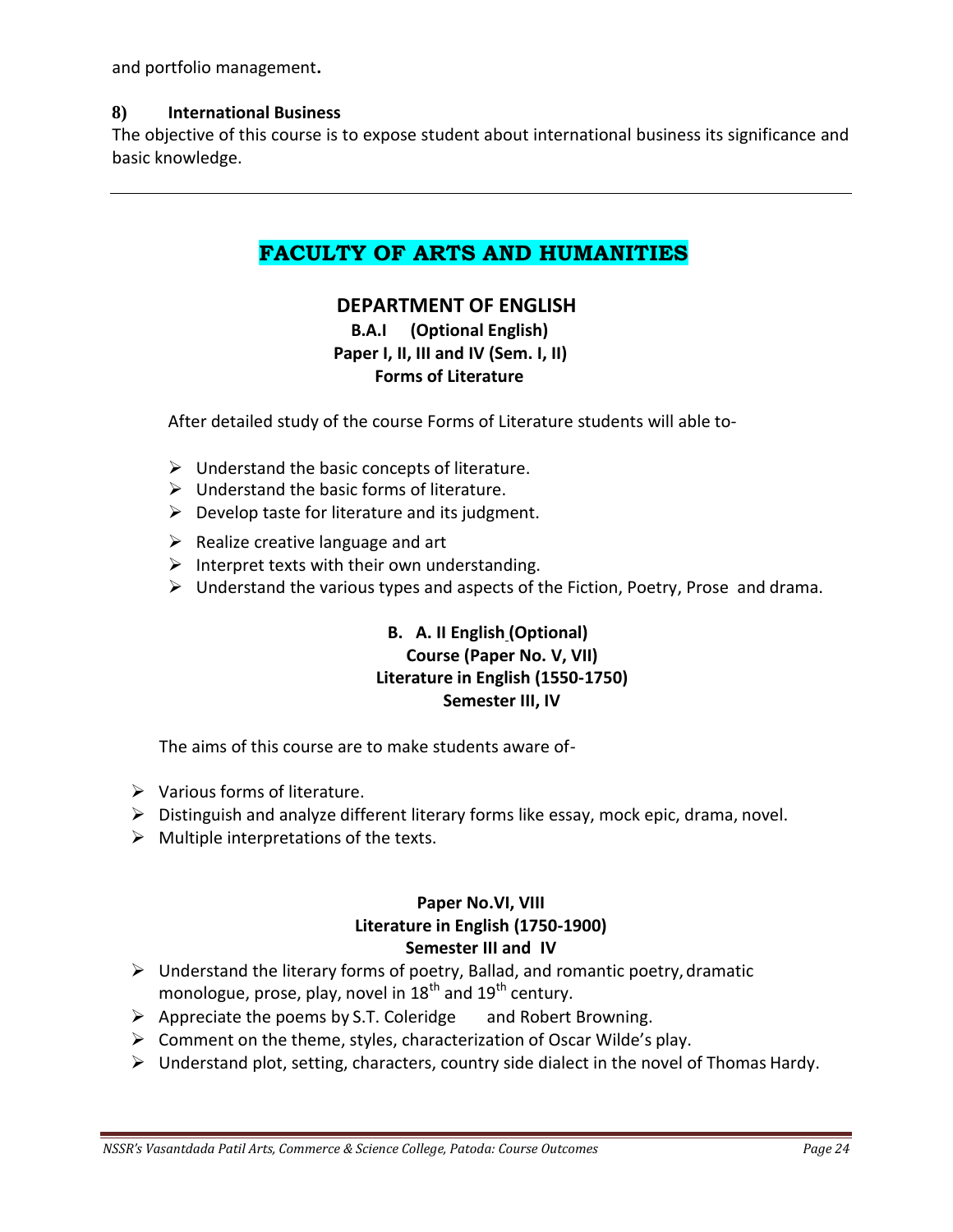### **B. A. III (Optional English) Semester V, VI**

The course of B.A.III year is grouped into two sections. One is subsidiary and other is main. This subsidiary and main comprises of four papers to be studied in two semesters.

#### **Semester-V**

# **Twentieth Century English Literature**

 **Paper IX, XIII**

On successful study of the course the students will able to

- $\triangleright$  Understand how the literature of modern period relates to the important trends of 20<sup>th</sup> century.
- $\triangleright$  Appreciate poems by T.S. Eliot and W.B. Yeats with new insights.
- $\triangleright$  Comment on the theme of G. B. Shaw's plays, its subject matter, characters, plot and techniques.
- $\triangleright$  Comment on the theme of John Osborne's play.
- Understand plot, setting, characters, techniques in the novels of Kingsley Amis and D.H. Lawrence.
- $\triangleright$  To explore the multiple interpretations from the prescribed texts.

### **Introduction to Literary Criticism and Terms Sem. V, VI Paper (Course) X, XIV**

On successful completion of the course the students will able to

- $\triangleright$  Identify and discuss the classical Greek critics of literature.
- $\triangleright$  Acquaint with the basic critical theories by Aristotle, Sir Philip, Sidney, William Wordsworth and F.R. Leavis.
- $\triangleright$  Understand the text, tragedy, poetry conception of literature with critical insight.
- $\triangleright$  Learn the terms related to various genres of literature.
- $\triangleright$  Cultivate an understanding of major critical and interpretive methods.

#### **Paper XI and XV Indian Writing in English Sem. V and VI**

After successfully completion of the course students will be able to

- $\triangleright$  Understands the background of Indian English literature.
- $\triangleright$  Critically appreciate the themes in the poems of Nissim Ezekiel and Arun Kolatakar.
- $\triangleright$  Understands and evaluate the theme, plot, characters in the plays of Girish Karnad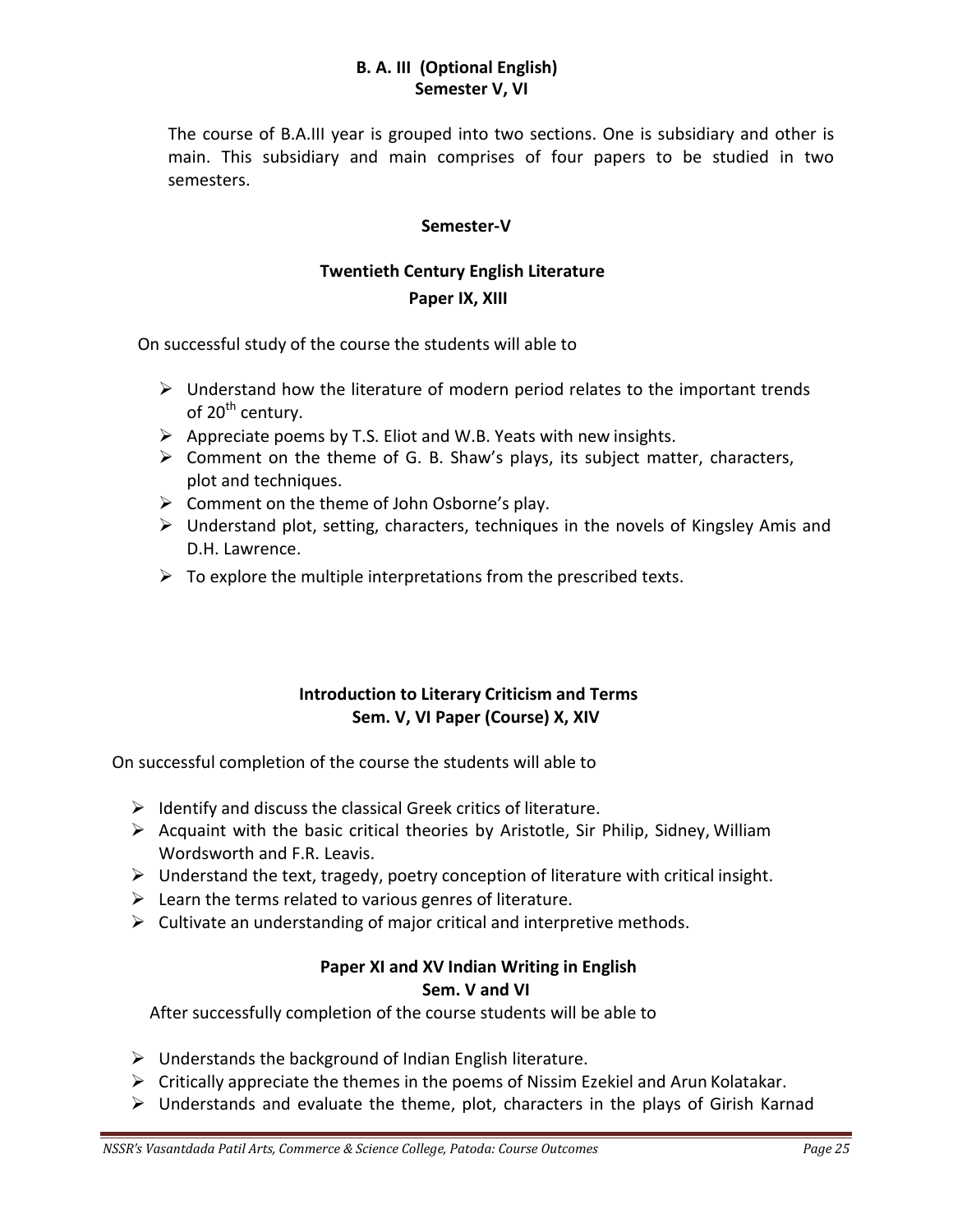and Vijay Tendulkar.

- $\triangleright$  Understands the concept of Indianness, Indian local setting, characters in the novels of Raja Rao and U.R. Ananthmurti.
- $\triangleright$  Understand the Indian Social reading, issues through prescribed texts.

### **Paper XII and XVI Project work on History of English Literature.**

- $\triangleright$  Understand the background and development of English Literature.
- $\triangleright$  Select topic for project work.
- $\triangleright$  Understand the aspects of Research Methodology.
- $\triangleright$  Able to write a research paper.
- $\triangleright$  Understand the Trends, movements in English literature
- $\triangleright$  Face viva-voce examination related to Project Work.

# **M.A. ENGLISH PROGRAMME**

Course Outcomes

# **Paper No. I Literature in English (1550-1798) Semester I and Semester II**

# **M. A. English Paper II**

### **Literature in English (1800-2000)**

### Sem.I, Sem. II

After completion of the course students will be able to

- $\triangleright$  Understand the features of all the genres of literature.
- $\triangleright$  Understand the characteristics of Romantic poetry.
- $\triangleright$  Understand the features of modern poetry.
- $\triangleright$  Understand the features of Afro-American literature as well as Indian literature.

### **M.A. English (Paper III) Structure of Modern English**

On completion of the course students will be able to

- $\triangleright$  Understands the received pronunciation of English.
- $\triangleright$  Able to pronounce according to British English/American English.
- $\triangleright$  Understand the voice modulation, accent, intonation in the speech.
- $\triangleright$  Able to differentiate between acceptable and unacceptable English.
- $\triangleright$  Show proficiency in written English as well as spoken English.
- $\triangleright$  To analyze language according to structure of Modern English.

### **Paper IV-H**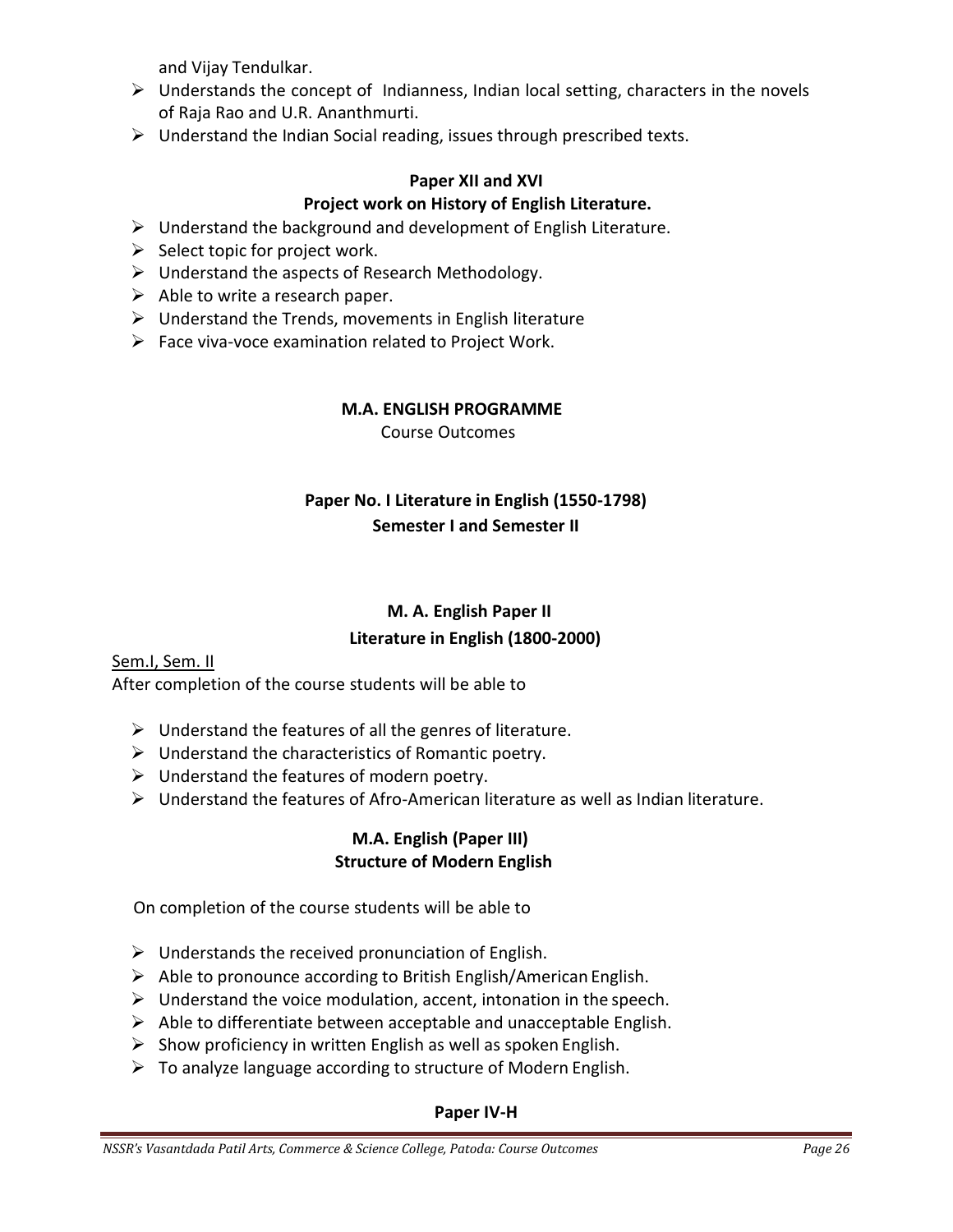#### **Study of an Author: William Shakespeare**

#### **Semester I, II**

On completion of the course students will be able to

- $\triangleright$  Understand the contemporary era of Shakespeare
- $\triangleright$  Understand the Elizabethan age and Elizabethan drama
- $\triangleright$  Interpret concept of Shakespearean Tragedies, Comedies and Dramatic Romances
- $\triangleright$  Understand Elizabethan Poetry and Shakespearean sonnets.
- $\triangleright$  Interpret contemporary sonneteers/poets of Elizabethan age.

### **M. A. English II year Paper V – Critical Theory Sem. III and Sem. IV**

#### **Outcomes:**

On completion of the course students will be able to

- $\triangleright$  Demonstrate an appropriate level of knowledge of literary theory and literature.
- $\triangleright$  Appreciate and interpret literary text with multidisciplinary approach.
- $\triangleright$  Understand the socio-political, cultural life of contemporary period.
- $\triangleright$  Examine theories of feminism and nativism
- $\triangleright$  Understand the modernism and post modernism theories.

#### **Paper (Course) VI, Semester III, IV Paper VI-Indian Writing in English**

#### **Outcomes:**

On successful completion of the course the students will be able to

- $\triangleright$  Comprehend themes in Indian English Poetry, Drama and Novel
- $\triangleright$  Enhance literary and linguistics competition.
- $\triangleright$  Create literary sensibility and aesthetic response to literary genre.
- $\triangleright$  Develop sensitization against social evils, gender bias, caste bias and discrimination.

### **Paper VII (Course) English Language Teaching Semester II, IV**

#### **Outcomes:**

On successful completion of the course students will be able to understand.

- $\triangleright$  The learning process and nature and structure of language.
- $\triangleright$  Understand different methods of teaching of English
- $\triangleright$  Use of ICT in teaching of English.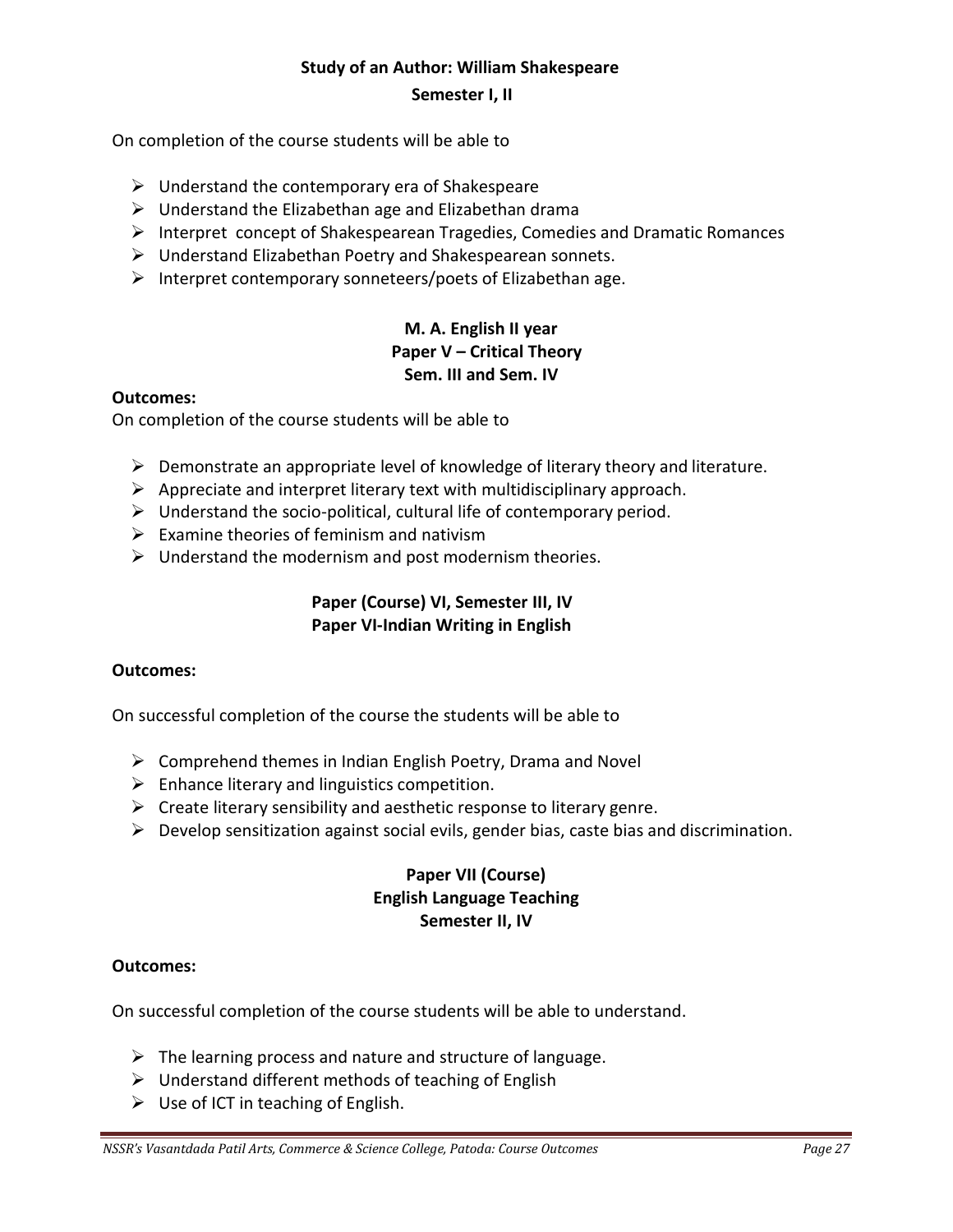$\triangleright$  Understand the basic knowledge, application of language and English Grammar in classroom.

### **Paper VIII-D American Literature Semester II, IV**

On successful completion of the course the students will be able to understand

- $\triangleright$  Classics of American Literature
- $\triangleright$  The growth of American Literature
- $\triangleright$  Social, Cultural and Literary scenario of America
- $\triangleright$  Poetry, Prose, Fiction, Drama and other contemporary literary forms in American Literature.

### **M.A. ENGLISH PROGRAMME PROGRAMME SPECIFIC OUTCOMES**

After the completion of M.A. English programme students will be able to

- $\triangleright$  Demonstrate an appropriate level of knowledge of literature, literary history and literary theory.
- $\triangleright$  Appreciate and interpret the literary texts.
- $\triangleright$  Develop the critical insights by using multidisciplinary approach
- $\triangleright$  Develop the sensitization against social evils, gender bias, caste bias, discrimination.
- $\triangleright$  Generate theoretical informed interpretation of texts and question for scholarly inquiry.
- $\triangleright$  Show proficiency in written English and spoken English.
- $\triangleright$  Exhibit high level proficiency in all the fields of life such as media, film, creative writing, research etc.
- $\triangleright$  Critical insights, intellectual insights with multidisciplinary approach, cultural studies will help the students to know the society in depth.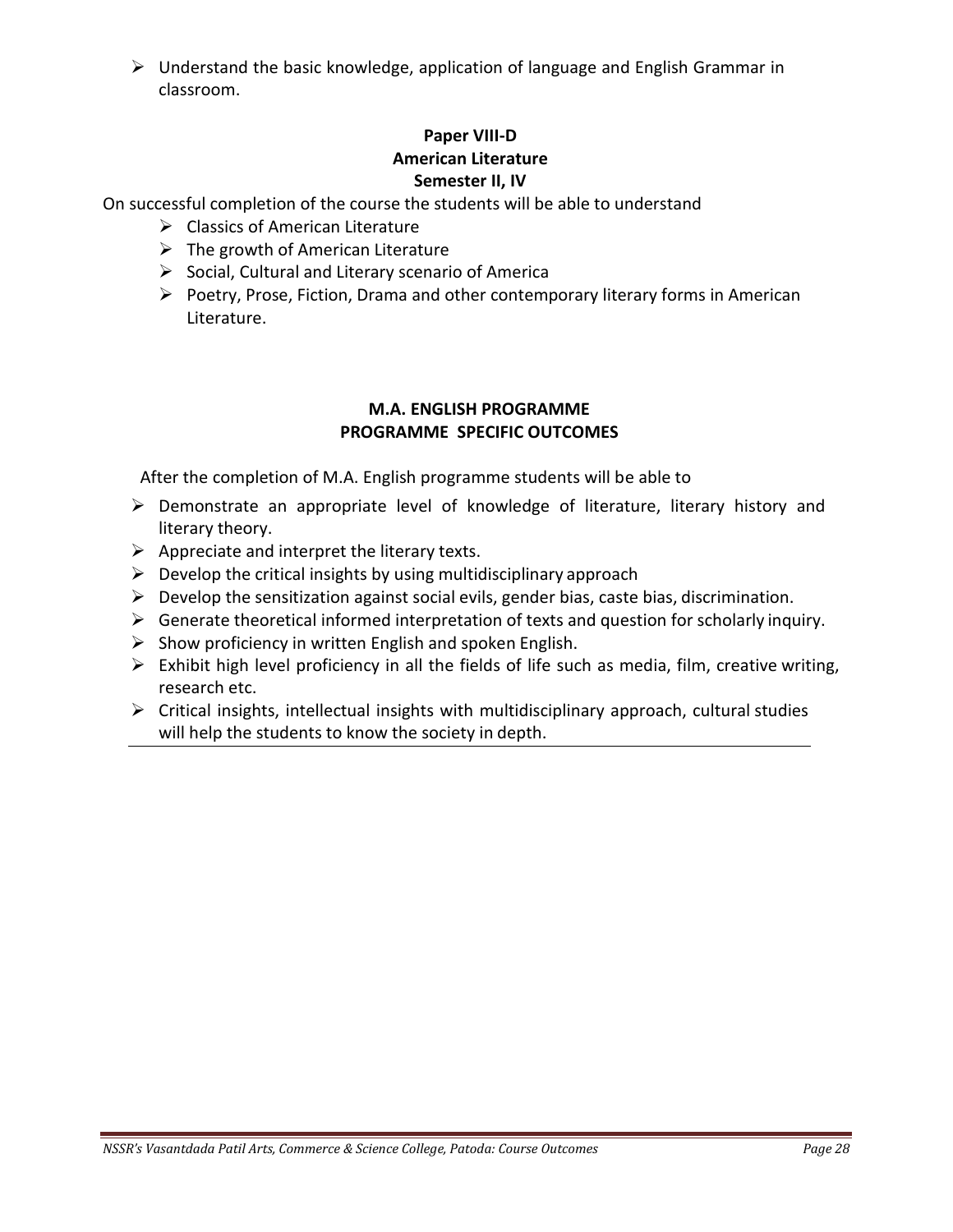# **DEPARTMENT OF HISTORY B. A. History Semester I to VI**

### **Paper title: Shivaji and His Times (1630-1818)**

- Introduce innovative study techniques in the study of History of Maratha to make it Value based, conceptual and thought provocative. The secular ruler was very accommodating of all religions
- $\triangleright$  Introduce International elements in the study of Marathas to facilitate comparative Analysis of this history.
- $\triangleright$  Highlight the importance of past in exploration of present context.
- $\triangleright$  Understand the Socio –economic, cultural and political background of 17th century Maharashtra.
- Increase the spirit of healthy Nationalism & Secularism among the student. The secular ruler was very accommodating of all religions. He had numerous Muslim soldiers in his army. His only aim was to overthrow Mughal rule and establish Maratha Empire. He was also very supportive of people who converted to Hinduism.

### **Paper title: History of Modern Maharashtra (1818-1960)**

- $\triangleright$  To give the student an introduction to the study of Maharashtra.
- $\triangleright$  To acquaint the student with the basic understanding of how Maharashtra has grown to the present position and how the state has reached the present day.
- $\triangleright$  To impart high quality of education to the students.
- $\triangleright$  To prepare the students for a variety of challenging careers through innovation in teaching and research.
- $\triangleright$  To develop comprehensive understanding of interdisciplinary issues of the society.

### **Paper title: History of Early India (up to B.C. 300)**

- $\triangleright$  The study of ancient Indian history is important to those who want to understand the true nature of many races and tribes intermingled in early India.
- $\triangleright$  Ancient India also saw the birth of Brahmanism of Hinduism, Jainism, and Buddhism, but all these cultures and religious intermingled and interacted.
- Increase the spirit of healthy nationalism & secularism among the student.
- $\triangleright$  The study of ancient Indian history is important to those who want to understand the true nature of the past and also to those who seek to understand the nature of the obstacles that impede India's progress as a nation.

### **Paper title: History General Paper-VIII**

History of Mughal India (A.D. 1526- A.D. 1757)

- $\triangleright$  A major Mughal contribution to the Indian Subcontinent was their unique architecture. Many great monuments were built by the Muslim emperors during the Mughal era including the Taj Mahal. The Muslim Mughal Dynasty built splendid palaces, tombs, minars and forts that stand today in Delhi, Dhaka, Agra, Jaipur, Lahore, Sheikhupura and many other cities of India, Pakistan and Bangladesh.
- The study of Mughal period would see a more fruitful blending of Indian, Iranian and Central Asian artistic, intellectual and literary traditions than any other in India'shistory.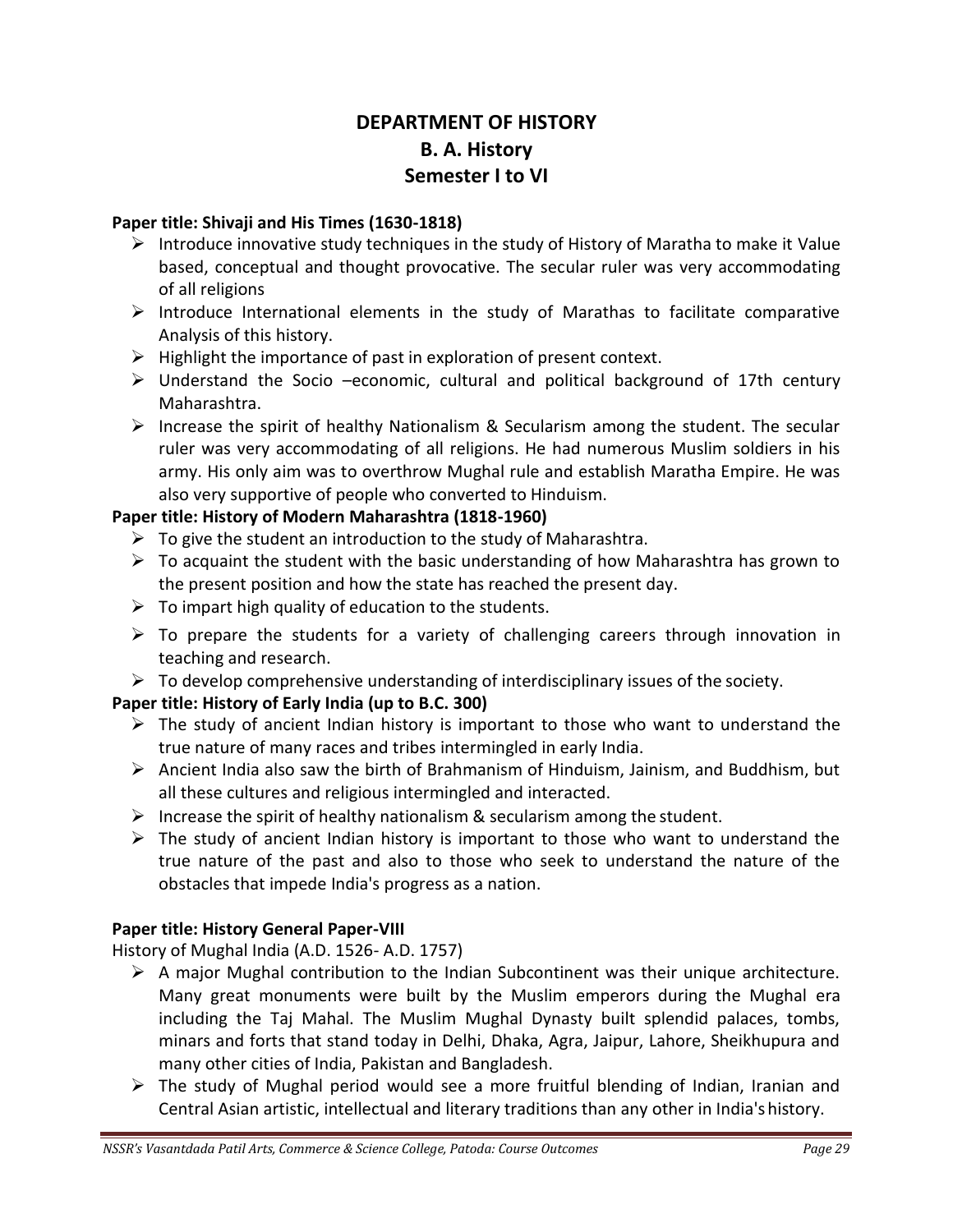- $\triangleright$  Persian art and culture amalgamated with native Indian art and culture.
- $\triangleright$  The Mughal rulers provided political unity to India. Several parts of the country came under one administration.

### **Paper title: History General Paper – IX**

Historiography

- $\triangleright$  The study of development of history as a discipline.
- $\triangleright$  The study of the writing of historical accounts.
- $\triangleright$  Indicate the importance of thinking "historiographically" as well as historically.
- $\triangleright$  A historiography can give you new angles to research and new interpretations to dispute.
- $\triangleright$  Most importantly, a historiography shows you which interpretations have been challenged. This keeps you from championing an interpretation using arguments that have already been countered.

### **Paper title: History General Paper-X History of Indian national Movement (A.D. 1885- A.D. 1947)**

- $\triangleright$  History of Modern India" topic as a part of History is a very important section as far as the Syllabus of any competitive examination is possible, especially Civil Services exams.
- $\triangleright$  The course aims at providing comprehensive understanding of the transformations in the economy of colonial India. It covers the introduction of land and agrarian policies under the British rule. It also delineates the transformation that was effected in the urban space of British India. It focuses on the endeavors to reconstruct India and also on the emergence of modern industry and the rise of new social classes in colonial India.
- $\triangleright$  To develop nationalism in student mind.
- $\triangleright$  Understanding of British economic policy and why Indian revolted.
- $\triangleright$  All the Government and British Parliamentary Acts that led to the foundation for the constitution

### **M. A. History Course Code- HIS-401**

# **Course Title- History of India up to 300 B.C.**

- $\triangleright$  Explains stage wise development of civilization, morals and ethics and cultural development laying foundation for progression of cultural history from Indus Valley civilization with reference to general overview of India.
- $\triangleright$  The primary aim of this course is to provide a brief summary of the proto-historic and early historic cultural heritage of the country through a study of material remains that are found in the archaeological context. It provides details of the Harappan urbanism and other Chalcolithic cultural developments in India followed by the Megaliths and their cultural background in peninsular India. It also provides a brief summary of development of architecture and iconography in the early historic period.
- $\triangleright$  The main objective of this course is to introduce students to archaeology and the methods used by archaeologists. This will be followed by the chronological sequence of the early cultures of India – starting from the beginning of production of stone artifacts till 2700 years ago. Students will also examine the origin and development of domestic and religious architecture and development of various religions in the Indian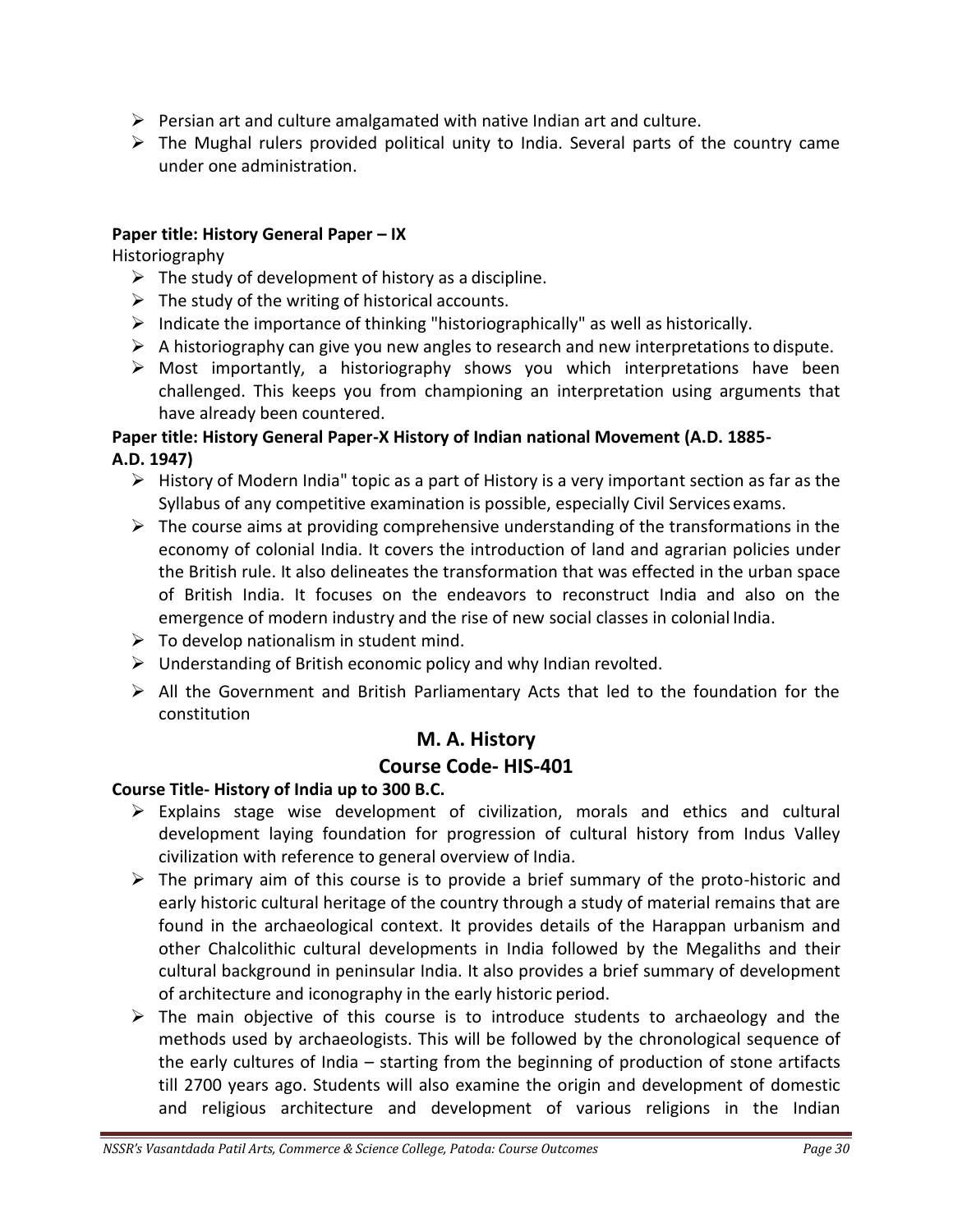subcontinent.

### **M.A. History- I year Course Code- HIS-402**

- **Course Title- Twentieth century world (up to end of world war II**)
	- $\triangleright$  The main objective of the course is to incapacitate the learners to critically analyze the nature and political discourses of the twentieth century world.
	- $\triangleright$  The emphasis is laid on to examine the trends in history during the first and second world war.
	- $\triangleright$  Along with the historical perspectives of the developed, developing and underdeveloped nations are brought into light through the history of colonization and decolonization.

### **M.A. History- I year Course Code- HIS-421**

### **Course Title- Socio- Religious Movements in Maharashtra (1200-1700 A.D.)**

- $\triangleright$  The main objective of the course is focusing various approaches of Bhakti movements by modern thinkers and understanding rise of various religious cults related to *Shaivism and Vaishnavism.*
- $\triangleright$  This course also traces the ideology and protest of various religious sects towards social structure of medieval Indian society.
- $\triangleright$  This study provides a religious ideas, forms and nature of language and literature during this period.

### **Course Code- HIS-423**

### **Course Title- History of the Marathas 1600 to 1707**

 $\triangleright$  This course informs students about political history of Chhatrapati Shivaji Particular and orients them to acquire proper understanding of Shivaji's administration and importance of this politics regarding agriculture, trade and religion.

### **Course Code- HIS-424**

### **Course Title- Nineteenth century India**

- $\triangleright$  The course emphasizes upon the nature of polity, society, culture in India prior and after the coming of the British colonialism.
- $\triangleright$  It mainly emphasized on the rule of the British East India Company rule in India and its impact on the Indian polity and society.
- $\triangleright$  Students will be made to critically evaluate the political cultural circumstances during the nineteenth century India.

### **Course Code- HIS-403**

### **Course Title- State, Society and Culture of India (300 B.C. - 500 A.D.)**

 $\triangleright$  The main objective of the course is to impart knowledge and skills among students about polity, economy, society and culture of period during which the great empires were existing.

### **Course Code- HIS-404**

### **Course Title- Polity in Medieval India**

- $\triangleright$  This course introduces the theoretical concepts of Medieval Indian history. Students will get to know various sources and historiography of medieval Indian history.
- $\triangleright$  They will also get to know the recent approaches of medieval Indian History by modern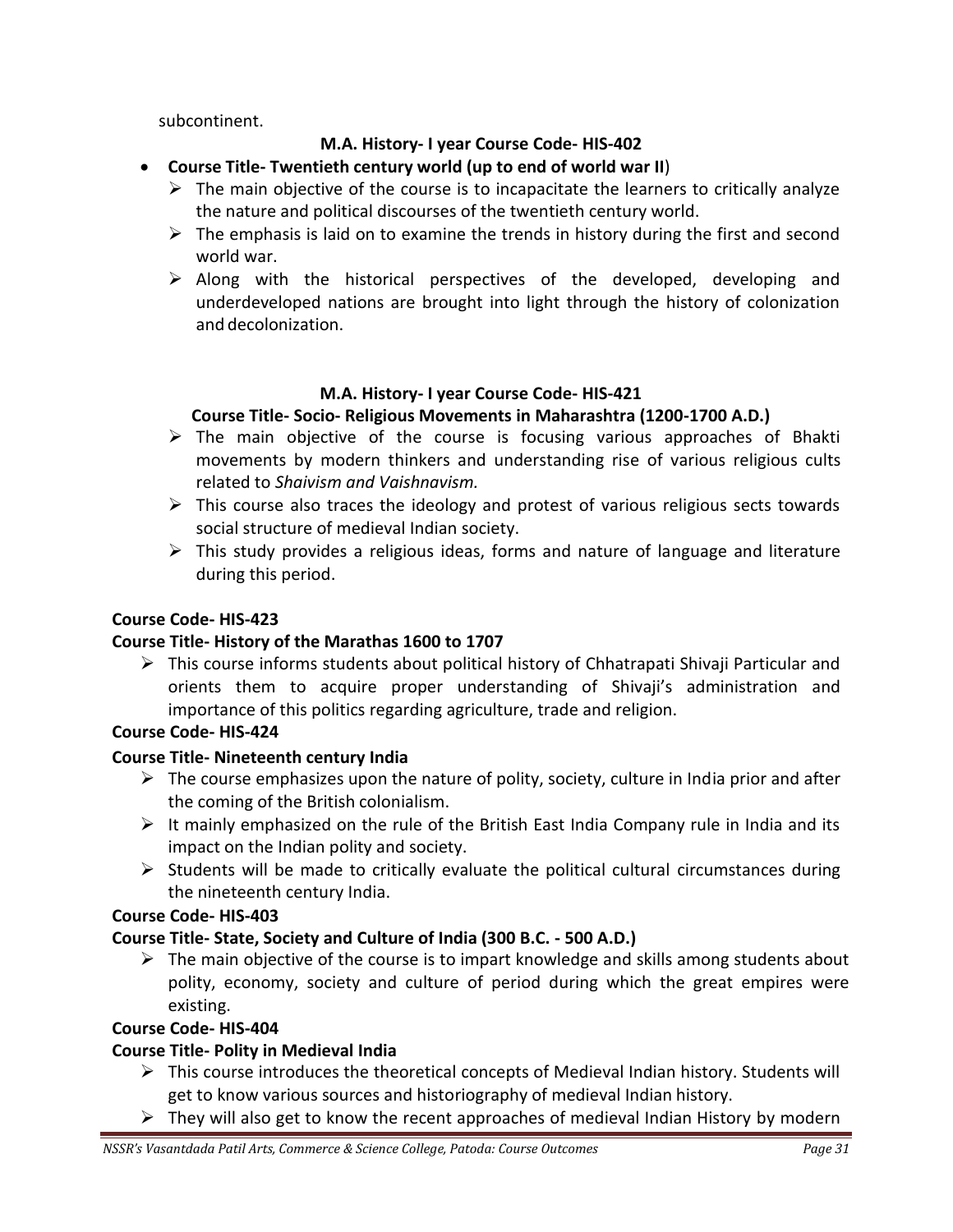historians.

- $\triangleright$  The political content in the syllabus has been reduced and emphasis is laid on various perspectives in
- $\triangleright$  Medieval administrations highlighting the characteristics of administration in Medieval Indian history.

### **Course Code- HIS-430**

### **Course Title- History of the Marathas (1707-1818)**

- $\triangleright$  This course informs students about 18th century political development of India and Particular of Deccan.
- $\triangleright$  This course also informs about the social and economic institutions expanded in Maharashtra. It also briefs about the political economy and architecture of the Marathas people.

### **Course Code- HIS-432**

### **Course Title- Hyderabad freedom struggle**

- $\triangleright$  This course will inform students about the historiography of Hyderabad freedom struggle.
- $\triangleright$  This course will provide information various stages of struggles and role of AryaSamaj, congress , Communicst in the Hyderabad freedom struggle.
- $\triangleright$  Student will get information about Hyderabad Freedom Struggle. (Particularly about Marathwada Region)
- $\triangleright$  Student will understand the history of Hyderabad Freedom Struggle and the role of SC Communities in this struggle.

# **DEPARTMENT OF POLITICAL SCIENCE**

# **Course Outcomes**

### **Semester-I**

### **Pol-101: Basic Concept of Political Science**

- $\triangleright$  To help the students Know the Concept of State and Its origin, Nature & Elements.
- $\triangleright$  To Study the Development of the Concept of Rights-State background of Political History.
- $\triangleright$  To analyze transitions in societal systems the structure and order of the system.
- To Enable Students to Understand Basic Concepts in Political Science.

### **Pol-102: Government and Politics of Maharashtra**

- Establish pattern of Maharashtra State.
- To examine the government and non-government responses.
- To History of the Freedom Movement in India Collected from the Bombay Government Records and Understand Historical and Political Background of Maharashtra.
- To Explain Structure and Functions of State Government in India and Understand the Political Process of Maharashtra.

#### **Semester- II**

### **Pol-103: Basic Concept of Political Science**

 $\triangleright$  To defined terms in a social science outside of their immediate area of expertise, for example economist needing information regarding a political science term.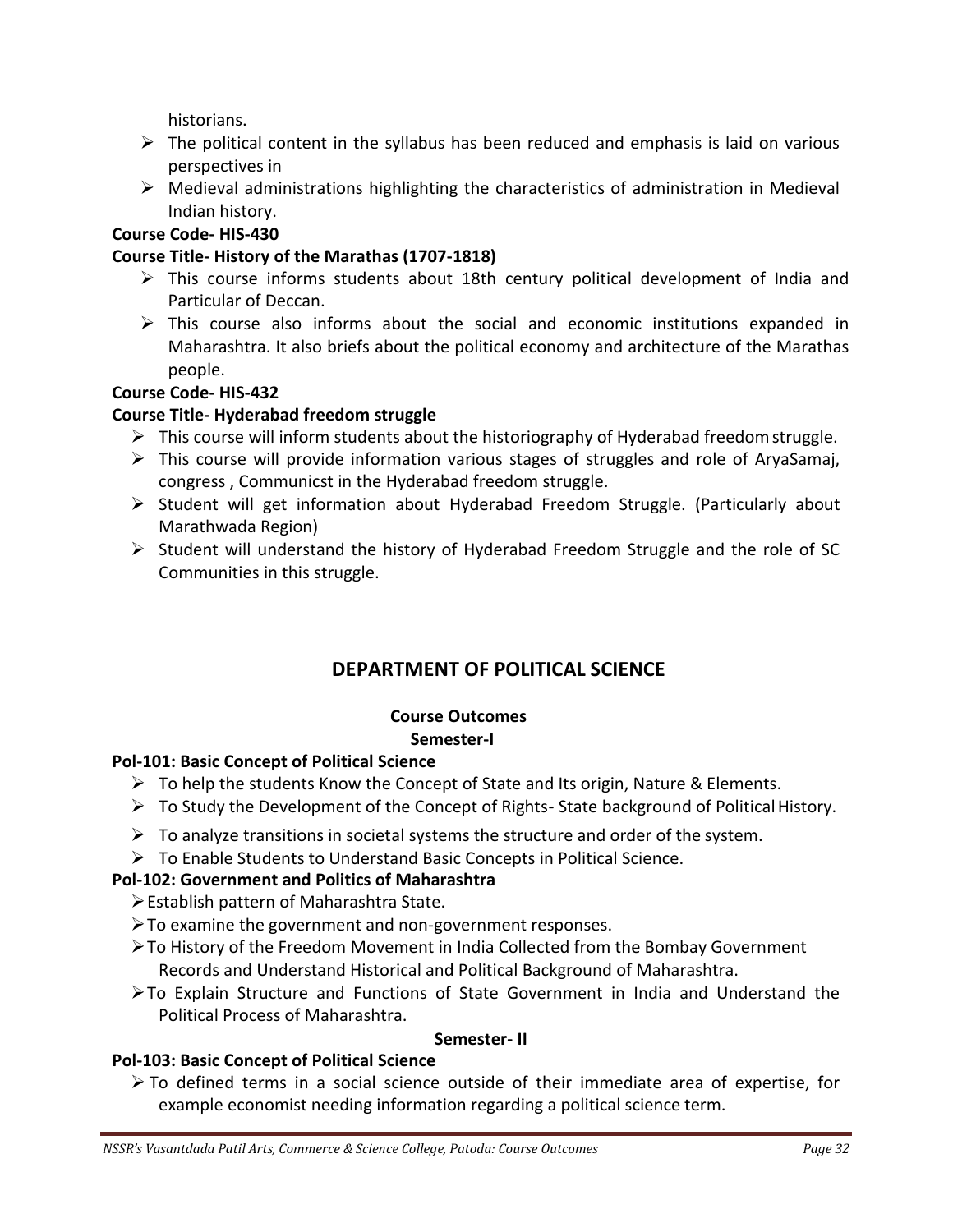- To create Awareness among students about democracy.
- To Help the Students to Understand Social and Political Values in Indian Political System.
- To understand the concept of Welfare State.

### **Pol-104: Government and Politics of Maharashtra**

- $\triangleright$  To contest elections to be a part of legislative and executive large parties came to be dependent upon smaller parties for the formation of government's power.
- $\triangleright$  To provide solution to social problems.
- $\triangleright$  To Help the Students to know the history of Panchayat raj system and their functions.
- $\triangleright$  To Orient the Student about Ideology and Programme of Political Parties in Maharashtra.

### **Semester- III**

### **Pol-105, Indian Government and Politics**

- $\triangleright$  Indian constitution grants many facilities, rights through the constitutional provisions and aware about duty to Indian citizen and the government is to secure all round progress and prosperity of society.
- $\triangleright$  The more important political events in recent Government of India.
- $\triangleright$  To understand basic principles of Indian Constitution, their sources and constitutional provisions.
- $\triangleright$  To Study various Constitutional Institutions in India.

### **Pol-106: International Relations**

- $\triangleright$  This study has important implications for international law and international relations generally.
- $\triangleright$  To Understand the Stages of Development of International Relation as a separate Discipline.
- $\triangleright$  To explain the behavior of individual entrepreneurs and firms rather than world politics, liberalism contains a theory of international relations.
- $\triangleright$  To Explain Some Basic Concepts in International Relations, approaches to the study of international relation.
- $\triangleright$  To understand basic principles of India's foreign policy, national power and national interest.

### **Semester - IV**

### **Pol-107, Indian Government and Politics**

- $\triangleright$  To Understand the Framework of Indian Supreme Court.
- Explain Structure of Union Government and Budgetary Process in India.
- $\triangleright$  To very well know students about party system and Electoral reforms in India.
- $\triangleright$  To Evaluate the Federal Structure and Centre State Relation.

#### **Pol-108, International Relations**

- $\triangleright$  Explain the role of United Nations in collective Security.
- $\triangleright$  To explore the nature of informal reasoning in international relations and to consider how instruction could help enhance.
- $\triangleright$  To Study the Various International and Regional Organization.
- $\triangleright$  To Aware about some major issues in Internationalism.
- $\triangleright$  Critically Evaluate the Non-Alignment Movement.

#### **Semester- V**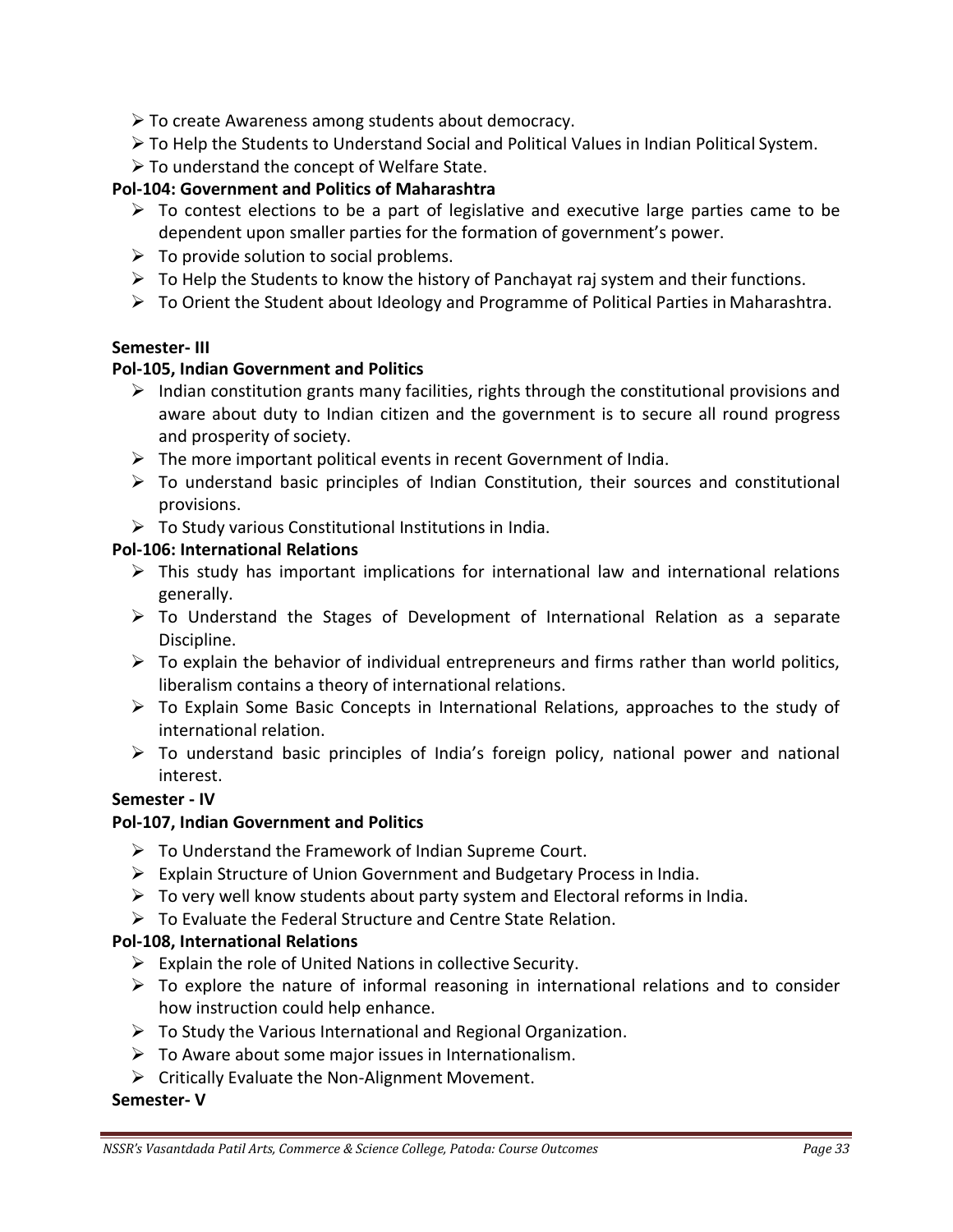### **Pol – 109: Indian Political Thinkers**

- $\triangleright$  To understand the Contribution of Modern Political Thinkers.
- $\triangleright$  It has been a problem in cultural transformation how best to accomplish the Cultural transformation of Indians into non-Indians.
- $\triangleright$  To Study the Religious Political, Social and Cultural thoughts of Indian Political Thinkers.

### **Pol – 110: Western Political Thinkers**

- To Understand the Ideas of Western Political Thinkers and its Relevance.
- To Understand the Views of Western Political Thinkers.
- To explain the views of Plato and Aristotle's on Various Political Concepts and how he is Father of Political Science.
- To know ideas of Machiavelli about modern political science and social contract theory of Hobbes and Locke.

### **Pol – 111: Political Ideologies**

- $\triangleright$  To understand relevance of Political Ideology in Contemporary Period.
- $\triangleright$  To Study the Development and Features and critically examine of the Political Ideologies.
- $\triangleright$  To show how these ideologies originated and how and why they have for most of the twentieth century, the clash of three political ideologies, liberalism, communism, and fascism.
- $\triangleright$  To relate the theoretical discussion and analysis of ideologies to the transformations, Introduction: Ideology and the Crisis of Modernity.

### **Semester- VI**

### **Pol – 113: Indian Political Thinkers**

- $\triangleright$  To know the Contribution of Modern Political Thinkers.
- $\triangleright$  To Understand Nehru's Democratic and Secular Views and Its Applicability.
- $\triangleright$  To Know of Ideas of Maulana Azad Views on Religion and Politics.
- $\triangleright$  To Critically Evaluate M.N.Roy's Radical Humanism.
- $\triangleright$  To understand Dr.B.R.Ambedkar's thoughts on Democracy, Economy and Society.

### **Pol - 114, Western Political Thinkers**

- $\triangleright$  To know ideas of social contract theory of Rousseau and its popular sovereignty.
- $\triangleright$  To present and thoroughly document the wealth of historical and institutional material.
- $\triangleright$  To Study the Thoughts of J. S. Mill and Its Applicability.
- $\triangleright$  Critically evaluate the thoughts of Karl Marx and Its Relevance.
- $\triangleright$  To understand the theory of Utilitarianism.

### **Pol – 115: Political Ideologies**

- $\triangleright$  To Study the Development and Features and critically examine of the Political Ideologies.
- $\triangleright$  Critically evaluate of ideology of socialism and communism.
- $\triangleright$  To study of the ideology of fascism.
- $\triangleright$  To study the development and features of the anarchism.
- $\triangleright$  To explain the ideology of feminism and environmentalism.

### **M. A. POLITICAL SCIENCE**

### **Course Outcomes:**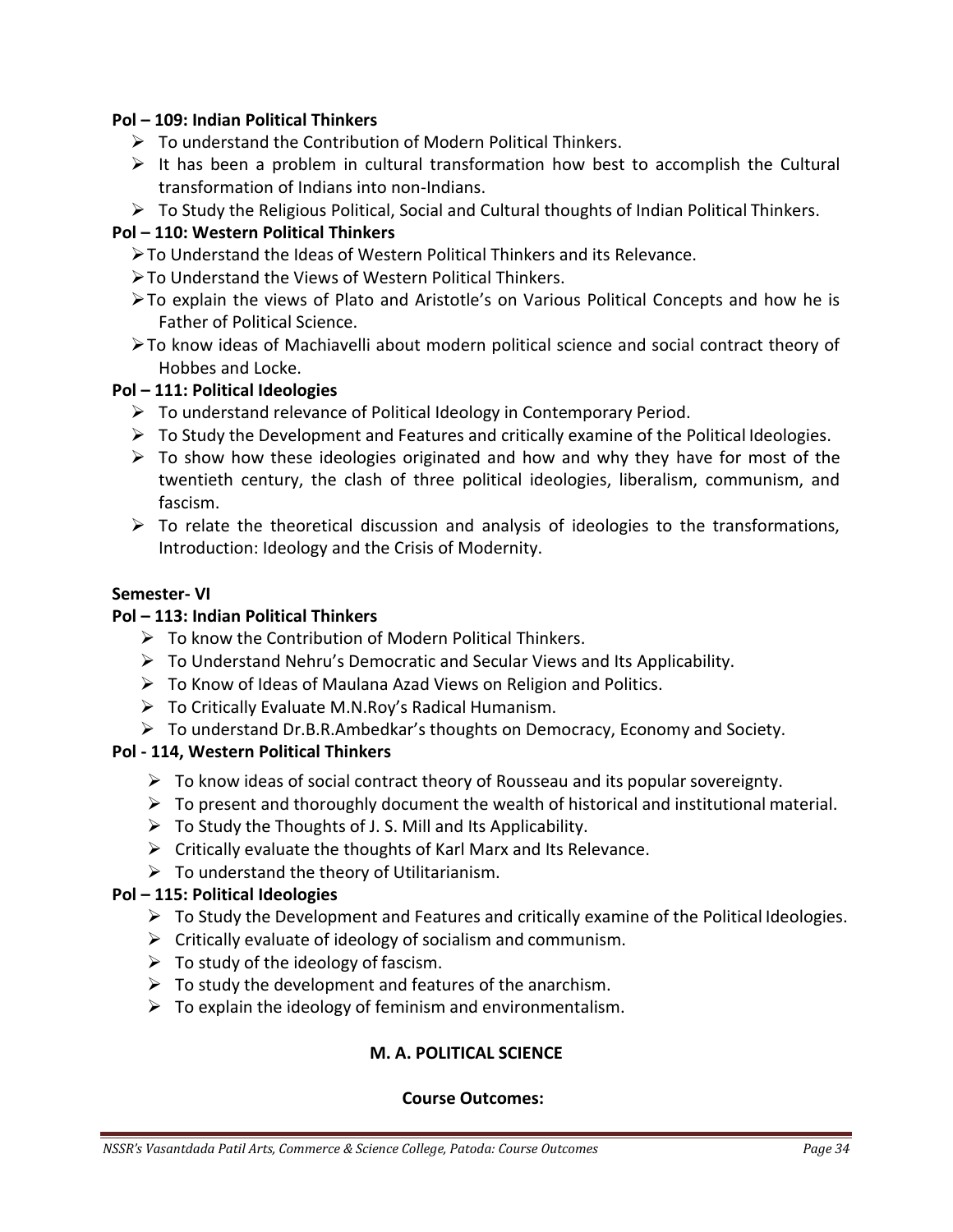### **Semester- I**

### **PSC-401: Western Political Theory**

- $\triangleright$  This course introduce to Western political theory.
- $\triangleright$  The meaning and nature of political theory, debates as well as recent theoretical trends in the discipline.
- $\triangleright$  Short introduction to recent trends in political theory.
- $\triangleright$  To explain the philosophy, political theory and political ideology and uses of political theory.

### **PSC- 402: Theories of International Relations**

- $\triangleright$  This course outcome of making the students understand changing nature of international relations in terms explains the traditional approaches as well as major scientific approaches.
- $\triangleright$  To understand the basic concepts of international relations.
- $\triangleright$  To explain the theories of international relations.
- $\triangleright$  To study the movements in international politics.

### **PSC- 403, Comparative Politics**: **Theoretical Perspective**

- $\triangleright$  This course gives to students modern approaches to the study of comparative politics.
- $\triangleright$  To help students of politics make such statements the best that since the 1950s, political scientists have increasingly sought to use comparative methods to help build.
- $\triangleright$  To the research process and ought to precede the other three objectives of comparison description and classification.
- $\triangleright$  To know the emergence of the new source of polities, comparative politics and comparative governments.

### **PSC- 432, State Politics in India**

- $\triangleright$  To focus on the study of the evolutionary nature of centre-state relationship in the country after independence.
- $\triangleright$  To introduce to the dynamics of state politics in India.
- $\triangleright$  To assist students to know elections and political parties, changing nature of political process in states.
- $\triangleright$  To focus on the study of identity politics.

### **Semester- II**

### **PSC- 404: Modern Political Ideologies**

- $\triangleright$  This course is an attempt of teaching student's world's great ideas which are broadly considered as political creeds usually termed political ideologies: liberalism, conservatism, socialism, Marxism etc.
- $\triangleright$  The ideas serve as the foundation of political system.
- $\triangleright$  Orient Student about political Ideology and development and other ideological tradition.

### **PSC- 405: World Politics: Issues and Debates**

- $\triangleright$  This course outcome introduce students the critical analysis of new trends in the field of world politics.
- $\triangleright$  To understand the role of regional organizations in world politics.
- $\triangleright$  To create awareness about important issues in contemporary world politics.
- $\triangleright$  To explain the cold war and its impact on world politics and new economy policy.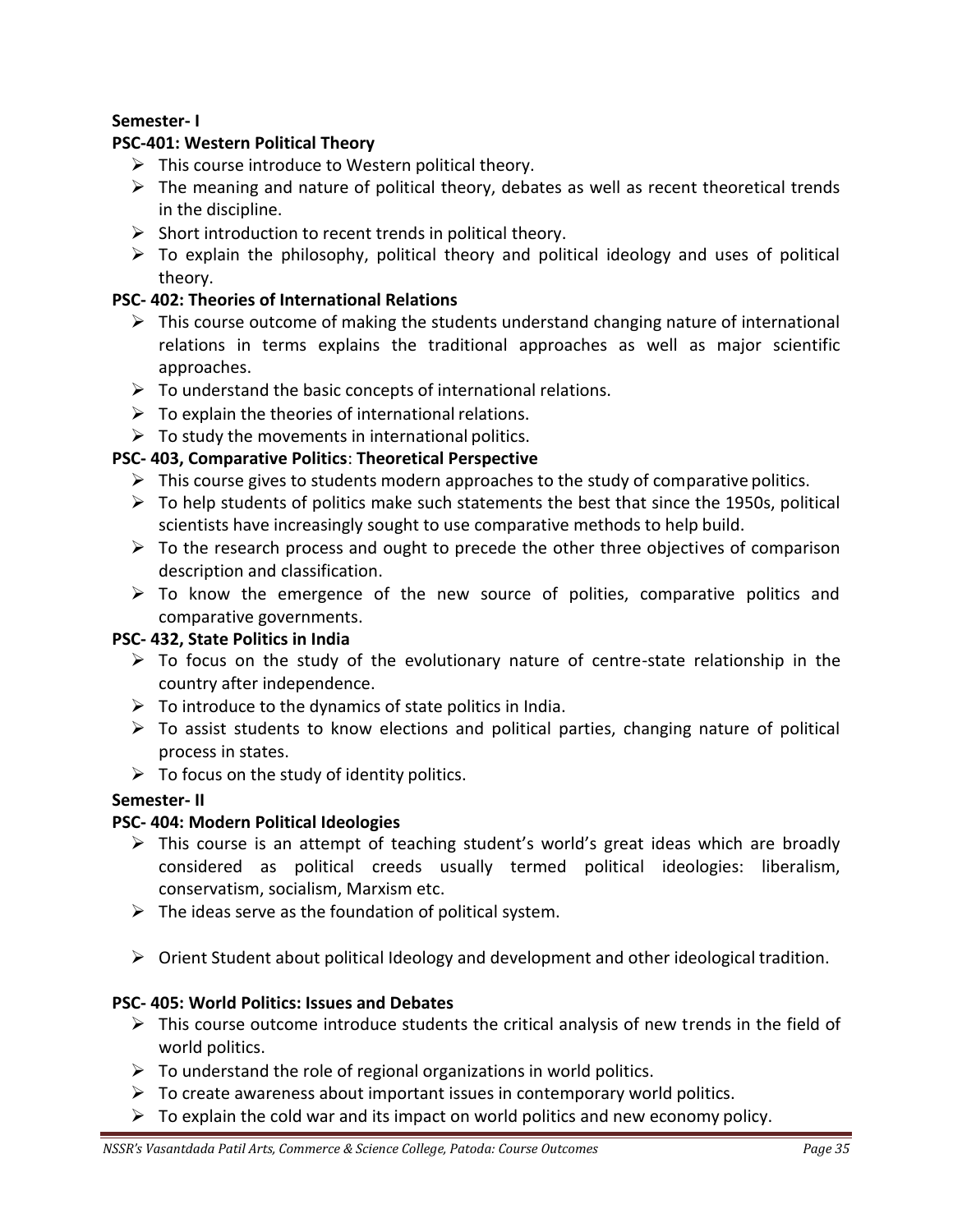### **PSC- 406: Western Political Thought**

- $\triangleright$  To understand the theory debate and unable to make an inquiry into the socio-political problems. It is, therefore, necessary to generate their thinking by appearing this course.
- $\triangleright$  Political thoughts occupy central position in the knowledge mechanism of political science, without which students are incapable.
- $\triangleright$  To understand the views of western political thinkers on various political concepts in ancient period to modern period.

### **PSC- 435: Public Administration**

- $\triangleright$  To acquaint the students with the concept of public administration.
- $\triangleright$  Its theories, management and organization and to imbibe its significance as a growing discipline in all walks life.
- $\triangleright$  To understand the basic concepts of public administration approaches and new public administration.
- $\triangleright$  To know very well good governance and transparency in government.

### **Semester- III**

### **PSC- 407: Research Methods in Social Sciences**

- $\triangleright$  To acquaint the student with the basic concepts of research and to familiarize.
- $\triangleright$  To understand the latest & scientific techniques and modern trends in social research.
- $\triangleright$  To understand the major study in the research process concepts variables and hypothesis.

#### **PSC- 408: Indian Political Thought**

- $\triangleright$  The precise aim of the ant colonial movement in India was to institute citizenship and to put in place a constitutionality that was derived not from colonial authority but from a constituent.
- $\triangleright$  To evaluate the British impact on Indian society, the theoretical perspective of social reforms movements in 19 century social vs. Political reforms.
- $\triangleright$  To set the evidence out fairly, interpret it strictly, and alert readers to their political aims were moderate, but pursued with a steady bureaucratic passion: they were driven far more the desire to achieve things than by the desire, common enough in politics.

#### **PSC- 409: India's Foreign Policy**

- $\triangleright$  To understand basic approaches in the study of foreign policy.
- $\triangleright$  To explain elements in the making of foreign policy.
- $\triangleright$  Particularly focus on the changing nature of India's foreign policy.
- $\triangleright$  To know the basic principles and approaches to the study of foreign policy.

#### **PSC- 437: Modern Trends in Political Theory**

- $\triangleright$  The course provides an overview of the current trends in political theory.
- $\triangleright$  To throw an insight into the divergent trends in modern political theory.
- $\triangleright$  To study the import ants of social justice, theory of rights, feminist political theory and theory of welfare state and its critique.

#### **Semester IV**

#### **PSC- 410: Constitutional Process in India**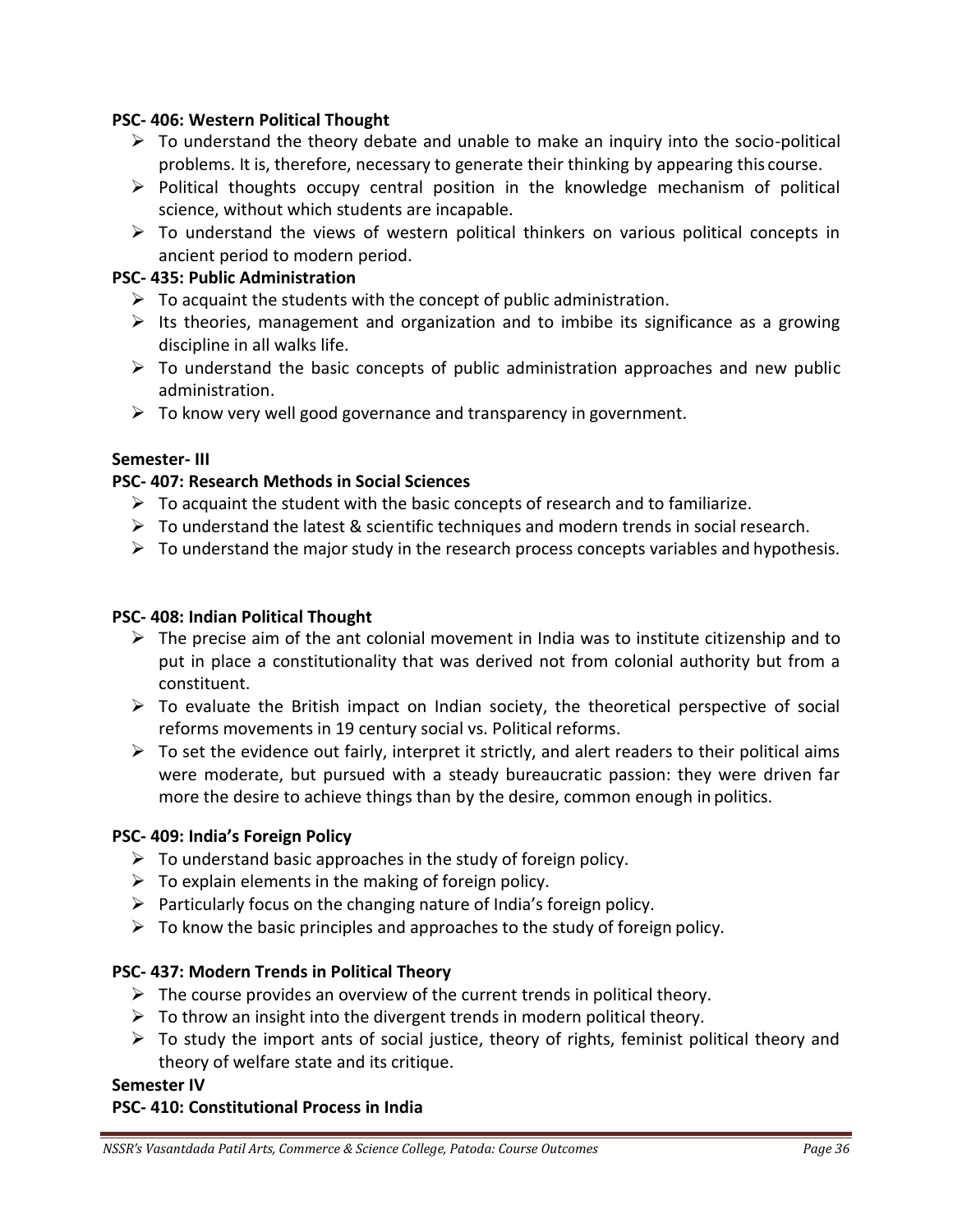- $\triangleright$  To know the framing of the Indian constitution background and working of the constituent assembly and philosophy of constitution.
- $\triangleright$  To understand the constitution various provisions, rights and duties.
- $\triangleright$  The dignity of every citizen the emphasis is on secular values, liberty, equality, justice and brotherhood.

### **PSC- 411, Political Analysis**

- $\triangleright$  The focus on modern analytical trends that claim to break a new ground in the study of political theory.
- $\triangleright$  To familiarize the students with the ever on-going debate on the concepts like liberty, equality and a just social order from Liberal and Marxist perspectives.
- $\triangleright$  To deal with key issues related to political theory.

### **PSC- 412: South Asia and the World**

- $\triangleright$  To understand the challenges of a global job market.
- $\triangleright$  The course focus on micro study of South Asian region and its very essential for students who study in foreign policy.
- $\triangleright$  To specialize the students on South Asian study.

### **PSC- 423: Dr. Babasaheb Ambedkar on Caste: A Study of his text Annihilation of Caste**

- $\triangleright$  Impact the caste system has constituted major retard the developmental process of Indian democracy. With this reference the course offers caste debate of Dr. B. R. Ambedkar so as to get introduce the student over the problem of caste. Indian caste ridden society has created unprecedented socio-political problems within the frame work of parliamentary system.
- $\triangleright$  To explain Dr.Ambedkar's theories, vision of ideal society, social vs politics.

### **DEPARTMENT OF PUBLIC ADMINISTRATION**

### **Paper I – Principles and Concepts of Public Administration**

- $\triangleright$  To introduce concepts of Public Administration and History of the field of Public Administration.
- $\triangleright$  To make students competent to face challenges in the field of Public Administration to successfully prepare for the civil services.
- $\triangleright$  The students should be familiar with importance of Public Administration in routine life.

#### **Paper II- Public Administration in India**

- $\triangleright$  To introduce Indian Administration structure and Indian Constitutional Framework.
- $\triangleright$  To analyze the practical knowledge of Indian Administrative System related various Mantralay.
- $\triangleright$  To familiar with how to administrative adjudication and rule making by executive branch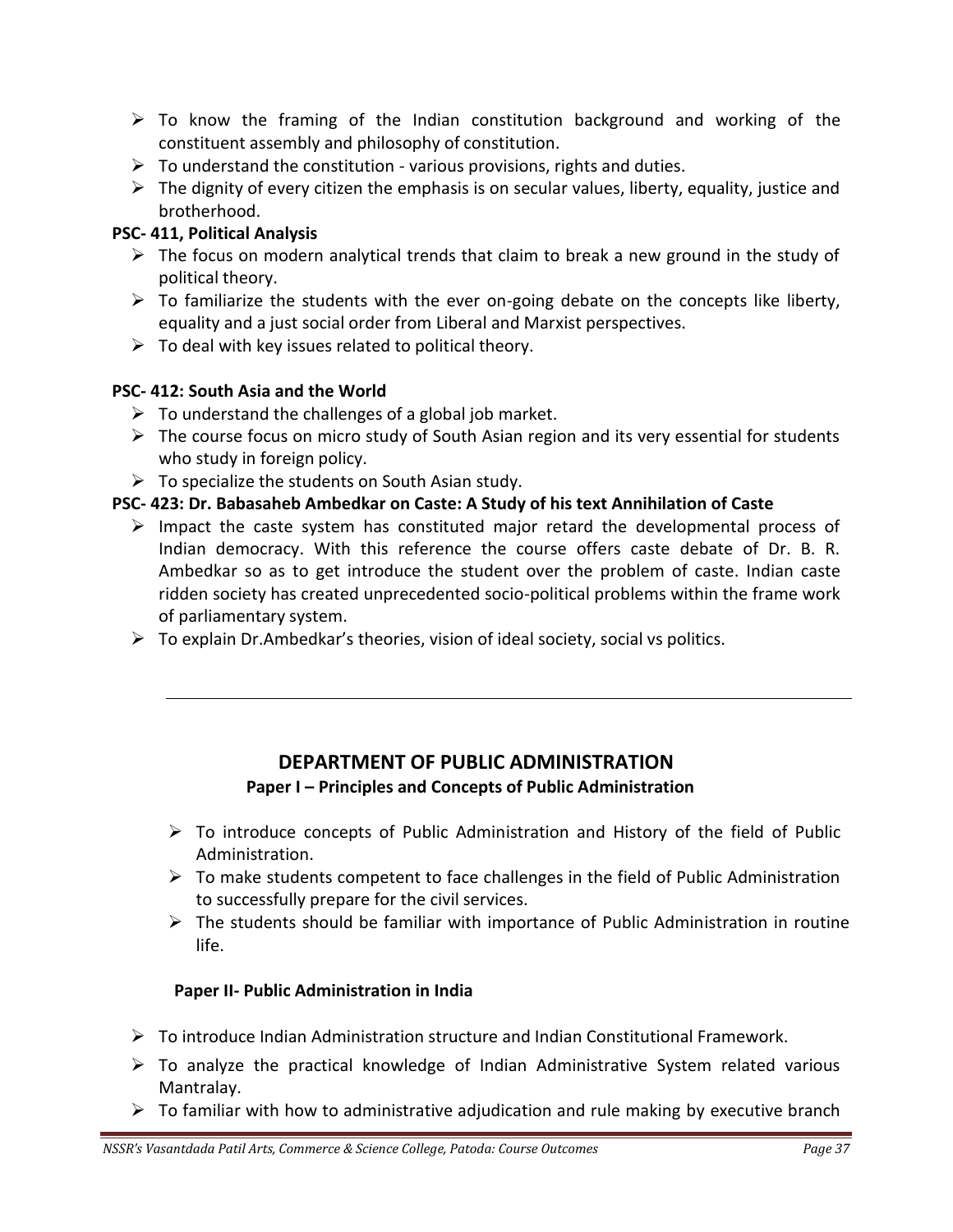agencies.

### **Paper III- Maharashtra Administration**

- $\triangleright$  The students will be aware about the process of administrative rule making as a part of the legal process.
- $\triangleright$  To analyze the practical knowledge of Maharashtra Administration various Govt. Offices (ex. Collector offices, Superintendent of Police etc.).
- $\triangleright$  Students will able to understand about local level District Administration framework and function.

### **Paper IV – District Administration**

- $\triangleright$  The student will be familiar with
- $\triangleright$  To introduce the new trends in the Public Administration and how to use them for the society.
- $\triangleright$  To increase the high emotions of social commitment and Humanity in the students.

### **Paper V – Personnel Administration**

- $\triangleright$  To make students competent to face challenges in the field of Public Administration & successfully prepare for the civil services.
- $\triangleright$  To prepare students as a responsible citizen of society.
- $\triangleright$  To introduce to students with the merit system in Public Administration including the Indian Civil Service system and those used in local government.
- $\triangleright$  The students will be familiar and able to describe performance evaluation system that are used in Public Personnel Administration.

### **Paper VI – Panchayat Raj and Rural Development**

- $\triangleright$  To introduce Indian Administration structure and Decentralization Structure.
- $\triangleright$  The students will able to understand the problem related agriculture, industries, cooperative sector and infrastructure in the district.
- $\triangleright$  The student will be conversant in the ethical challenges of rural communities, especially as they relate to issues of privacy and boundaries.

### **Paper VII – Financial Administration**

- $\triangleright$  To acquaint the students with the concept of Financial Administration.
- $\triangleright$  To aware about Functions & Role of Agencies of Financial Administration.
- $\triangleright$  To introduce about parliamentary control over Financial Administration.

### **Paper VIII – Human Resource Development**

- $\triangleright$  To familiar with need of Human Resource Development Institutions.
- $\triangleright$  To aware about challenges before Higher Education.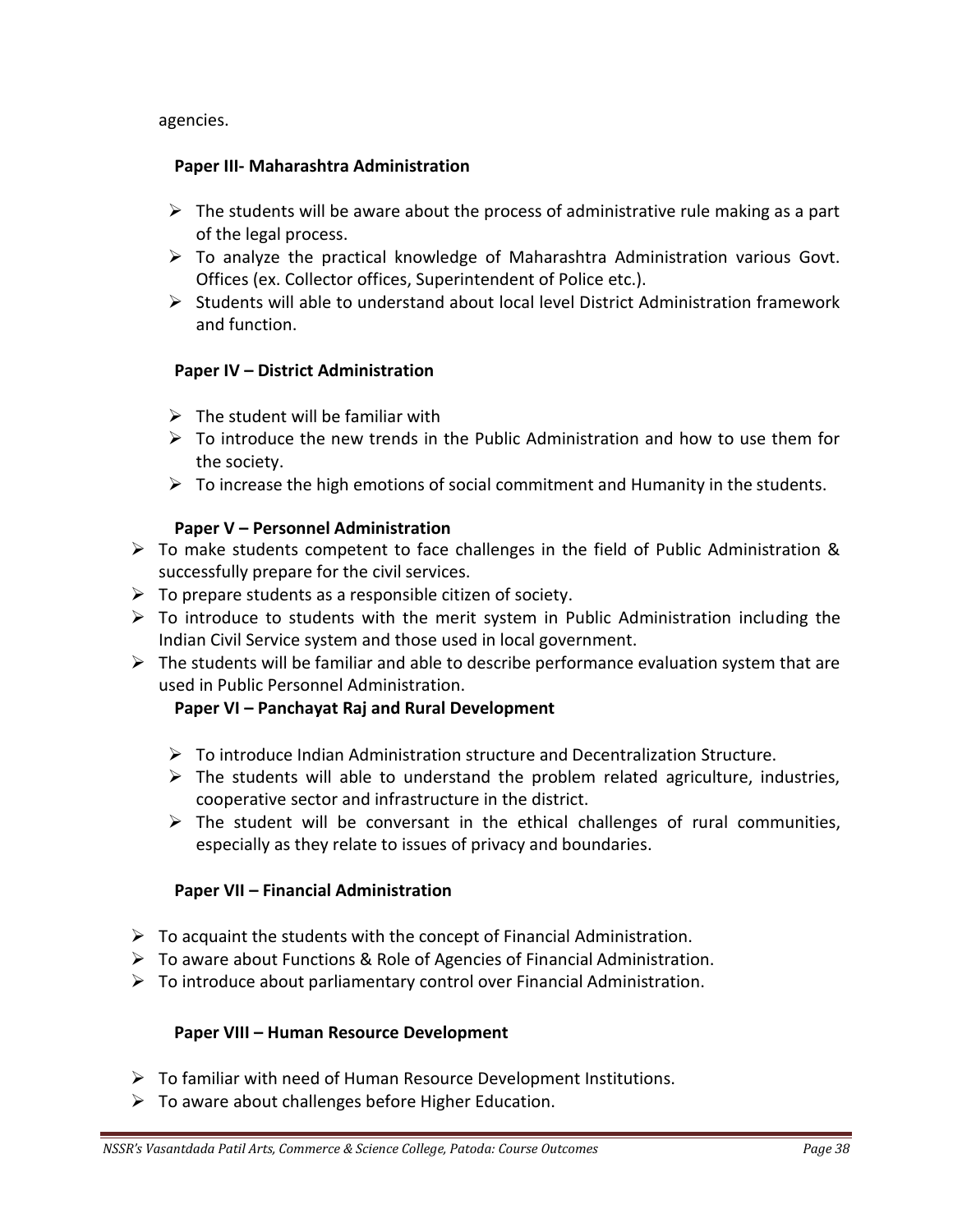- $\triangleright$  To identify the content, process and outcomes of HRD applications.
- $\triangleright$  To aware about growth of organization associated with the development of its workforce.

#### **Paper IX – Administrative Thinker**

- $\triangleright$  To understand the views of Administrative thinkers.
- $\triangleright$  To make aware about Public Administration is to secure and strengthen democratic institution and mechanisms

### **Paper X – Public Policy and Development**

- $\triangleright$  The student will able to understand public policy analysis involves evaluating issues of public importance with the objectives of providing facts and statistics about the extent and impact of the various policies of the government.
- $\triangleright$  Students will be familiar with the mechanism operating in the major political institutions for the creation and implementation of public policies.

### **Paper XI – Health Administration in India**

- $\triangleright$  To promote awareness of health care among all section of the Indian people.
- $\triangleright$  Aware about Health Administrative System in India.
- $\triangleright$  To familiar with providing patient centered services by Govt.
- $\triangleright$  Student will be able to understand major issues of health in India.

#### **Paper XII – Recent Trends in Public Administration and Important Laws**

- $\triangleright$  To introduce the new trends in the Public Administration and how to use them for society.
- $\triangleright$  To aware about Public Administration is to secure and strengthen democratic institution and mechanisms.
- $\triangleright$  The students will able to understand New Public Administration is an anti-positivist, antitechnical and anti-hierarchical reaction against traditional Public Administration.
- $\triangleright$  Critically assess various administrative system an modes of governance in specific policy contexts.

### **DEPARTMENT OF ECONOMICS**

#### **Course Outcomes**

Economics is the subject of social sciences in dynamic form related to the economic behavior

of a person, institution, nation and the world. The study of subject enhances choices of life,

career in business as self employment and employment in the several institutions right from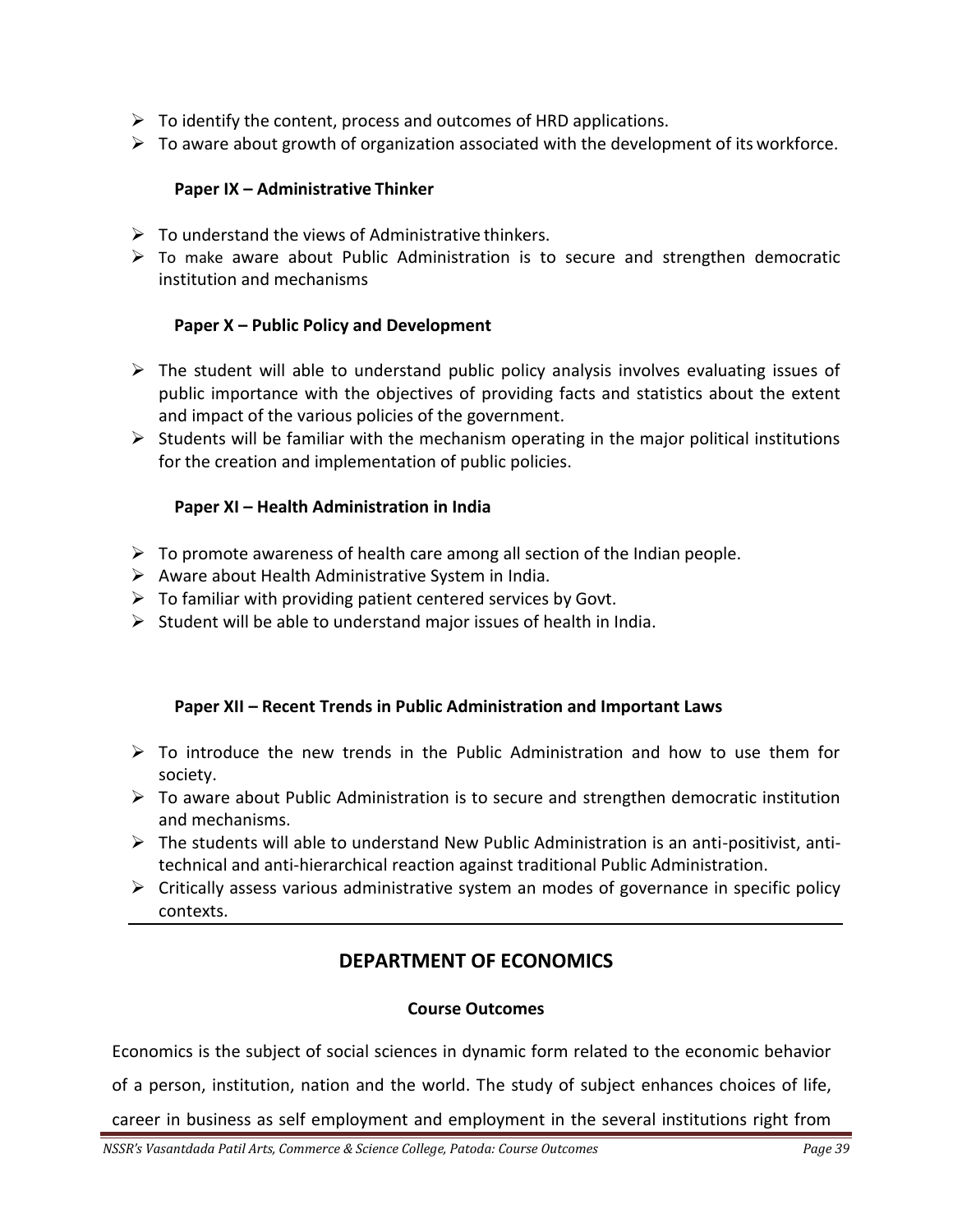local to global.

### **Paper-I: Micro Economics**

- $\triangleright$  This paper is related to the personal economic behavior and foundation of economics.
- $\triangleright$  It able to understand about the behavior of an economic agent specifically consumer, producer, seller and factors of production.
- $\triangleright$  It support to students for decision making in establishing business.

### **Paper-II: Indian Economy**

- $\triangleright$  Students should be aware about the situation of economy to be the successful entrepreneur.
- $\triangleright$  The paper spread awareness about the facts, strongest and weakness of the economy.
- $\triangleright$  The knowledge of paper is also beneficial to be successful in UPSC, MPSC, IES, RBI, etc.

#### **Paper-III: Price Theory**

- It is providing knowledge of types of markets and price determination in that.
- $\triangleright$  It helps to determine the price of product which will be produced in the future by students.

#### **Paper-IV: Money, Banking and Finance**

- $\triangleright$  This paper is essential for students to understand the monetary and banking system of a country.
- $\triangleright$  It provides knowledge beneficial to be successful entrepreneurs, citizen and servants in the monetary institutions.

#### **Paper-V: Macro Economics**

- $\triangleright$  It gives the knowledge of community economic behavior in certain economic situation.
- $\triangleright$  Government and Institutions' policies are being studied which help to entrepreneurs as well as job seekers.

### **Paper-VI: Economics of Development**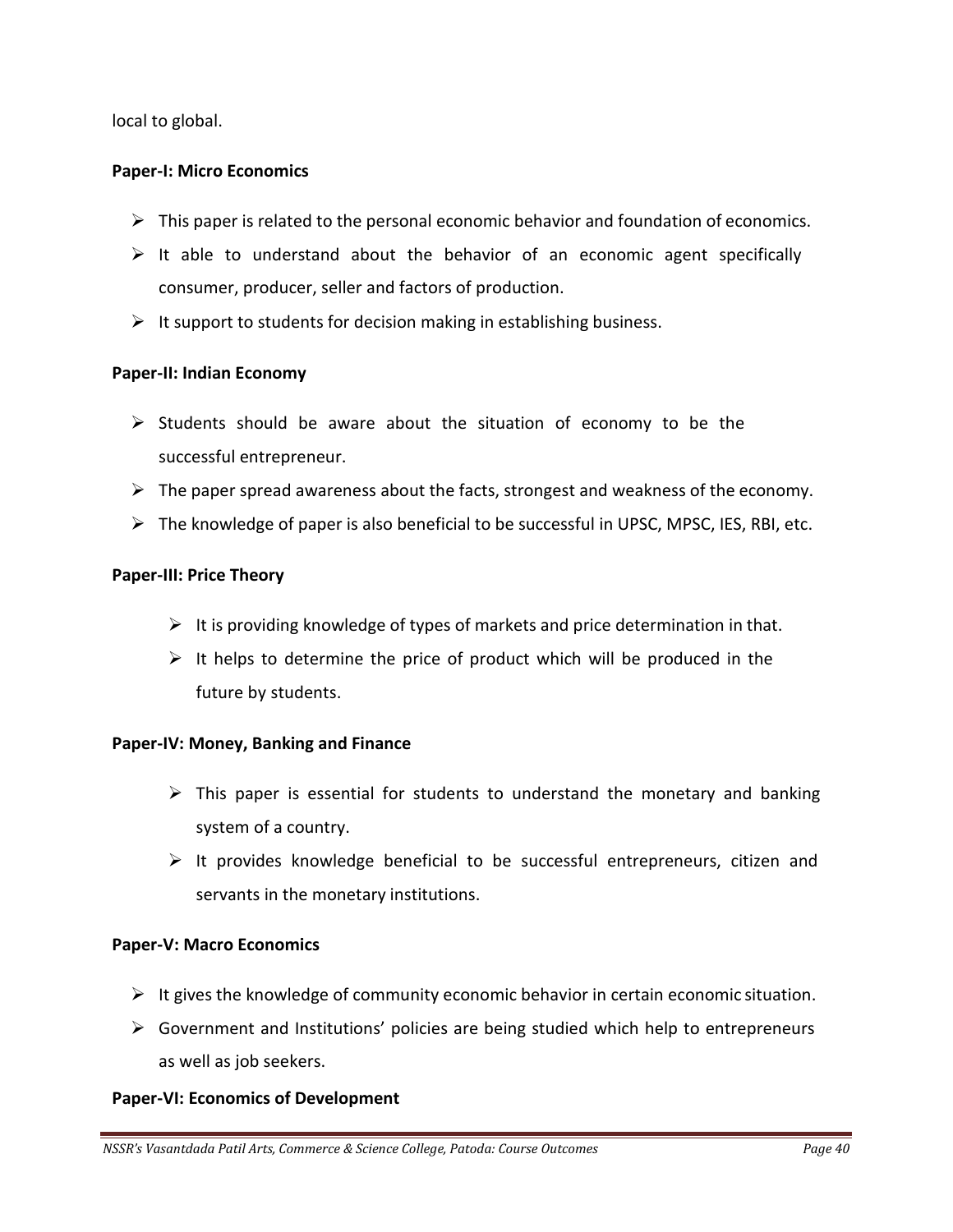- $\triangleright$  Development is a process and everybody wants to be developed.
- $\triangleright$  The paper provides knowledge about development theories and success history of development.

### **Paper-VII: Public Finance**

- $\triangleright$  This paper provides knowledge of the fiscal policy, public revenues and expenditure, tax system etc.
- $\triangleright$  It supports to take decisions of business to get benefit from government policies.

### **Paper-VIII: Statistical Method**

- $\triangleright$  To be a successful businessman and policy maker the knowledge of data and useof statistical tools is required.
- $\triangleright$  This paper provides knowledge of statistics which support students to get job in Department of statistics, NSSO, CSO, Banks and National-Internationalresearch institutes.

### **Paper-IX: International Economics**

- $\triangleright$  International trade is work as an engine of development and enhances market for domestic products.
- $\triangleright$  The paper gives knowledge of globalization and policies of international trade.
- $\triangleright$  It supports future businessmen to earn more from international trade.

### **Paper-X: Agricultural Economics**

- $\triangleright$  Indian economy is based on the agriculture sector.
- $\triangleright$  The knowledge of agriculture sector promotes students to do farming as business and make business policies according to the situation.

### **Paper-XI: History of Economic Thoughts**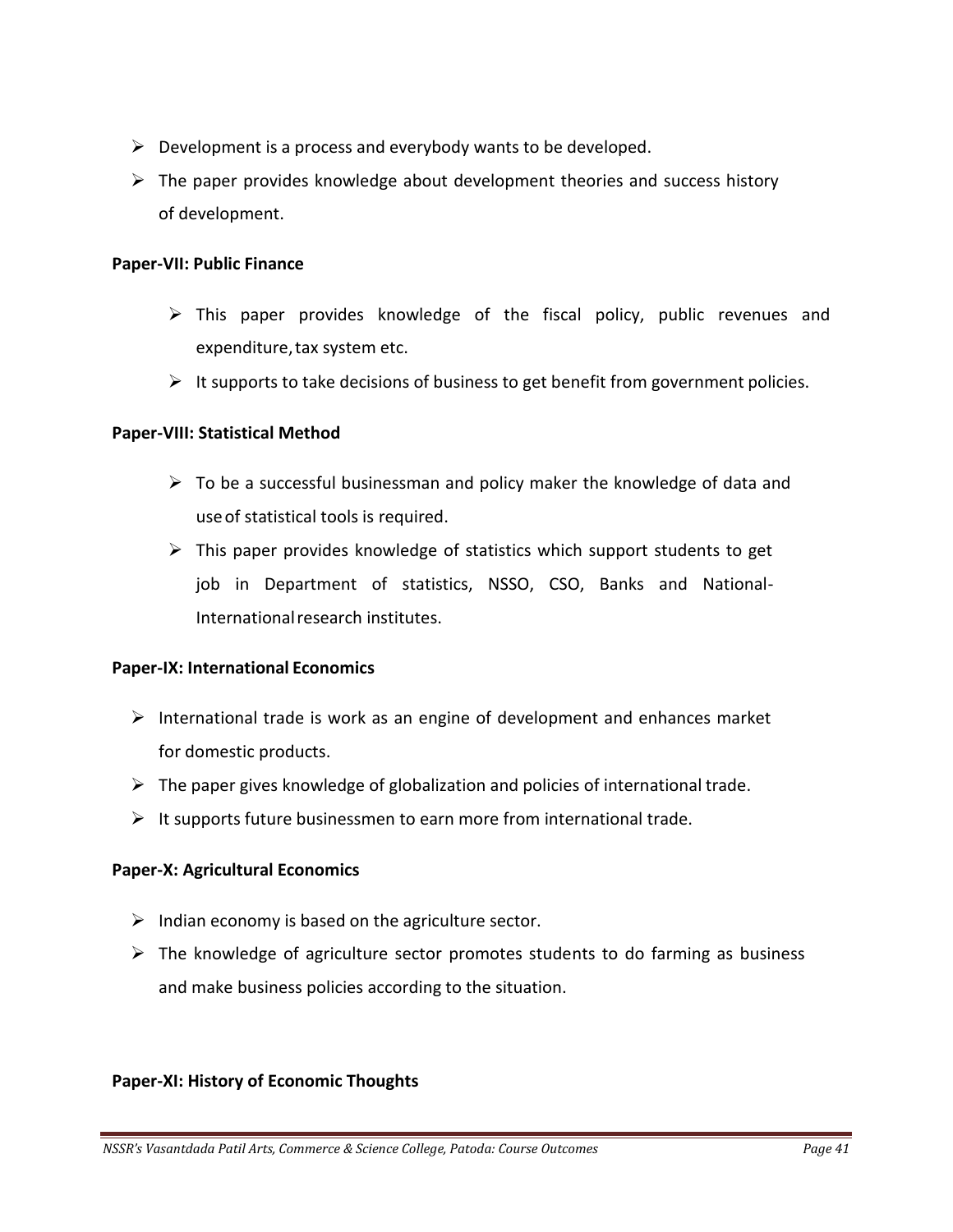- $\triangleright$  It promotes students to be an economist by studying the history of economic thoughts.
- $\triangleright$  It develops the skill in students to develop new economic theory.

### **Paper-XIII: Research Methodology**

- $\triangleright$  Indian economy is less developed economy because of people is not enough research activities.
- $\triangleright$  This paper develops research oriented mind of the students.
- $\triangleright$  If student develop its research it gets jobs in research activities right from local to global institutions.

### **Paper-XIV: Industrial Economics**

- $\triangleright$  It introduces industrial structure of the economy and progress of industrialization.
- $\triangleright$  It aware about the scope of new entrepreneur to enter in industrial establishment.

### **Paper-XV: Indian Economic Thinkers**

- $\triangleright$  The paper introduces about the research and work of Indian economic thinkers.
- $\triangleright$  It promotes students to study of them and work for the self as well as economy's development.

### **Eco: XII (112): Project Work**

- $\triangleright$  There is 100 marks project work which have to submit and present to the University.
- $\triangleright$  It enhanced the research oriented analytical view of student which is beneficial to get job and start business with the practical study of Economics.

### **M. A. ECONOMICS**

Economics is the subject of social sciences in dynamic form related to the economic activities of a person, institution, nation and the world. The study of subject enhances choices of life, career in business as self employment and employment in the several institutions right from local to global.

#### **Eco-401, 403: Micro Economics**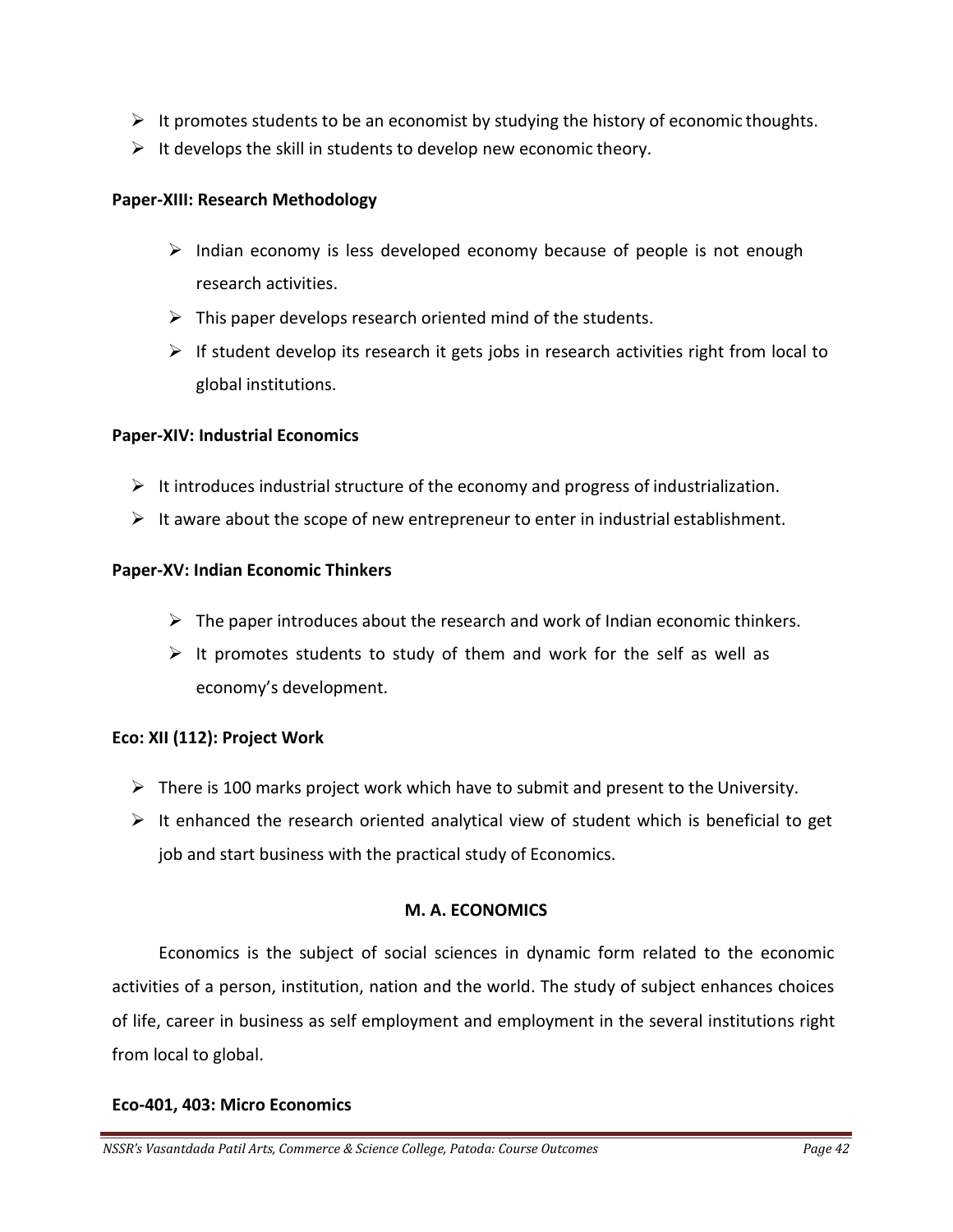- $\triangleright$  This paper is related to the personal economic behavior and foundation of economics.
- $\triangleright$  It make understand about the behavior of an economic agent specifically consumer, producer, seller and factors of production.
- $\triangleright$  It support to students for decision making in establishing business.
- $\triangleright$  It is providing knowledge of types of markets and price determination in that.
- $\triangleright$  It helps to determine the price of product which will be profitably produced in the future.

### **Eco-402, 404: Macro Economics**

- $\triangleright$  Average economic tendency of the people is being studied in this paper which is most utilized in the government and private business policies.
- $\triangleright$  It gives the knowledge of community economic behavior in certain economic situations.
- $\triangleright$  If you want to understand any economy, you have to learn macro economics first.

### **Eco-423: Demography**

- $\triangleright$  This paper provides the knowledge of country's population which is also explain the size and structure of market to the producer.
- $\triangleright$  It gives answer about the questions to the new producer- what to produce? How much to produce?
- $\triangleright$  It aware about how to get demographic dividend to the Indian economy and businessman.

### **Eco-424: Agricultural Economics**

- $\triangleright$  Indian economy is based on the agriculture sector.
- $\triangleright$  The knowledge of agriculture sector promotes students to do farming as a business and promotes to take business decisions according to the situations.

#### **Eco-430: Insurance Economics**

- $\triangleright$  Service sector is increasing rapidly in India as well as in the world.
- $\triangleright$  People are becoming aware about various types of insurance, which is becoming the employment opportunities to the students.

### **Eco- 431: History of Economic Thoughts**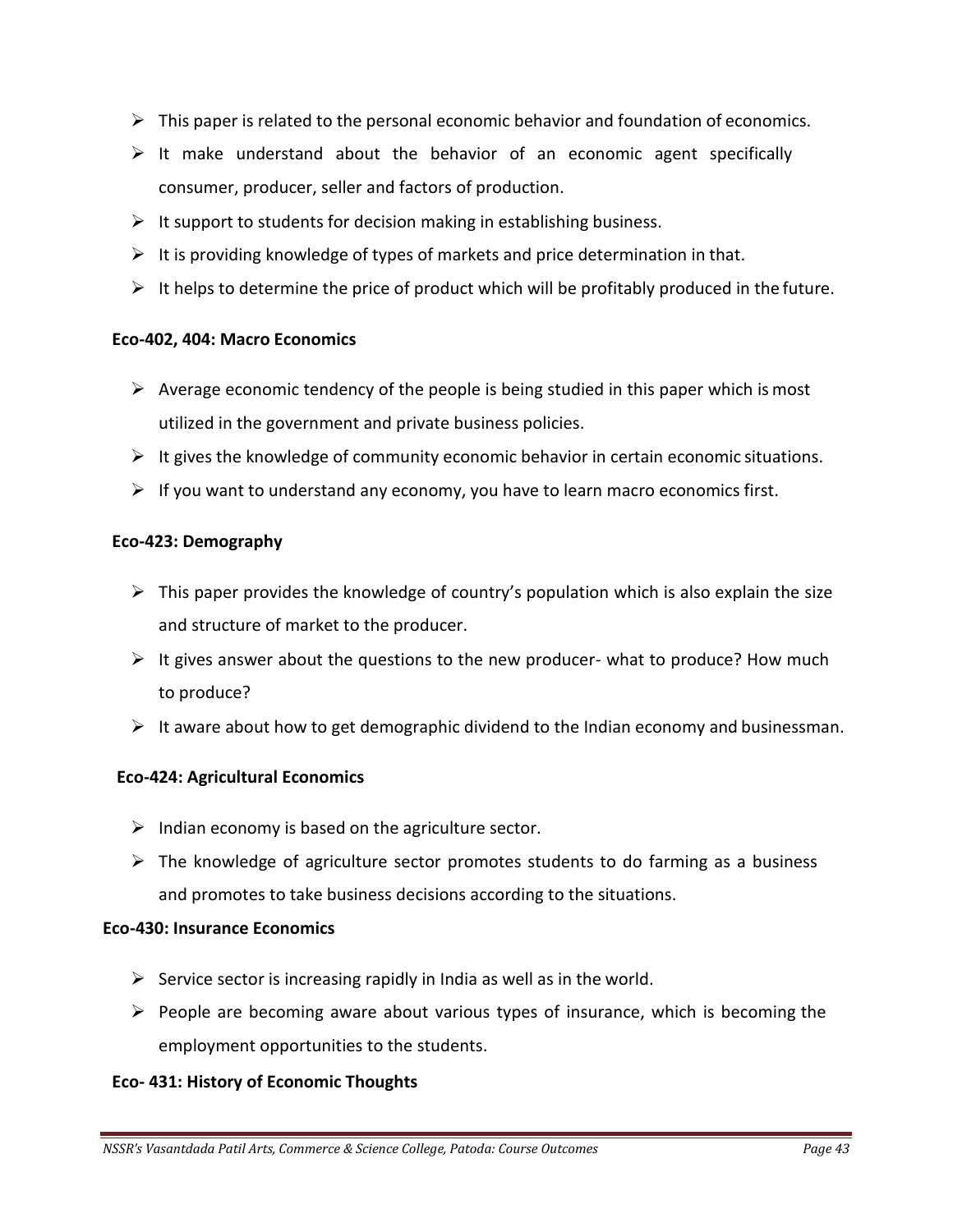- $\triangleright$  It promotes students to be an economist by studying the history of economic thoughts.
- $\triangleright$  It develops skills in students to develop new economic theory.
- $\triangleright$  Without reading history of economic thoughts, new history can't be made.

### **Eco-501, 503: Indian Economic Policy**

- $\triangleright$  Students should be aware about the situation of an economy to be the successful entrepreneur.
- $\triangleright$  The paper aware about the facts, strongest and weakness of the economy.
- $\triangleright$  Knowledge of Government's economic policies required to every citizen special to the businessman and entrepreneur. It gives it.
- $\triangleright$  The knowledge of paper is also beneficial to be successful in UPSC, MPSC, IES, RBI, etc.

### **Eco-502, 504: Public Economics/Finance**

- $\triangleright$  This course explains the significance of the role of Government in a market-oriented liberalizing economic environment.
- $\triangleright$  The course also introduces various approaches to fiscal policies.
- $\triangleright$  This paper provides knowledge of the fiscal policy, public revenues and expenditure, tax system etc.
- $\triangleright$  It supports to take decisions of business to get benefit from government policies.

### **Eco-522: Banking**

- $\triangleright$  This paper is essential for students to understand the monetary and banking system ofa country.
- $\triangleright$  It provides required knowledge to be successful entrepreneurs, citizen and servants in the monetary institutions.
- $\triangleright$  The knowledge of banking opens the door of employment opportunities to the students in banking sector.

### **Eco- 524: Growth Economics**

- $\triangleright$  The course introduces some of the major economic ideas in development thinking.
- $\triangleright$  It answers about how to grow business and economy to the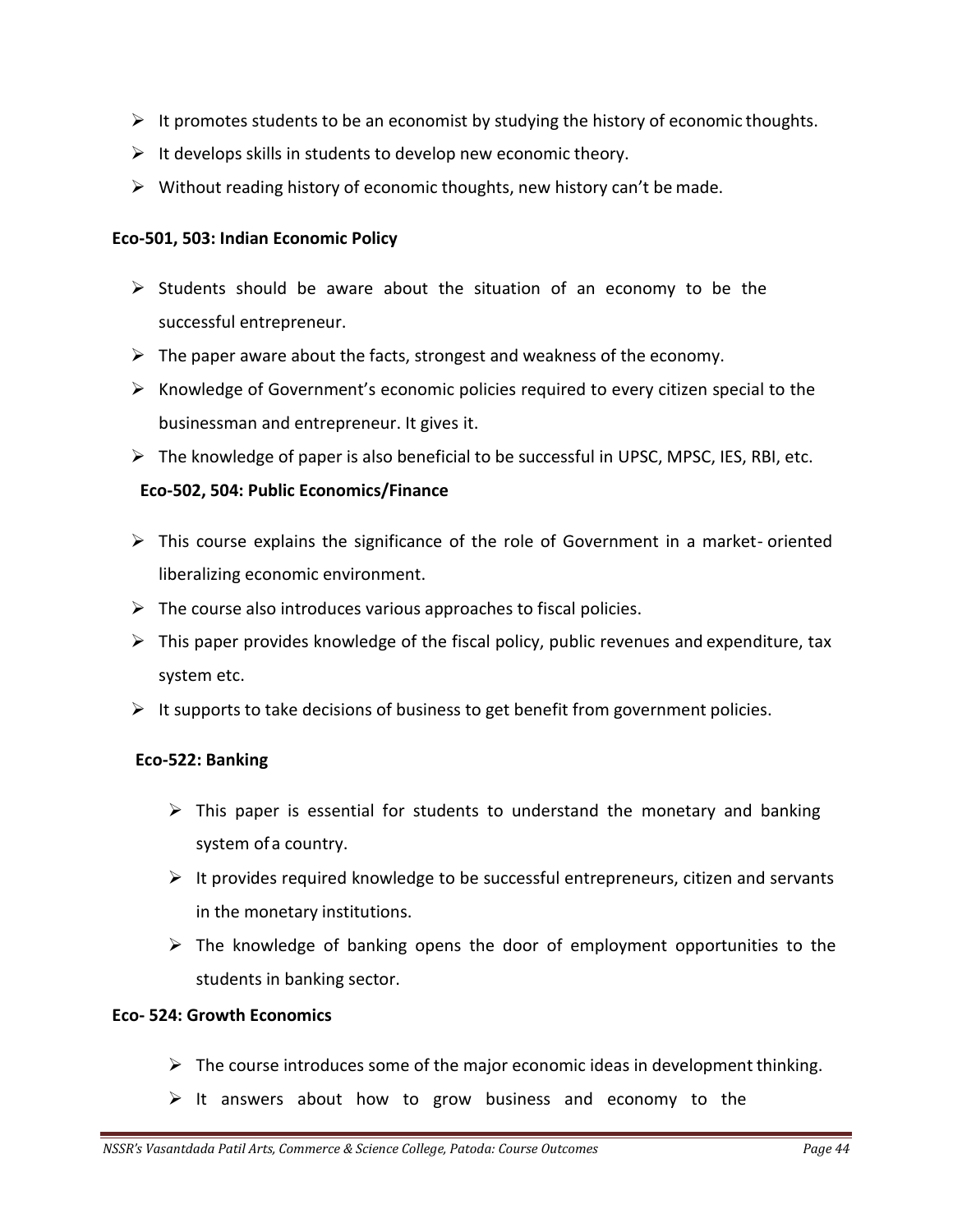entrepreneurs and Government respectively.

### **Eco- 527: Financial Markets**

- $\triangleright$  The course introduces structural organization of financial markets of the economyand world.
- $\triangleright$  It analyses basics of financial policies and operations of commercial banks and other financial institutions.

### **Eco-529: Development Economics:**

- $\triangleright$  It introduces economic development theories and contemporary issues of economy.
- $\triangleright$  Awareness about the development process and economic problems of the economy helps for decision making in the business.
- $\triangleright$  It promotes development of business and personal career of the student in economics.

### **Service Course- Com-Se-600: Entrepreneurship Development**

- $\triangleright$  Lack of entrepreneurship is the basic reason of India's backwardness and huge unemployment among educated youth.
- $\triangleright$  The course work selected for students to aware them about the entrepreneurship development.
- $\triangleright$  The course promotes students to be a successful entrepreneurs or businessman andcreate job opportunities for others.

All knowledge of Economics is supportive to be a successful entrepreneur.

# **DEPARTMENT OF PHYSICAL EDUCATION AND SPORTS Course outcomes**

### **B. A. I Year (Semester-I&II)**

### **Philosophical, Sociological Foundation & history of Physical Education (Phy.Edu.-101):**

 $\triangleright$  Introduction to the theoretical concept of philosophical and sociological foundation of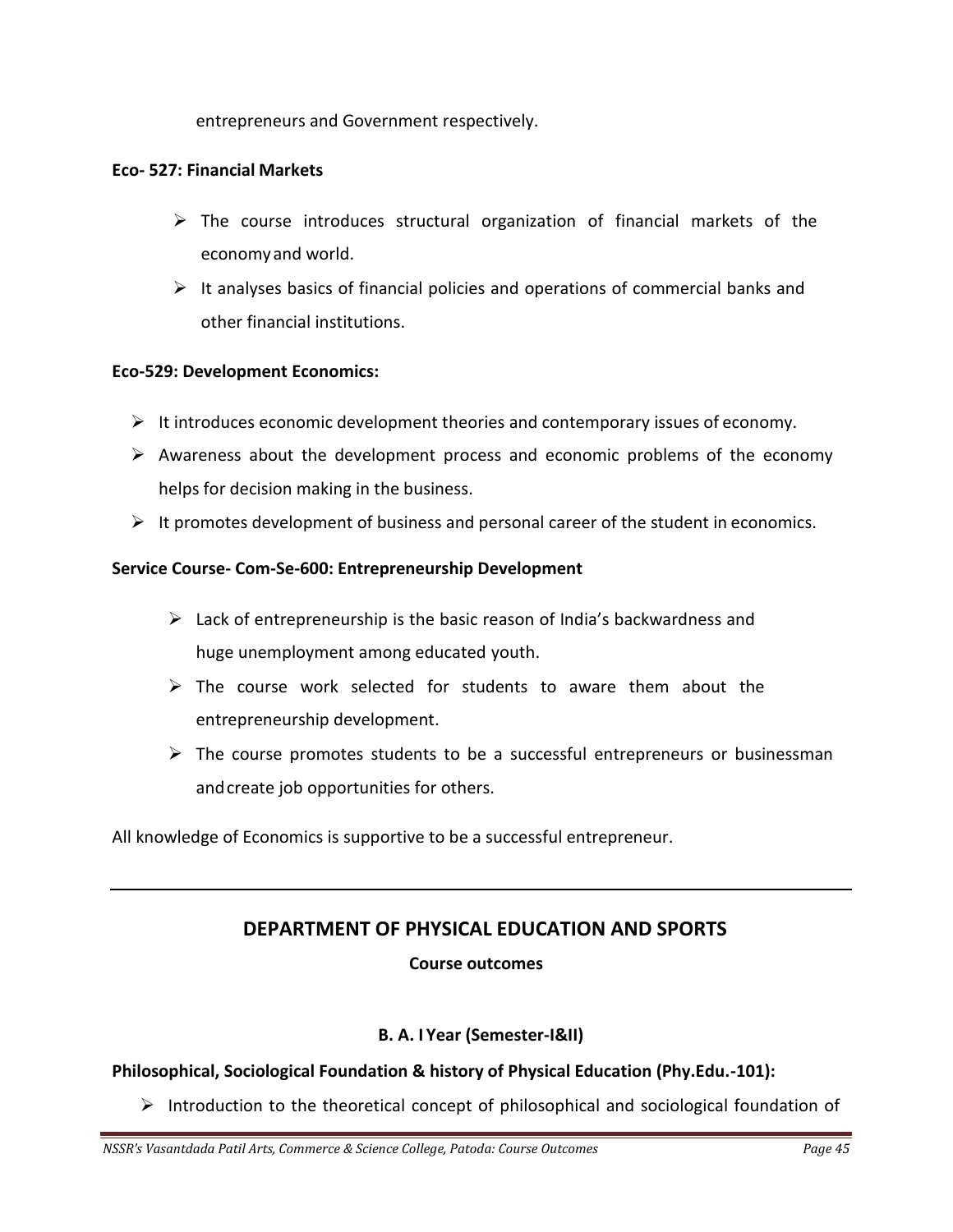physical education.

 $\triangleright$  To impart knowledge to students regarding the fundamentals of sociological foundation & history of physical education.

### **Principle & Recent development of Physical Education (Phy.Edu.-102):**

- $\triangleright$  To develop student's physical competence, knowledge of safe movement, their ability to use these perform in a wide range of activities associated with the development of an active.
- $\triangleright$  To provide the positive values, attitudes and a good foundation for student's lifelong and life-wide learning in physical education.

### **Practical in Physical Education (Phy.Edu.-103):**

- $\triangleright$  To prepare the students in competition of games.
- $\triangleright$  Develop game skill & abilities.

### **B. A. II Year (Semester-III&IV)**

### **Health Education & Recreation in Physical Education and Sports (Phy.Edu.-201):**

- $\triangleright$  To aware about own health.
- $\triangleright$  To acquire knowledge about the health education
- $\triangleright$  To develop the personality of students and their socialization through recreation in physical education.

### **Officiating, Coaching & Training Methods in Physical Education and Sports (Phy.Edu.- 202):**

- $\triangleright$  To acquire knowledge through the officiating, coaching & training methods.
- $\triangleright$  To know the different training methods of fitness.

### **Practical in Physical Education (Phy.Edu.-203):**

- $\triangleright$  To prepare the students in competition of games.
- $\triangleright$  Develop game skill & abilities.

### **B. A. III Year (Semester-V&VI)**

### **Ancient & Modern History of Physical Education and Sports (Subsidiary) (Phy.Edu.-301):**

 $\triangleright$  To create the interest in Ancient & Modern History in Physical Education and Sports.

### **Sports Psychology & Management in Physical Education and Sports (Main) (Phy.Edu.- 302):**

- $\triangleright$  To provide foundation for the basic principles of psychology in physical education.
- $\triangleright$  To train players how psychological principles can help them to face sports challenges.
- $\triangleright$  To enable students to relate what they are learning in class to issue that they encounter in their stress, health, personal relationships communication and self-